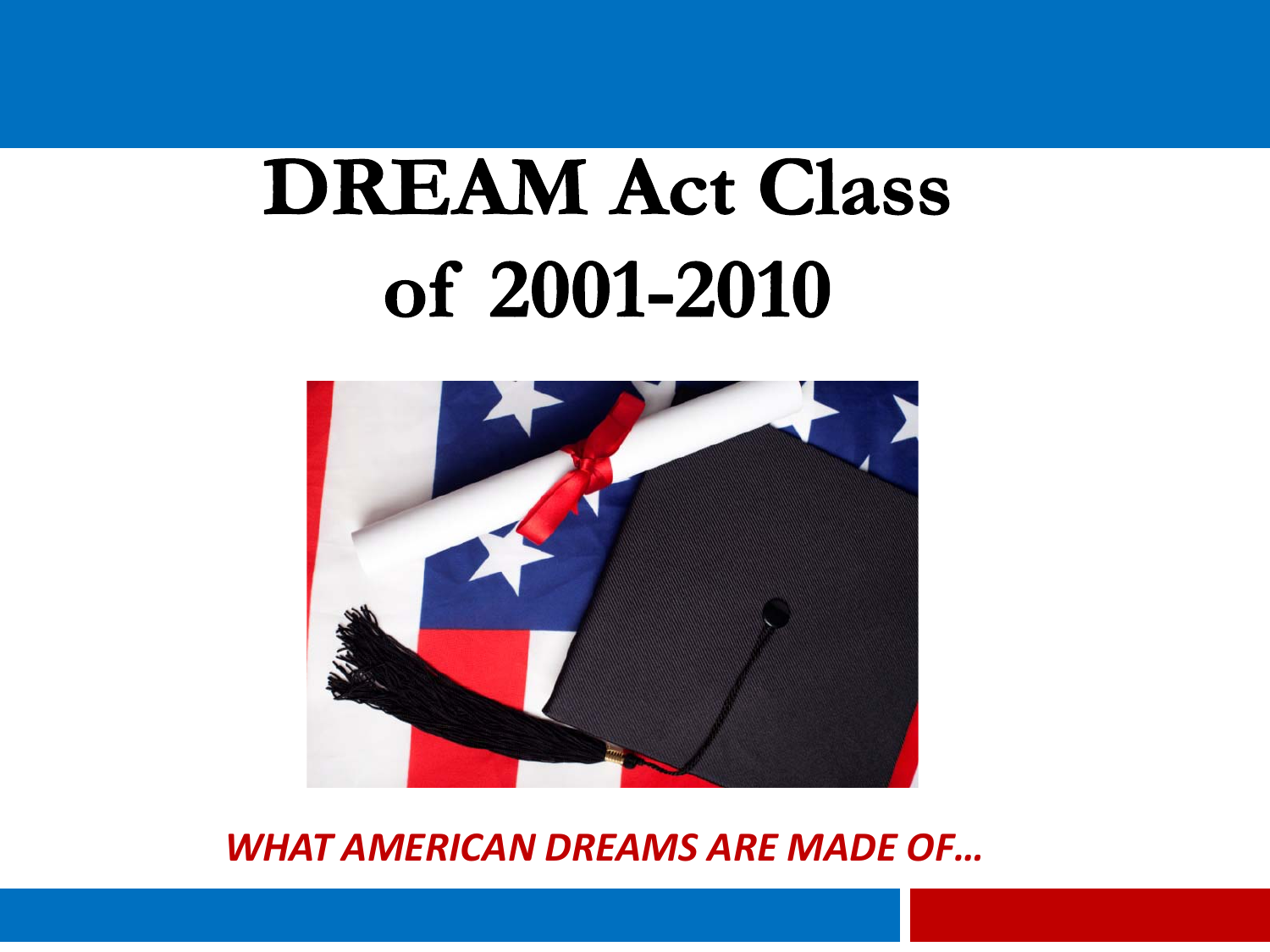Lost in the political firestorm that has surrounded the DREAM Act are the personal stories of the children who would be affected by this legislation. They are young men and women from all fifty states who have known and loved no other country. They have excelled academically, and strive to serve the country they love. Unfortunately, as these undocumented young people were brought to the U.S. as children, their communities cannot fully benefit from their many talents.

On December 18, 2010, their hopes and dreams of improving their communities and serving their country will be decided upon by senators who will vote on the DREAM Act, legislation designed to provide undocumented young men and women who were brought to this country as children with a pathway to legal status if they attend college or enlist in the military.

Enclosed are stories of Floridians, Ohioans, New Yorkers, and other DREAMers from across the country. We encourage you to learn a little more about the Americans-atheart who would benefit from this commonsense legislation.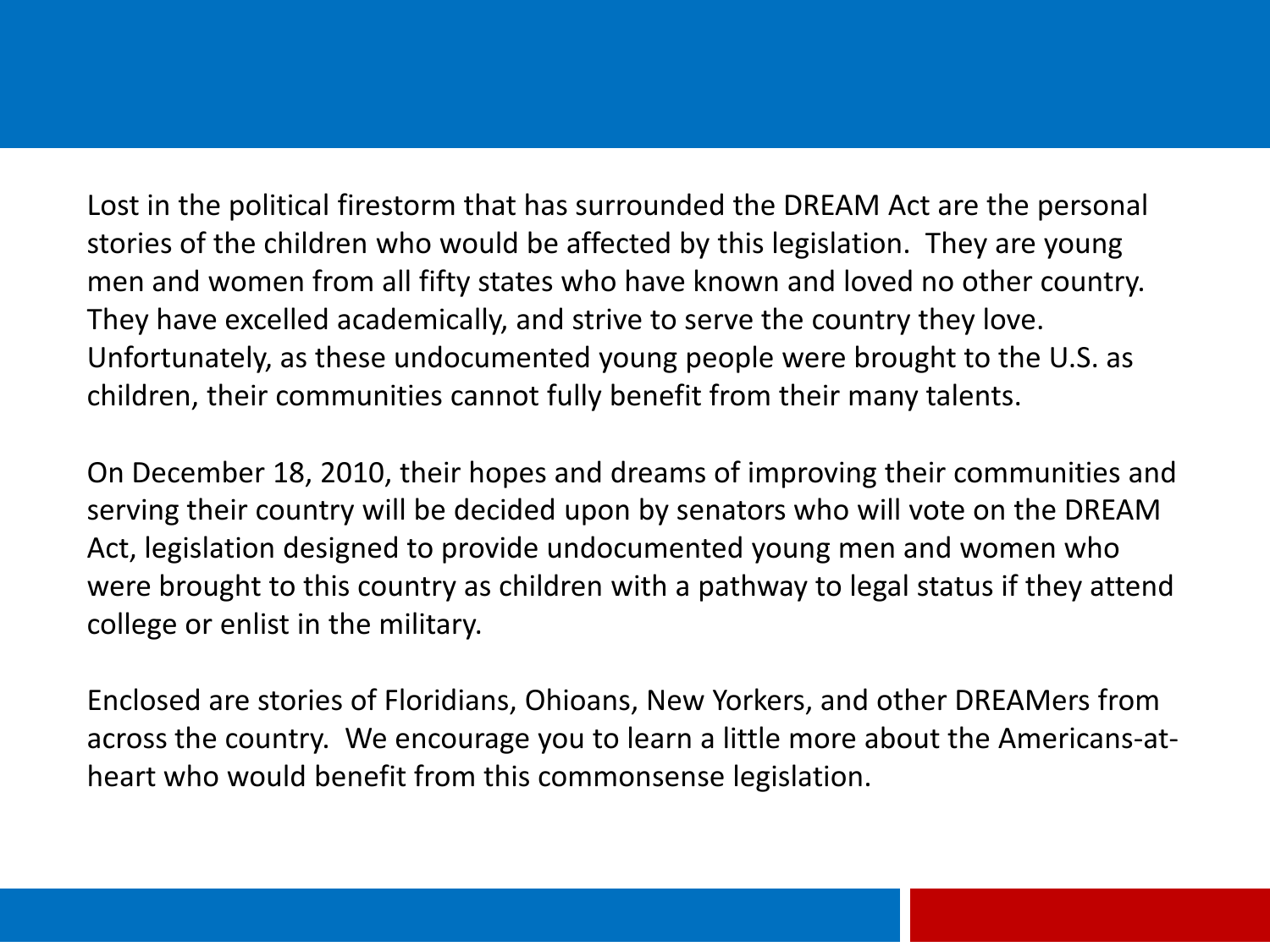| <b>MY NAME IS:</b> | <b>DREAMer</b> |
|--------------------|----------------|
| CITY:              | Montgomery     |
| <b>STATE:</b>      | Alabama        |

### **GROWING UP AS AMERICANS:**

According to the Migration Policy Institute (MPI), there are up to 10,000 DREAMers living in Alabama. These are children and young people who have grown up in your community, attended Alabama schools, and love Alabama as their own home. These are youth who ― given a chance ― could become Alabama's future doctors, teachers, and engineers. They are the future of Alabama and the country as a whole.

## *THEIR AMERICAN DREAM DEPENDS ON YOU.*



## **Alabama**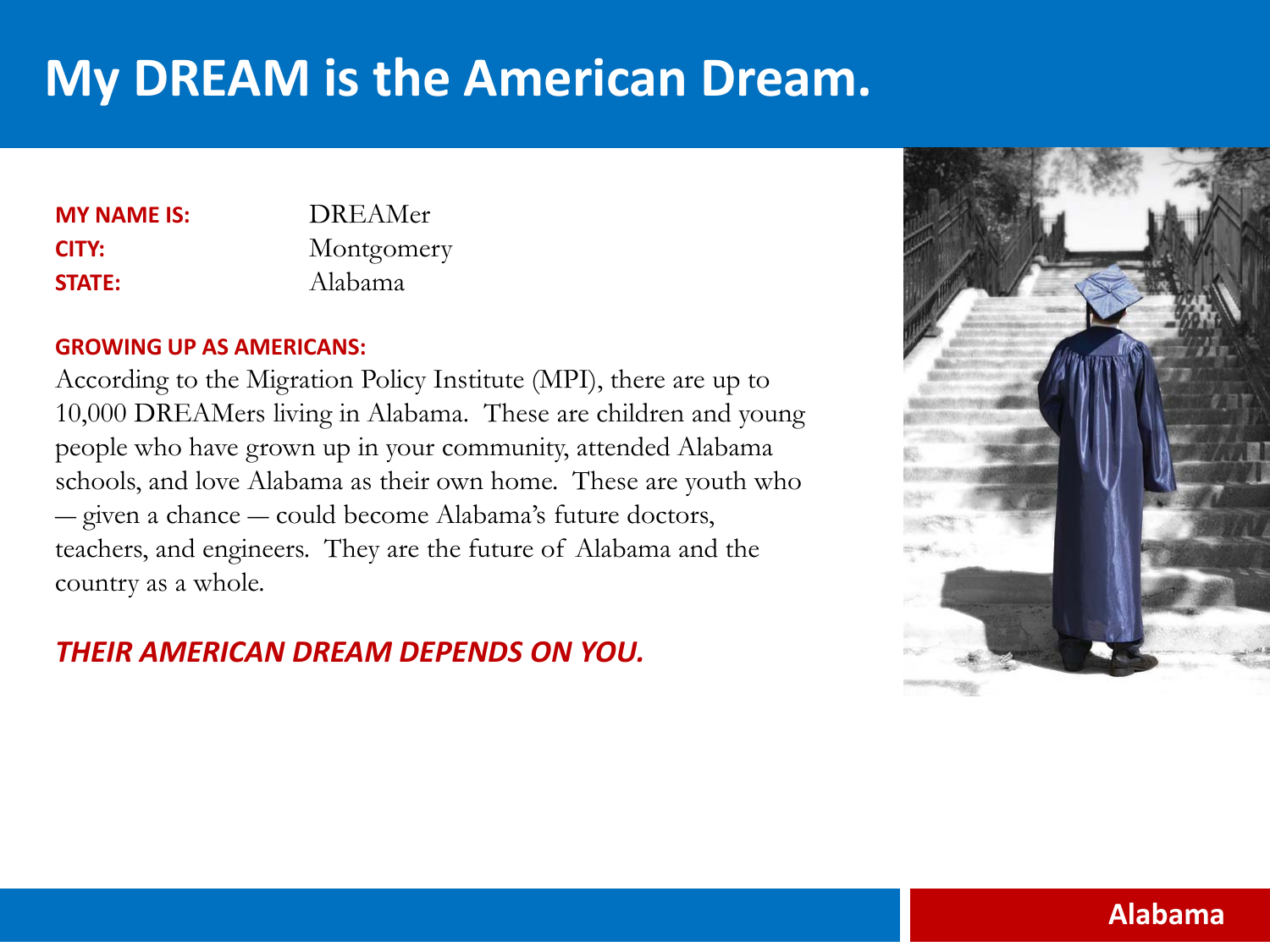| <b>DREAMer</b> |
|----------------|
| Juneau         |
| Alaska         |
|                |

### **GROWING UP AS AMERICANS:**

According to the Migration Policy Institute (MPI), there are up to 1,000 DREAMers living in Alaska. These are children and young people who have grown up in your community, attended Alaska schools, and love Alaska as their own home. These are youth who ― given a chance ― could become Alaska's future doctors, teachers, and engineers. They are the future of Alaska and the country as a whole.

## *THEIR AMERICAN DREAM DEPENDS ON YOU.*

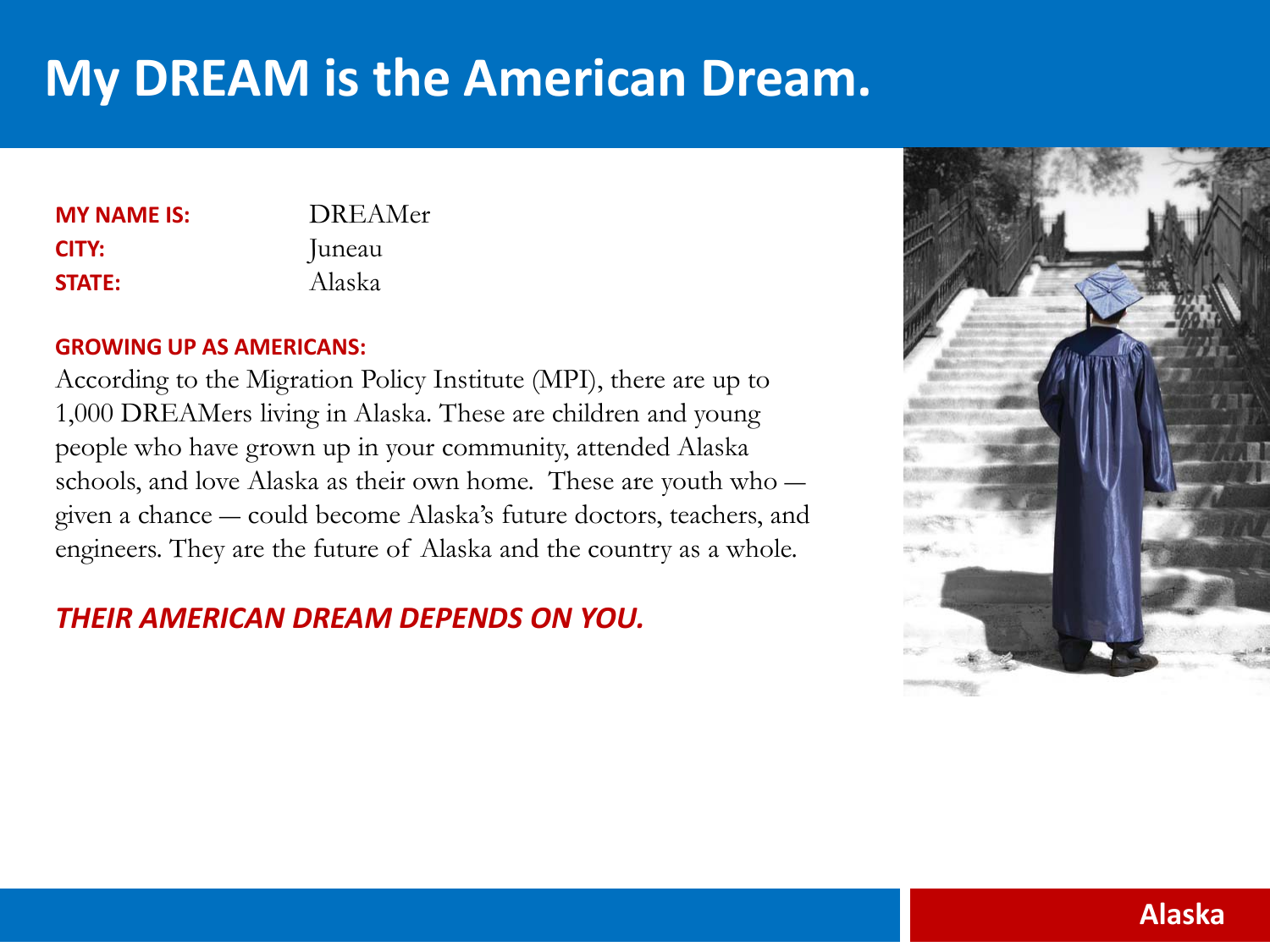| <b>MY NAME IS:</b>     | Michael              |
|------------------------|----------------------|
| CITY:                  | Phoenix              |
| <b>STATE:</b>          | Arizona              |
| <b>AGE AT ARRIVAL:</b> | $\frac{1}{\sqrt{2}}$ |
| <b>CURRENT AGE:</b>    | 21                   |



### **COMMUNITY SERVICE:**

I have been enrolled in the Army JROTC program for two years. I found the JROTC program worthwhile because it made me a better person in my community and offered me a chance to help others.

### **ACHIEVEMENTS:**

I graduated in the summer of '07 from Maryvale High School. I enrolled at Phoenix College and am pursuing a degree in Architectural Engineering.

## *MY AMERICAN DREAM IS TO JOIN THE U.S. MARINE CORPS.*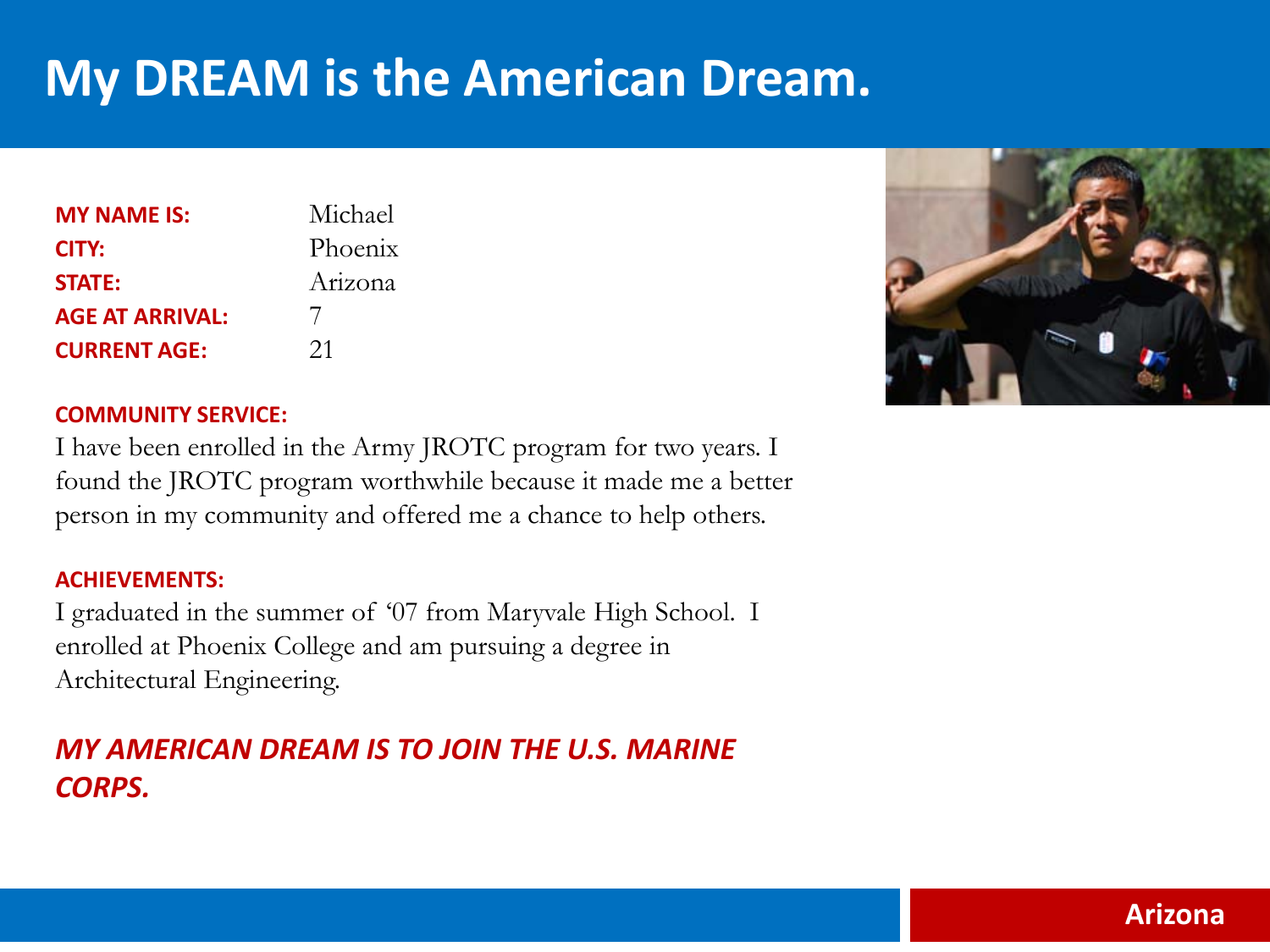| <b>MY NAME IS:</b>     | Juan        |
|------------------------|-------------|
| CITY:                  | Springville |
| <b>STATE:</b>          | Arkansas    |
| <b>AGE AT ARRIVAL:</b> | 7           |
| <b>CURRENT AGE:</b>    | 21          |

### **COMMUNITY SERVICE:**

I started my own business in high school. Because I couldn't participate any many extra curricular activities, I used my money to help with school fundraisers. I was also an active participant in the church choir.

### **ACHIEVEMENTS:**

In my sophomore and junior years I participated in FBLA (Future Business Leaders of America) competitions. In my sophomore year I took 1st place in interim business, and in my junior year I took 2nd place in economics.

## *MY AMERICAN DREAM IS TO BE AN ENTREPRENEUR AND COMMUNITY LEADER.*



## **Arkansas**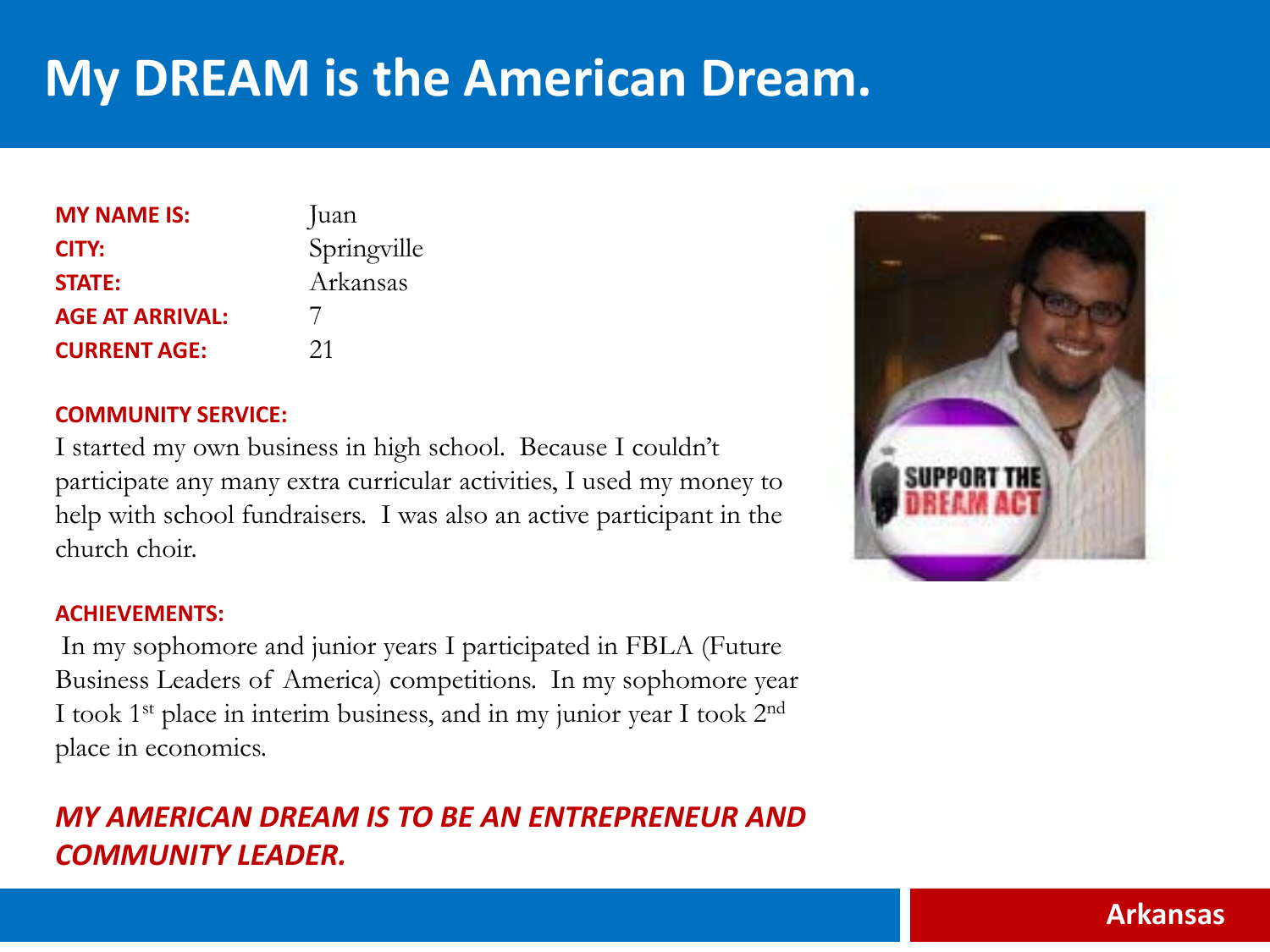| <b>MY NAME IS:</b>     | Ivan           |
|------------------------|----------------|
| CITY:                  | San Bernardino |
| <b>STATE:</b>          | California     |
| <b>AGE AT ARRIVAL:</b> | 3 months       |
| <b>CURRENT AGE:</b>    | 21             |

### **COMMUNITY SERVICE:**

I have always felt it was my duty to help others. I began volunteering at the age of 9 in my local community and my church. I also volunteered at the local animal shelter because I love animals and understand that a few minutes of my day can fill their days with joy.

### **ACHIEVEMENTS:**

I graduated top of my class in high school and obtained a presidential scholarship in San Bernardino.

## *MY AMERICAN DREAM IS TO BE A MILITARY DOCTOR AND A CANCER RESEARCHER.*



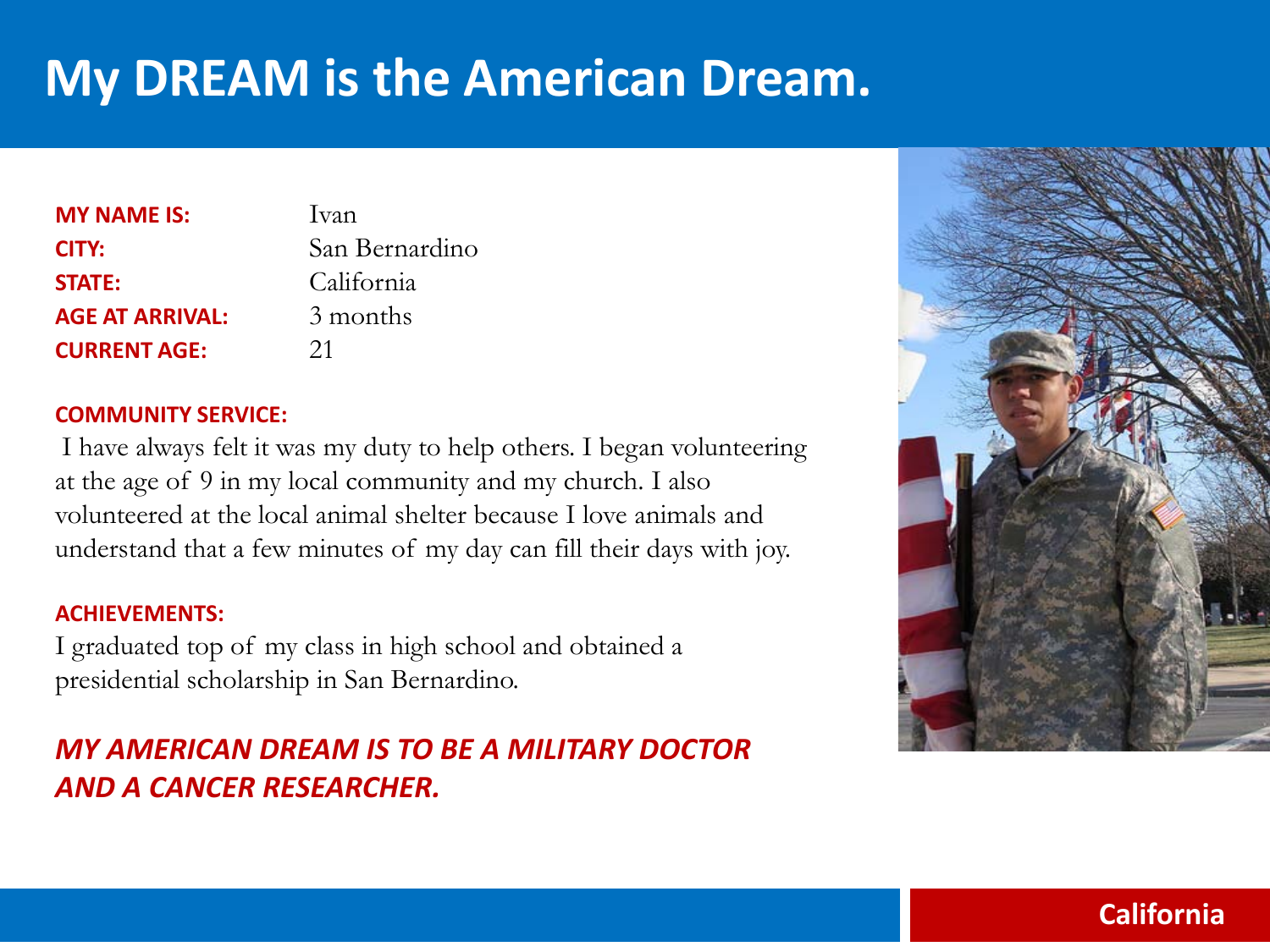| <b>MY NAME IS:</b>     | Claudia  |
|------------------------|----------|
| <b>STATE:</b>          | Colorado |
| <b>AGE AT ARRIVAL:</b> | 6        |
| <b>CURRENT AGE:</b>    | 20       |

### **COMMUNITY SERVICE:**

I am a person of great ideas and a hunger for knowledge, and I don't want all this to go to waste. I know that if I were to share my ideas with the world, maybe — just maybe — I can change something for the good of everyone.

### **ACHIEVEMENTS:**

I did my best at school and received outstanding grades that made my mother proud.

## *MY AMERICAN DREAM IS TO BE A MEDICAL BIOLOGIST.*



## **Colorado**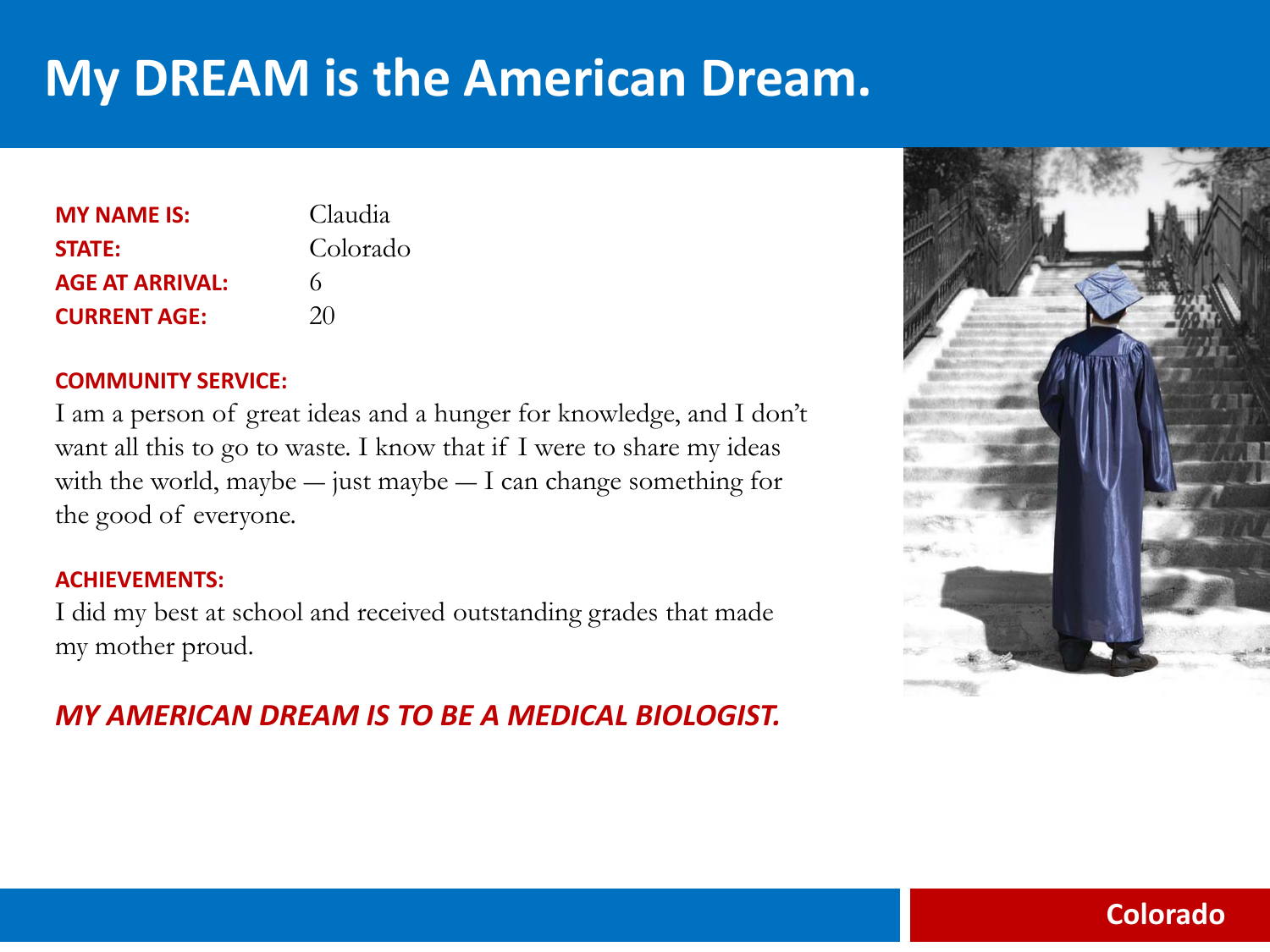| <b>MY NAME IS:</b>     | Lorella     |
|------------------------|-------------|
| CITY:                  | New Milford |
| <b>STATE:</b>          | Connecticut |
| <b>AGE AT ARRIVAL:</b> | 10          |
| <b>CURRENT AGE:</b>    | 22          |

### **COMMUNITY SERVICE:**

I volunteer and intern at several social justice organizations in my local community. I cofounded an organization that fights for justice and equality by mobilizing students in our state to organize and work for the good of all.

### **ACHIEVEMENTS:**

I am a Dean's List honors student and have received awards for my academics and leadership. I am also a research program fellowship recipient, and was selected to attend a UN Security Council Debate.

## *MY AMERICAN DREAM IS TO BECOME A LAWYER AND FIGHT FOR SOCIAL JUSICE.*



## **Connecticut**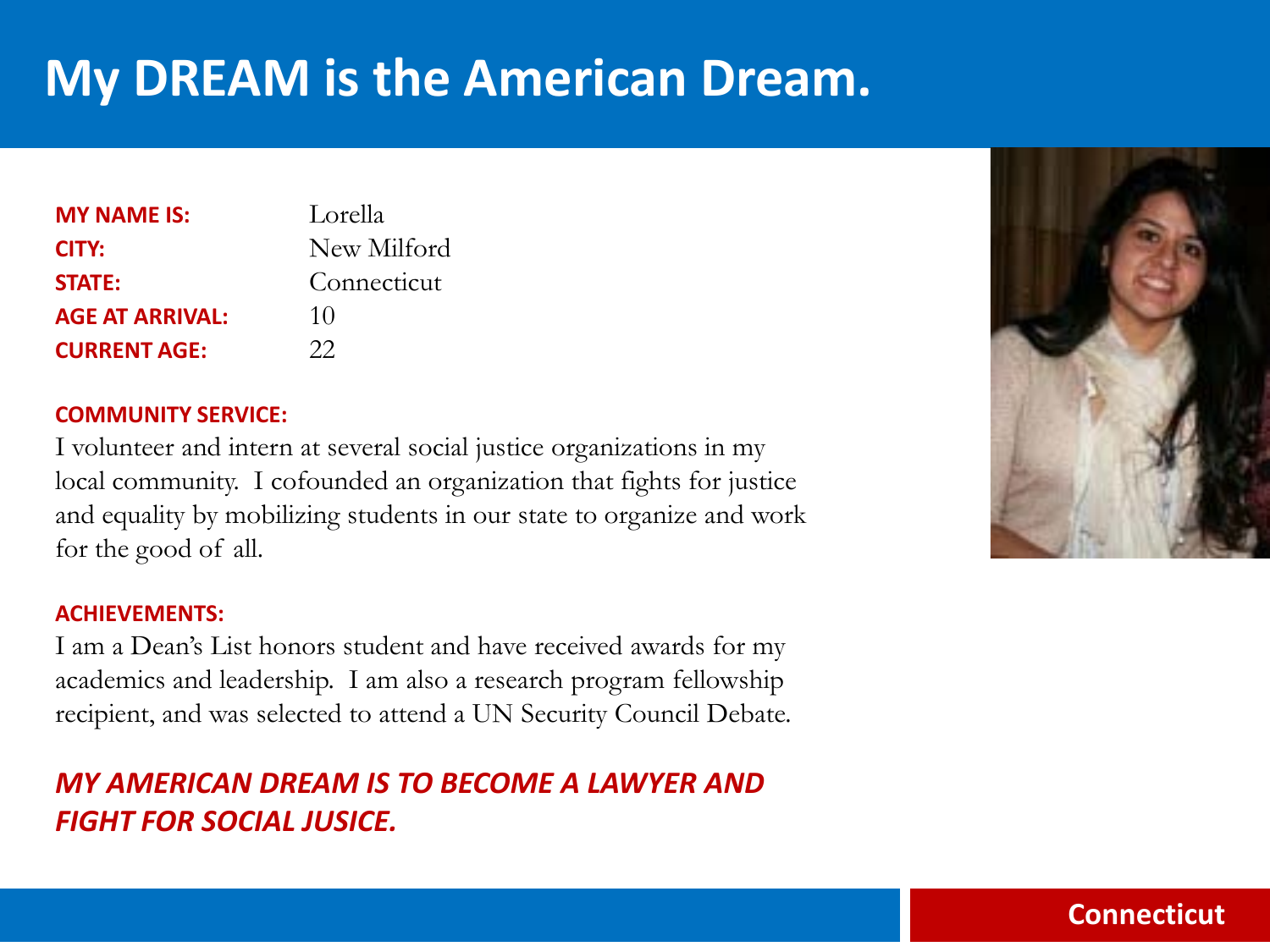| <b>MY NAME IS:</b>     | Alicia     |
|------------------------|------------|
| CITY:                  | Wilmington |
| <b>STATE:</b>          | Delaware   |
| <b>AGE AT ARRIVAL:</b> | 5          |
| <b>CURRENT AGE:</b>    | 28         |

### **COMMUNITY SERVICE:**

I have been a parish council member and Sunday school teacher for many years. I was also the Board President of Voices Without Borders for 8 years.

### **ACHIEVEMENTS:**

I received a community service award in 2007, and am currently a college junior pursuing a Bachelor's Degree in Political Science, with a minor in Communications and Media Arts.

## *MY AMERICAN DREAM IS TO BECOME A STRONG COMMUNITY LEADER.*



## **Delaware**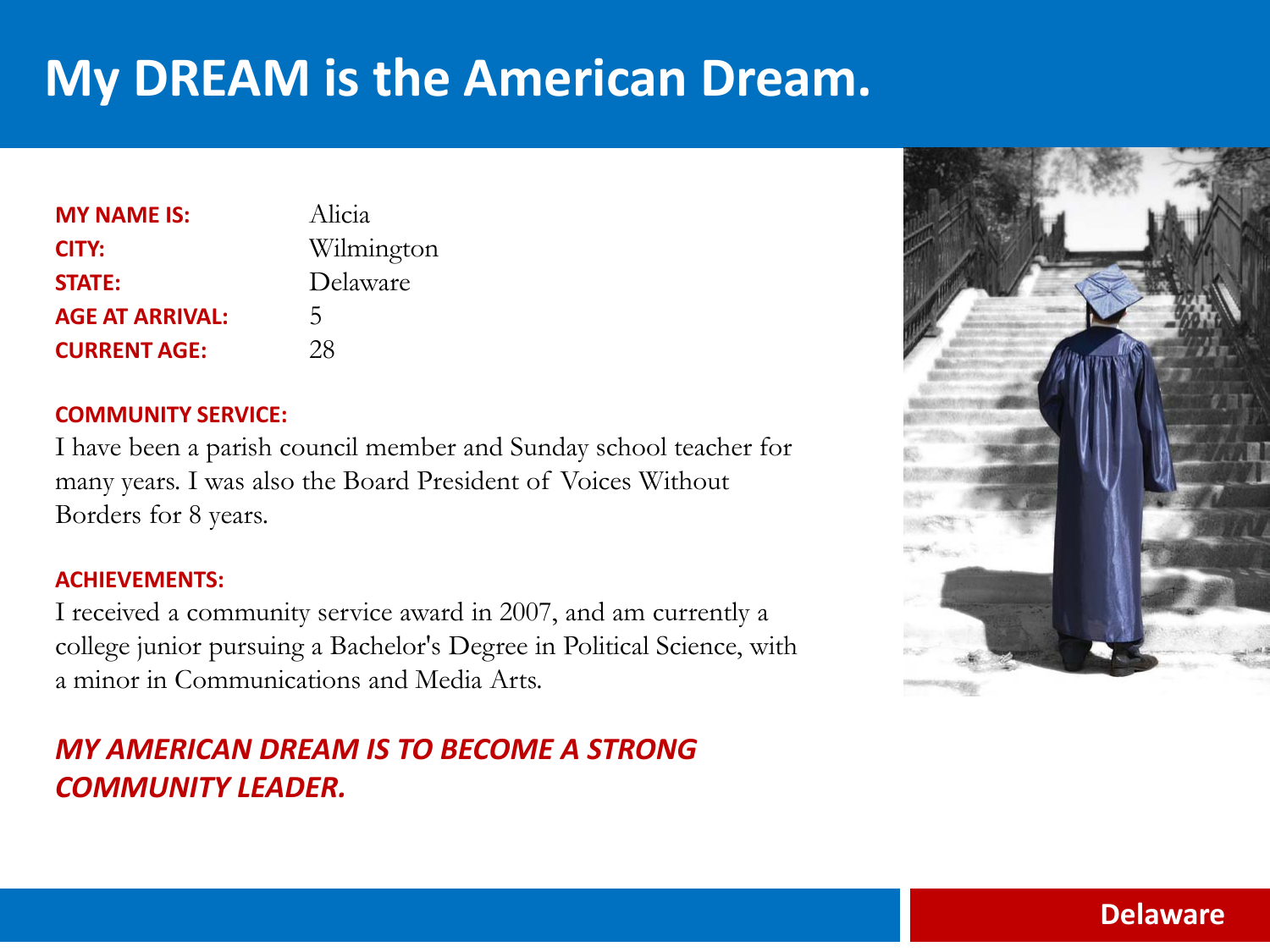| <b>MY NAME IS:</b>     | Gaby    |
|------------------------|---------|
| CITY:                  | Miami   |
| <b>STATE:</b>          | Florida |
| <b>AGE AT ARRIVAL:</b> | 7       |
| <b>CURRENT AGE:</b>    | 25      |

### **COMMUNITY SERVICE:**

In high school I was in the Navy ROTC program and also contributed 1,000 hours of community service.

### **ACHIEVEMENTS:**

By 10<sup>th</sup> grade I was taking college-level classes. I also participated and excelled in three sports and was a ranked officer in Navy ROTC. I graduated among the top three in my class.

## *MY AMERICAN DREAM IS TO BE A TEACHER.*



## **Florida**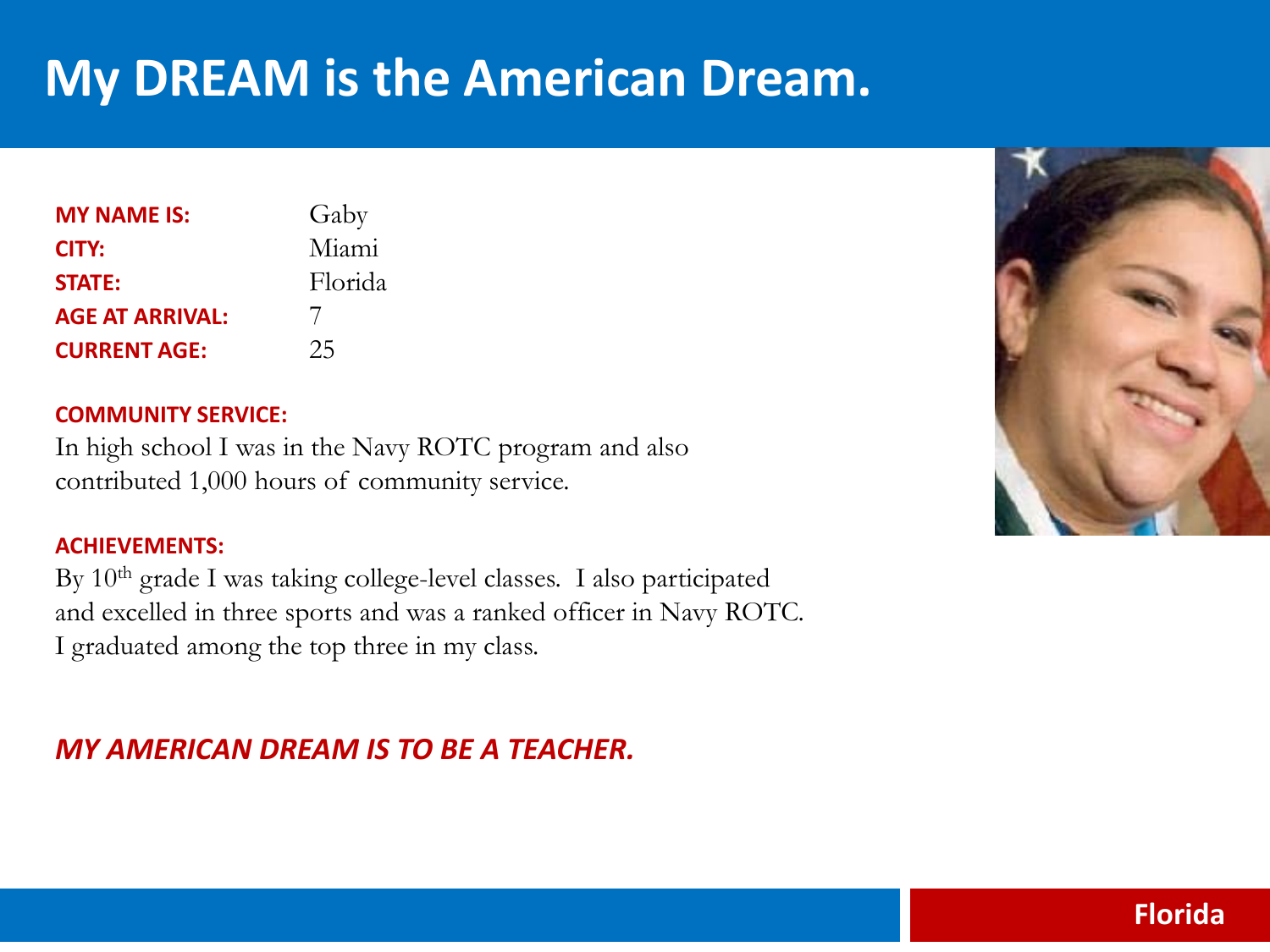| <b>MY NAME IS:</b>     | Lorena  |
|------------------------|---------|
| CITY:                  | Athens  |
| <b>STATE:</b>          | Georgia |
| <b>AGE AT ARRIVAL:</b> | 11      |
| <b>CURRENT AGE:</b>    | 20      |

### **ACHIEVEMENTS:**

I was captain of the tennis and volleyball teams, president of the Interact Club, member of the Beta club and in the Spanish Honor Society.

*MY AMERICAN DREAM IS TO HELP MY COMMUNITY AND TO HELP PROVIDE FOOD TO THOSE WHO ARE HUNGRY.*



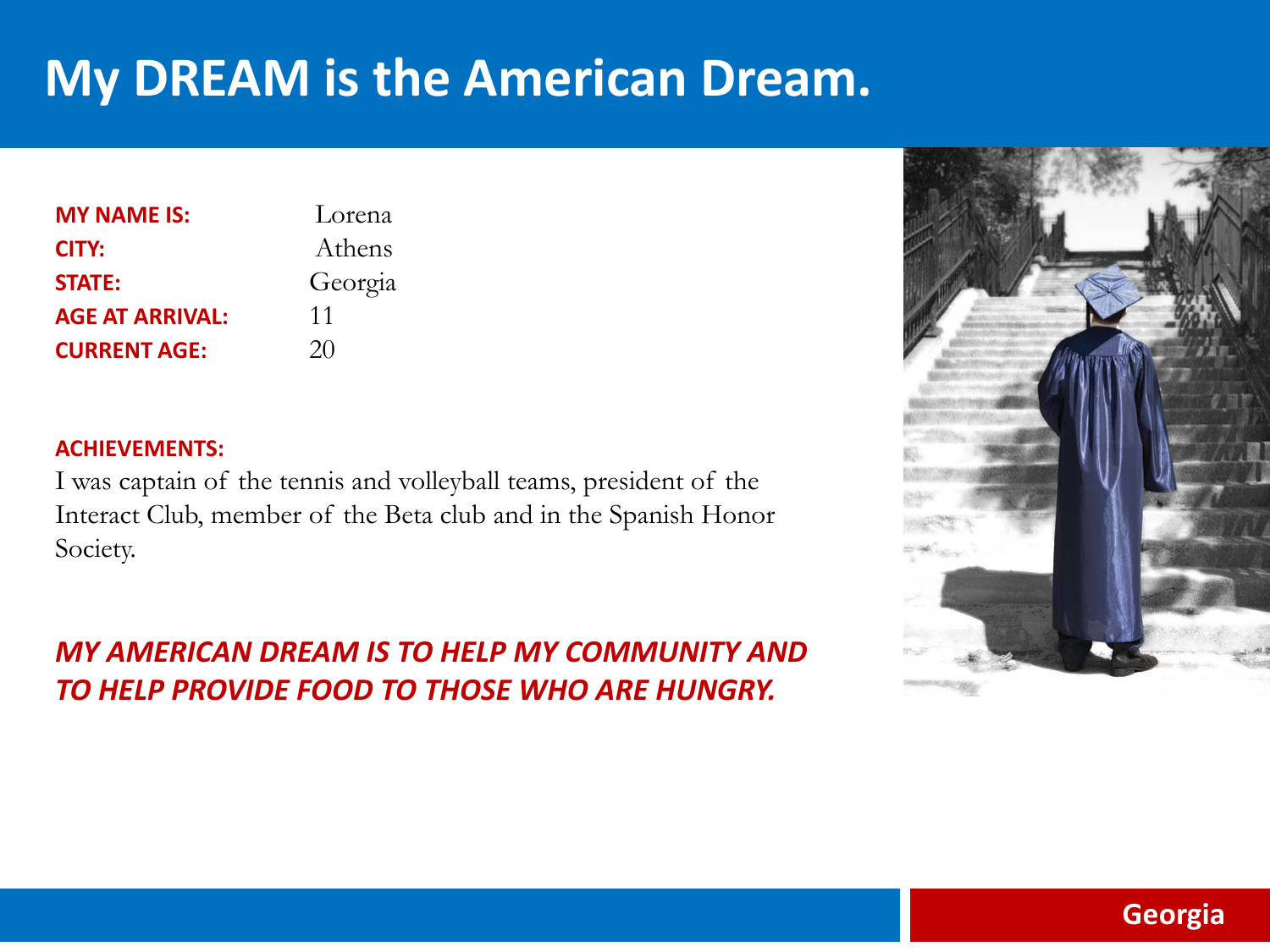| DREAMer  |
|----------|
| Honolulu |
| Hawaii   |
|          |

### **GROWING UP AS AMERICANS:**

According to the Migration Policy Institute (MPI), there are up to 10,000 DREAMers living in Hawaii. These are children and young people who have grown up in your community, attended Hawaii schools, and love Hawaii as their own home. These are youth who given a chance could become Hawaii's future doctors, teachers, and engineers. They are the future of Hawaii and the country as a whole.

## *THEIR AMERICAN DREAM DEPENDS ON YOU.*

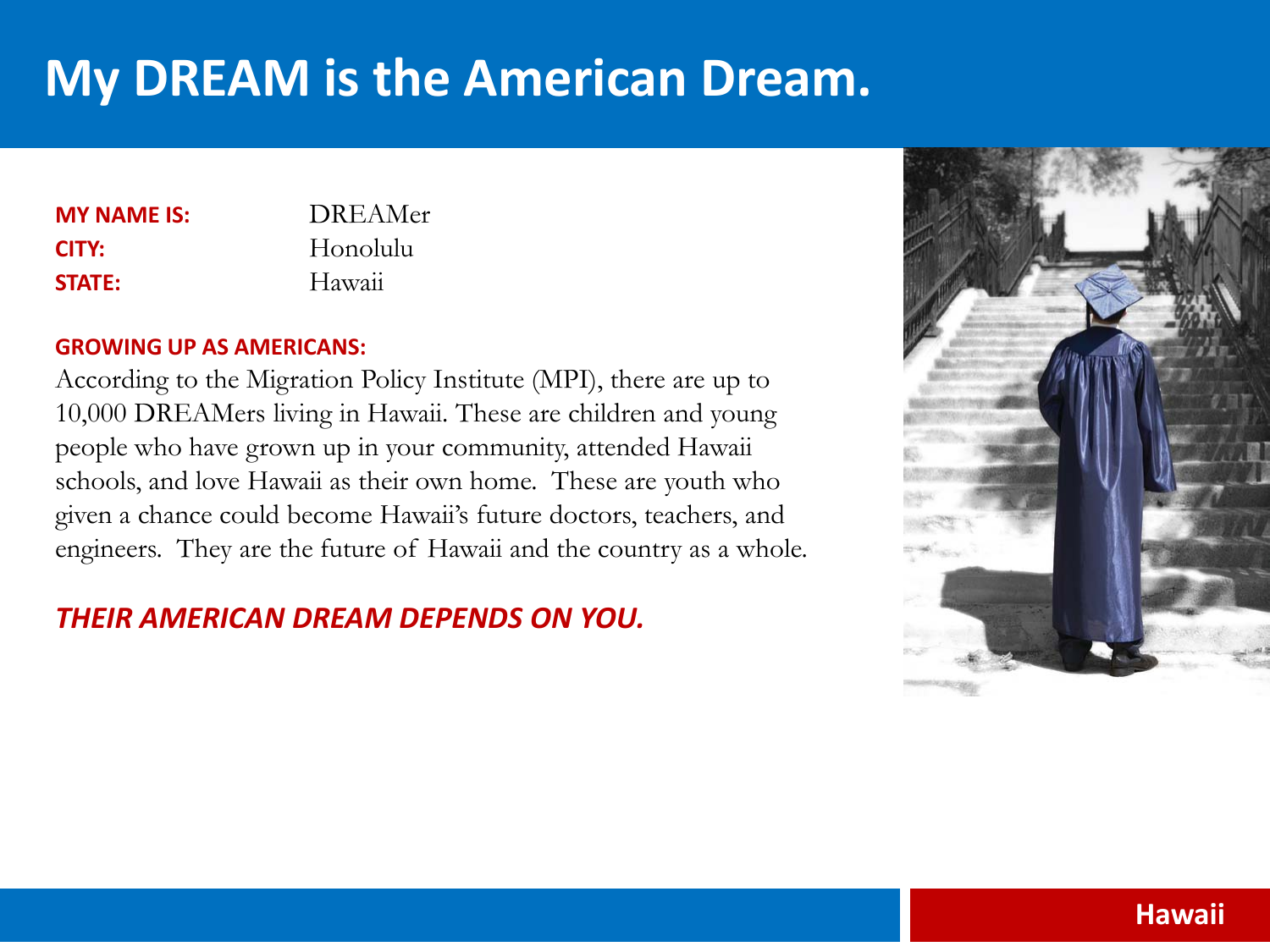| <b>MY NAME IS:</b>     | Aaron  |
|------------------------|--------|
| CITY:                  | Jerome |
| <b>STATE:</b>          | Idaho  |
| <b>AGE AT ARRIVAL:</b> | Χ      |
| <b>CURRENT AGE:</b>    | 17     |

### **COMMUNITY SERVICE:**

I have always loved working with computers. In high school I was a volunteer technician and helped repair and refurbish computers.

Starting with my first computer, I fell in love with technology. I learned how to build a computer, I learned about operating systems and how they work, I learned about software, and I learned how to make websites. All of this really drives my interest in higher education. Unfortunately, I'm unsure if I will ever be able to achieve my dream.

## *MY AMERICAN DREAM IS TO PURSUE A CAREER IN INFORMATION AND COMPUTER TECHNOLOGY.*



## **Idaho**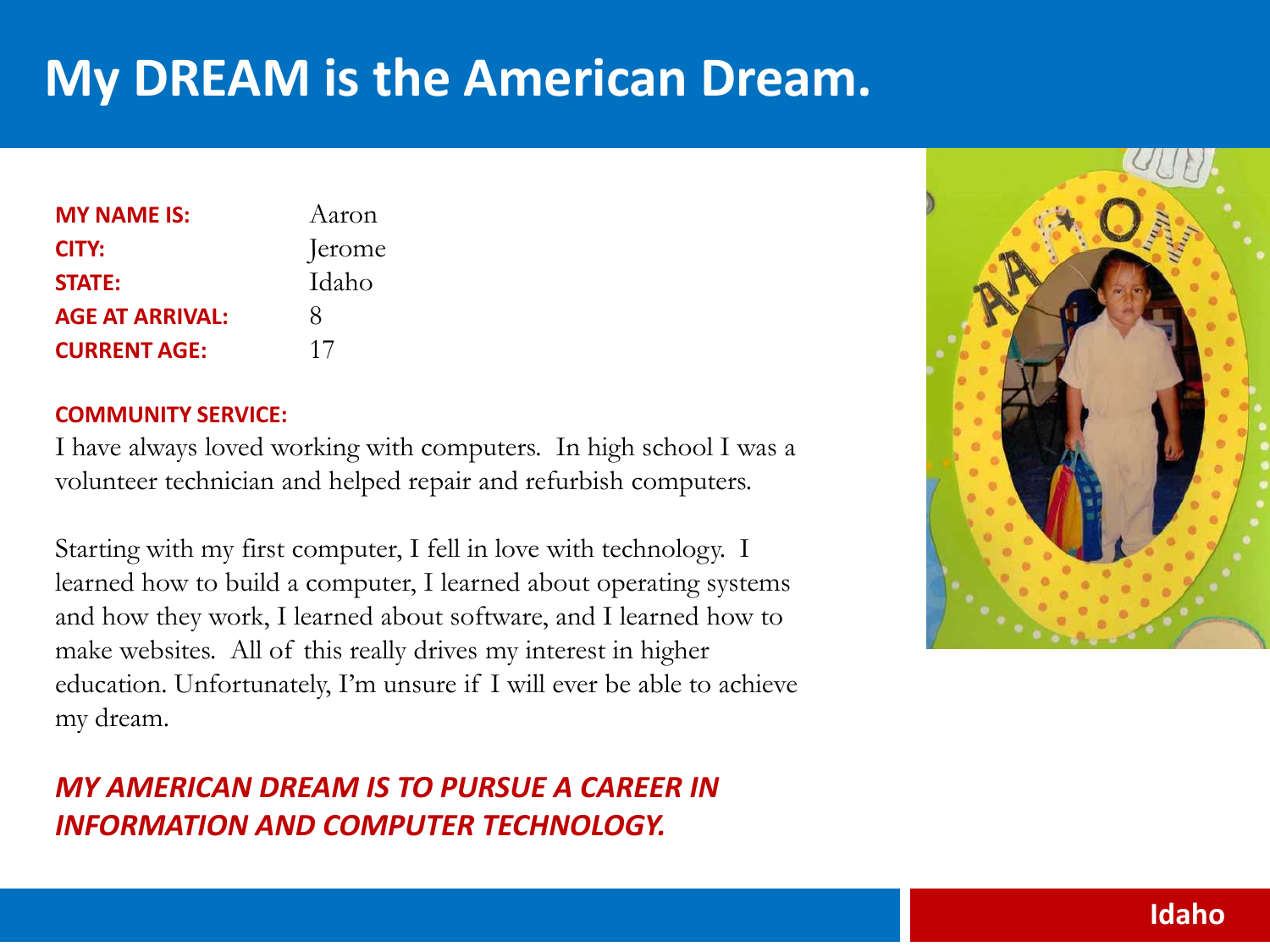| <b>MY NAME IS:</b>     | Tania    |
|------------------------|----------|
| CITY:                  | Chicago  |
| <b>STATE:</b>          | Illinois |
| <b>AGE AT ARRIVAL:</b> | 10       |
| <b>CURRENT AGE:</b>    | 26       |



### **COMMUNITY SERVICE:**

In high school, I was captain of the swim team and an honors student, and I have a passion for advocating for social justice.

### **ACHIEVEMENTS:**

I graduated with a Bachelor's Degree in Sociology, and a minor in Women's and Gender Studies. I am currently pursuing graduate studies in Illinois.

## *MY AMERICAN DREAM IS TO HELP PEOPLE.*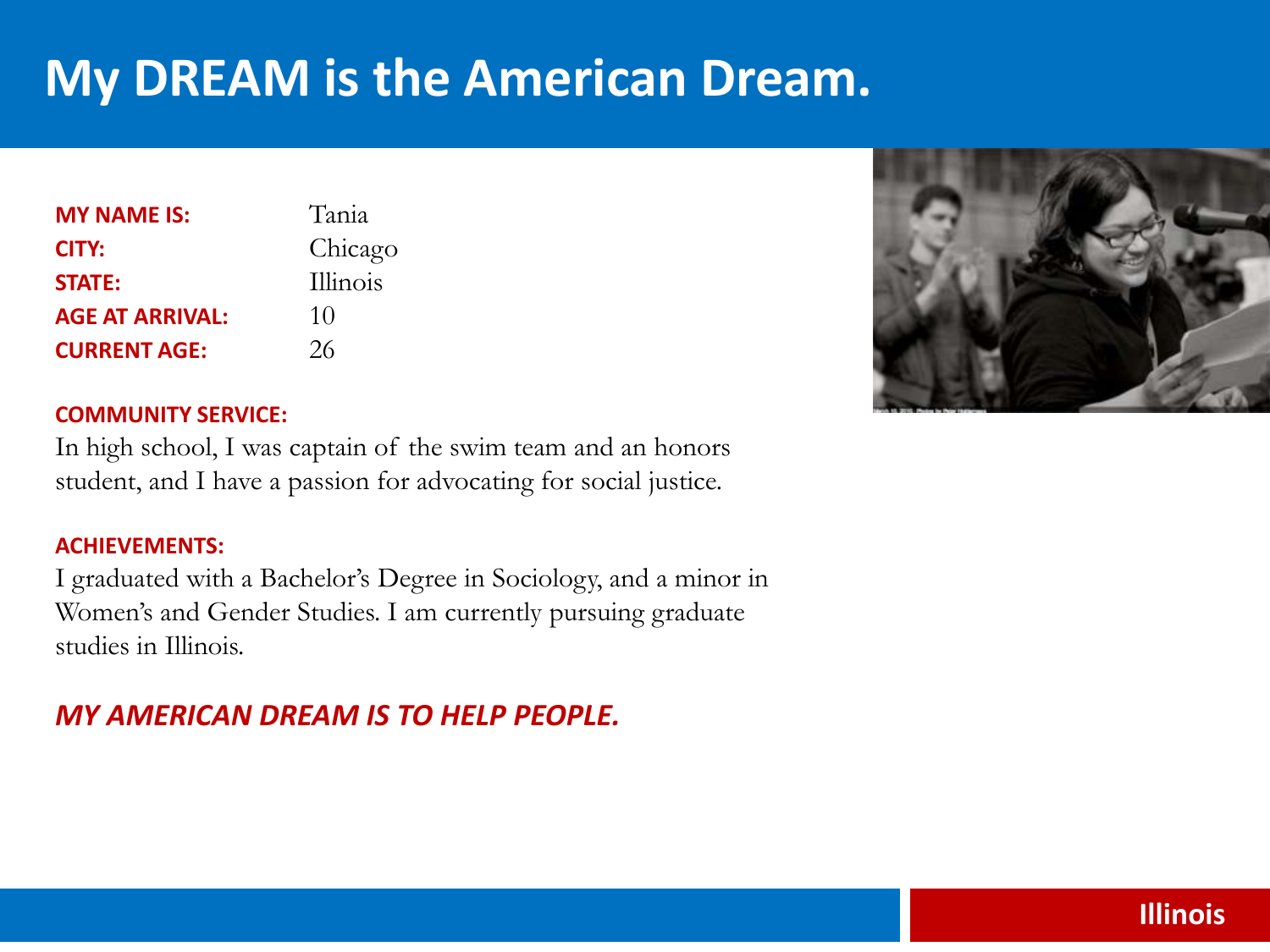| <b>MY NAME IS:</b>     | Lizeth     |
|------------------------|------------|
| CITY:                  | South Bend |
| <b>STATE:</b>          | Indiana    |
| <b>AGE AT ARRIVAL:</b> | 14         |
| <b>CURRENT AGE:</b>    | 20         |

### **COMMUNITY SERVICE:**

I had a typical Midwest high school experience, juggling schoolwork with varsity tennis and soccer.

### **ACHIEVEMENTS:**

I started my college career at Indiana University of South Bend and have since transferred to Indiana University Purdue University of Indianapolis (IUPUI) to complete my dream of graduating from Purdue University as a graphics designer. I hope to work for PIXAR, and create media that will make our world a happier place.

## *MY AMERICAN DREAM IS TO CREATE NEW DIGITAL WORLDS THROUGH GRAPHIC DESIGN.*



## **Indiana**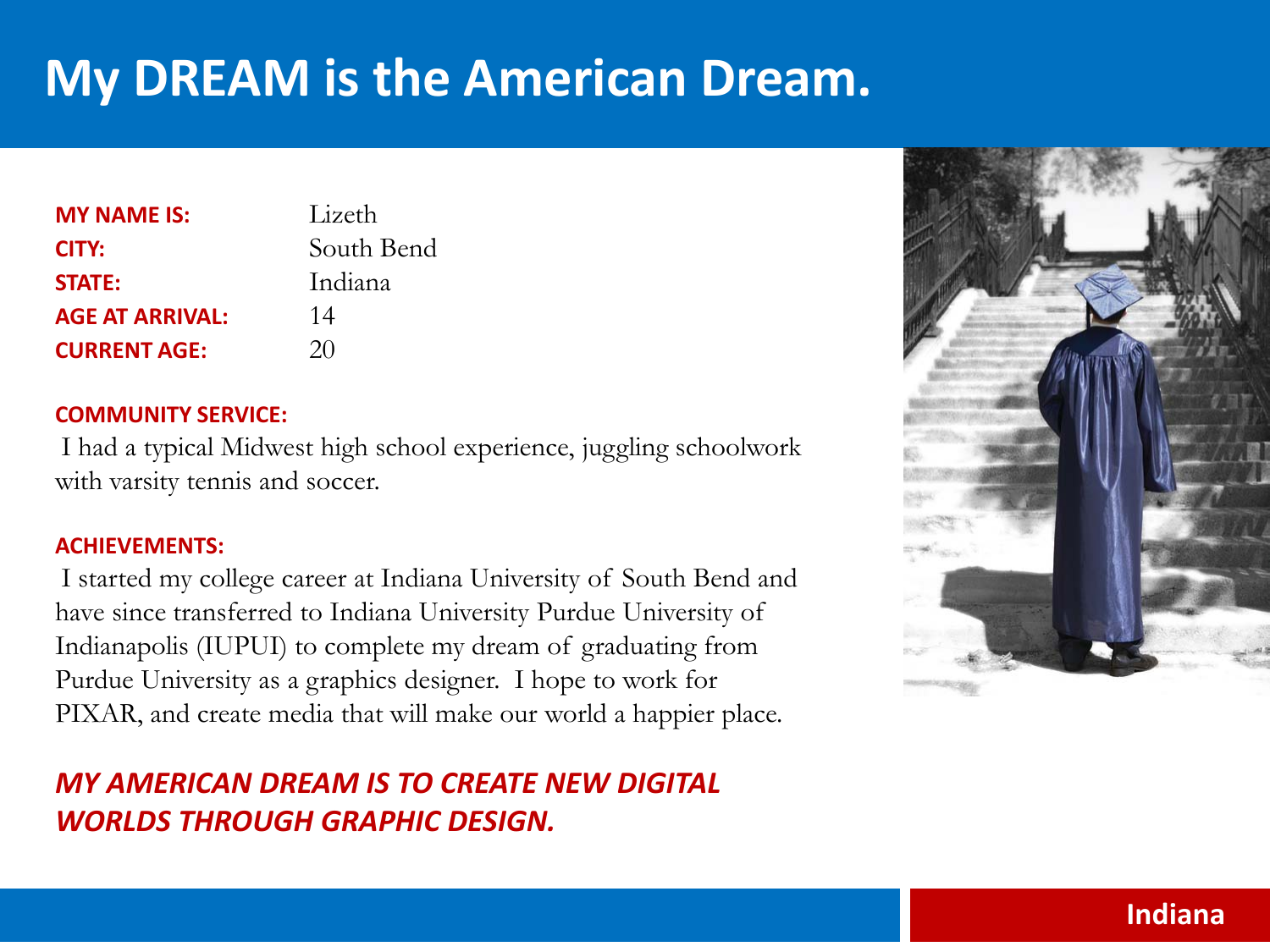| <b>MY NAME IS:</b>     | Diego        |
|------------------------|--------------|
| CITY:                  | Marshalltown |
| <b>STATE:</b>          | Iowa         |
| <b>AGE AT ARRIVAL:</b> |              |

### **COMMUNITY SERVICE:**

When I was in high school I remodeled the Orpheum Theater, building new dorms for the college, and also built houses for Habitat for Humanity.

### **ACHIEVEMENTS:**

I graduated from high school with six more credits than I needed; I was a good all-around student and involved in my community. While I was a high school student I had the opportunity to attend college and get early college credit. I also played football as a first string defensive tackle.

## *MY AMERICAN DREAM IS TO WORK IN THE FIELD OF CONSTRUCTION TECHNOLOGY.*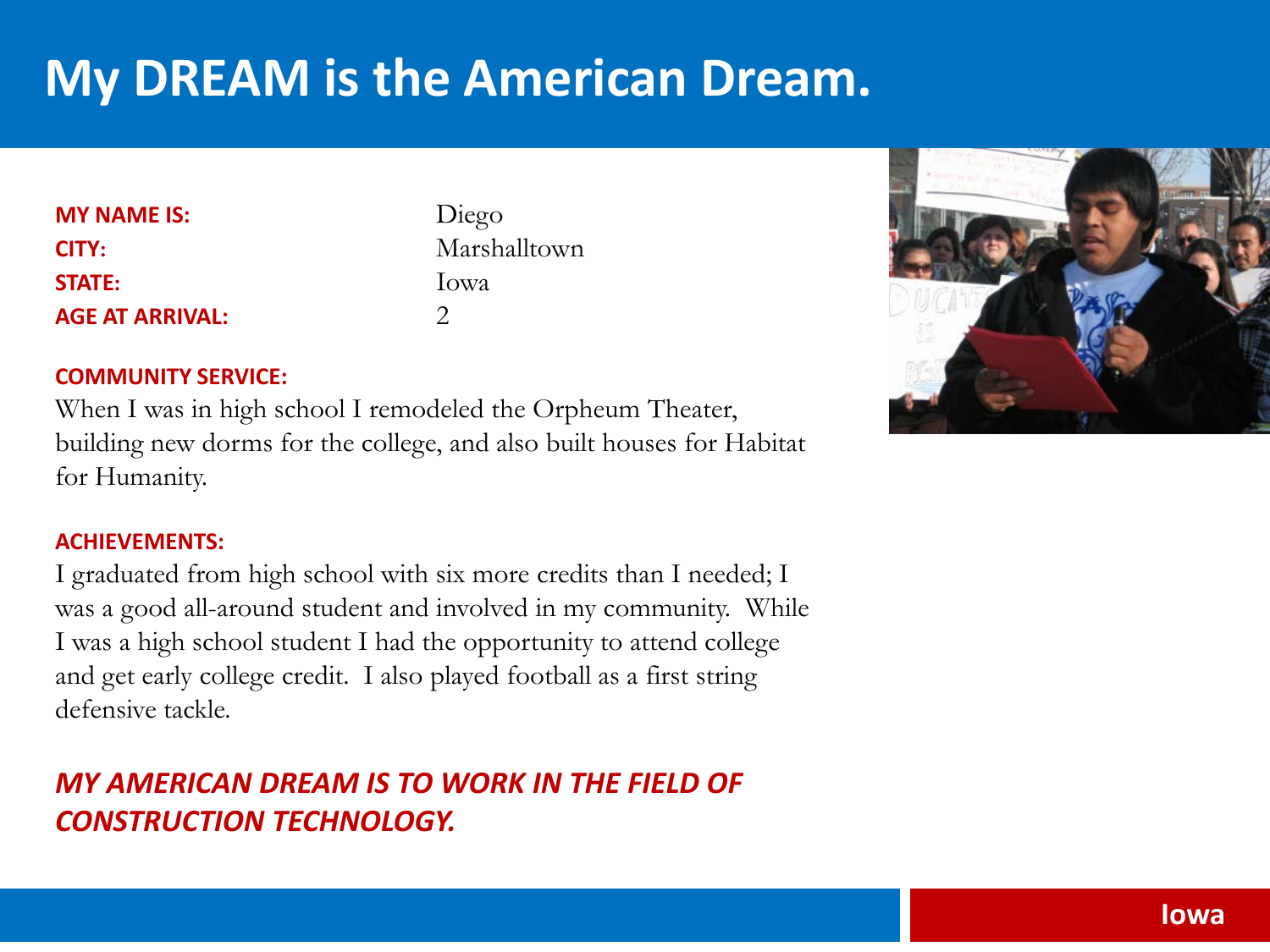| <b>MY NAME IS:</b>     | Myrna       |
|------------------------|-------------|
| CITY:                  | Kansas City |
| <b>STATE:</b>          | Kansas      |
| <b>AGE AT ARRIVAL:</b> | 4           |
| <b>CURRENT AGE:</b>    | 20          |

### **COMMUNITY SERVICE:**

Since middle school, I have been involved in a host of school and community activities. I am a patriot. After the September  $11<sup>th</sup>$  attacks, I wrote letters to the soldiers and prayed for their safety.

### **ACHIEVEMENTS:**

At my high school graduation, I delivered the commencement address. I am a junior in college and pursuing a major in Political Science.

## *MY AMERICAN DREAM IS TO BECOME A LAWYER.*

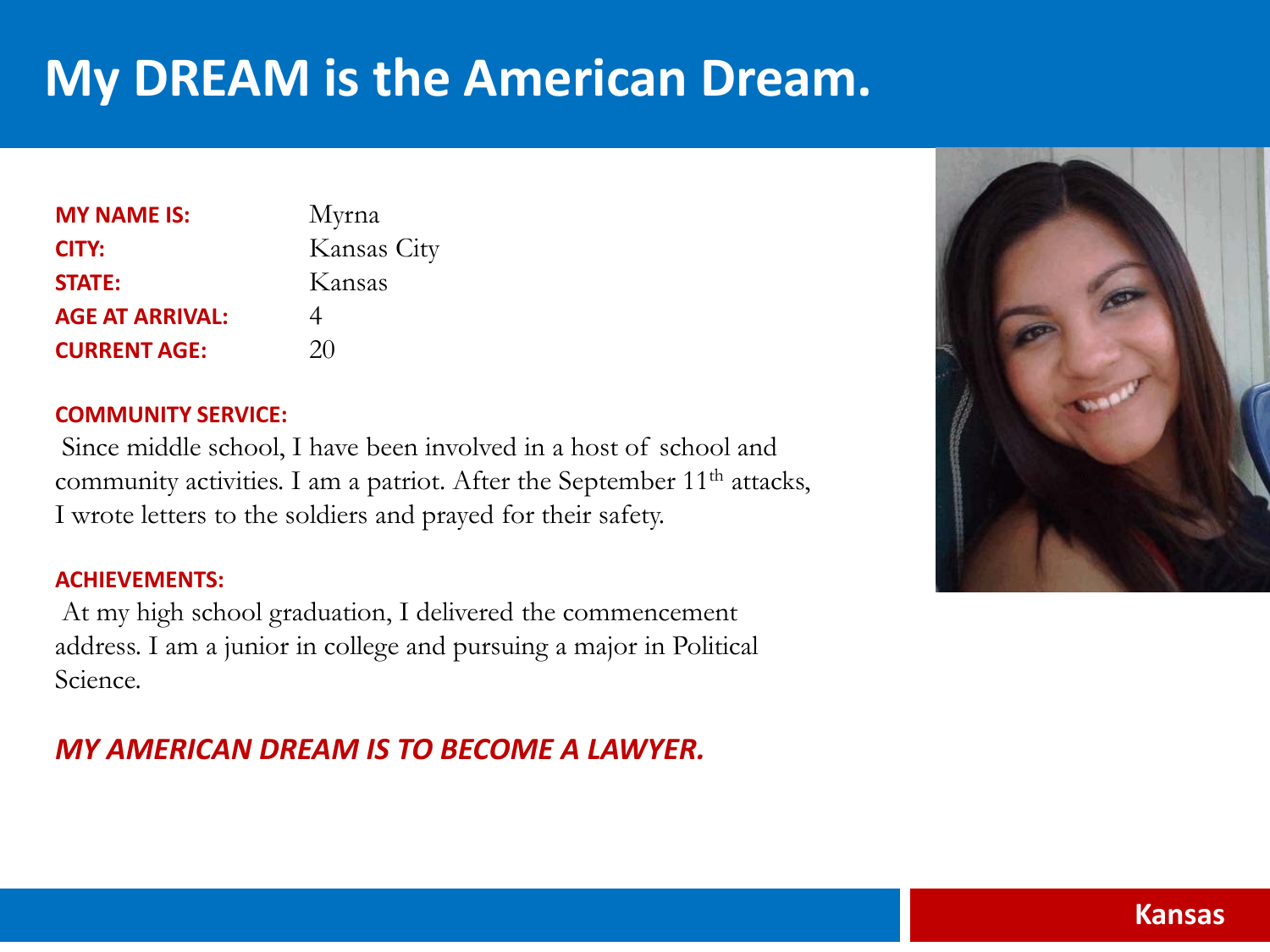| <b>MY NAME IS:</b>     | Jennifer  |
|------------------------|-----------|
| CITY:                  | Lexington |
| <b>STATE:</b>          | Kentucky  |
| <b>AGE AT ARRIVAL:</b> | 13        |
| <b>CURRENT AGE:</b>    | 19        |

### **COMMUNITY SERVICE:**

I have been a tutor, mentor, and an active member of our community service student organization. I was also a member of the dance team and play the piano.

### **ACHIEVEMENTS:**

I graduated high school with an excellent record and am now a college student.

## *MY AMERICAN DREAM IS TO BE A JOURNALIST.*



## **Kentucky**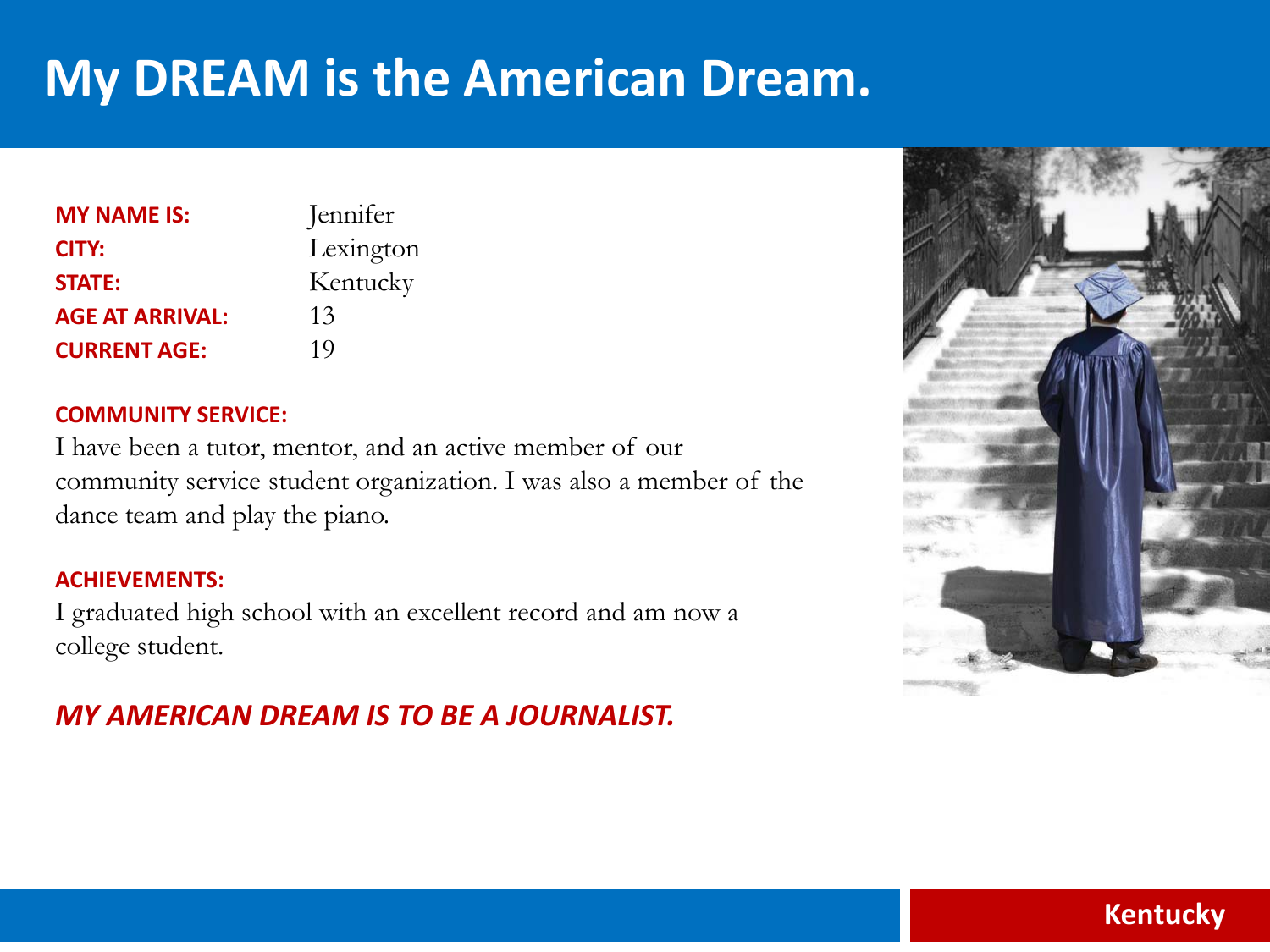| <b>MY NAME IS:</b>     | Selvin   |
|------------------------|----------|
| CITY:                  | Portland |
| <b>STATE:</b>          | Maine    |
| <b>AGE AT ARRIVAL:</b> | 15       |
| <b>CURRENT AGE:</b>    | 25       |



### **COMMUNITY SERVICE:**

I have been an exemplary member of my community. I am hard working, a committed student, and a faithful member of my church.

## *MY AMERICAN DREAM IS TO ATTEND COLLEGE.*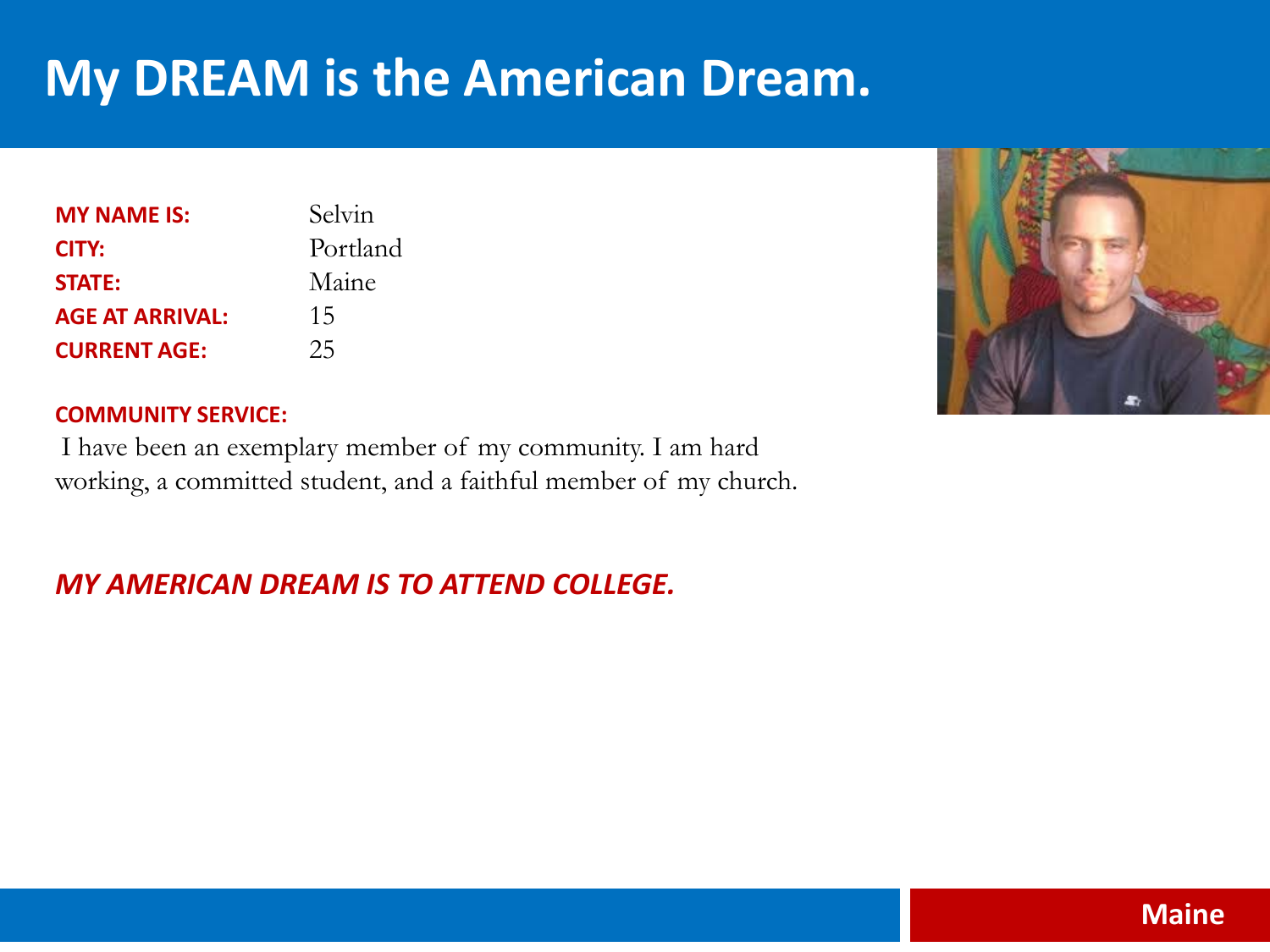| <b>MY NAME IS:</b>     | Lorenzo     |
|------------------------|-------------|
| CITY:                  | New Orleans |
| <b>STATE:</b>          | Louisiana   |
| <b>AGE AT ARRIVAL:</b> | O)          |
| <b>CURRENT AGE:</b>    | 15          |

After Hurricanes Katrina and Rita hit the Gulf Coast, my family came to New Orleans to help in the reconstruction. I am a sophomore at the International High School of New Orleans and hope to be a software engineer some day.

### **COMMUNITY SERVICE:**

I volunteered at a local community organization and offered interpretation services in hospitals, offered educational workshops to low wage workers, and edited video projects. I have also helped to create and produce a community radio program to educate workers on their rights.

## *MY AMERICAN DREAM IS TO BE A SOFTWARE ENGINEER.*



## **Louisiana**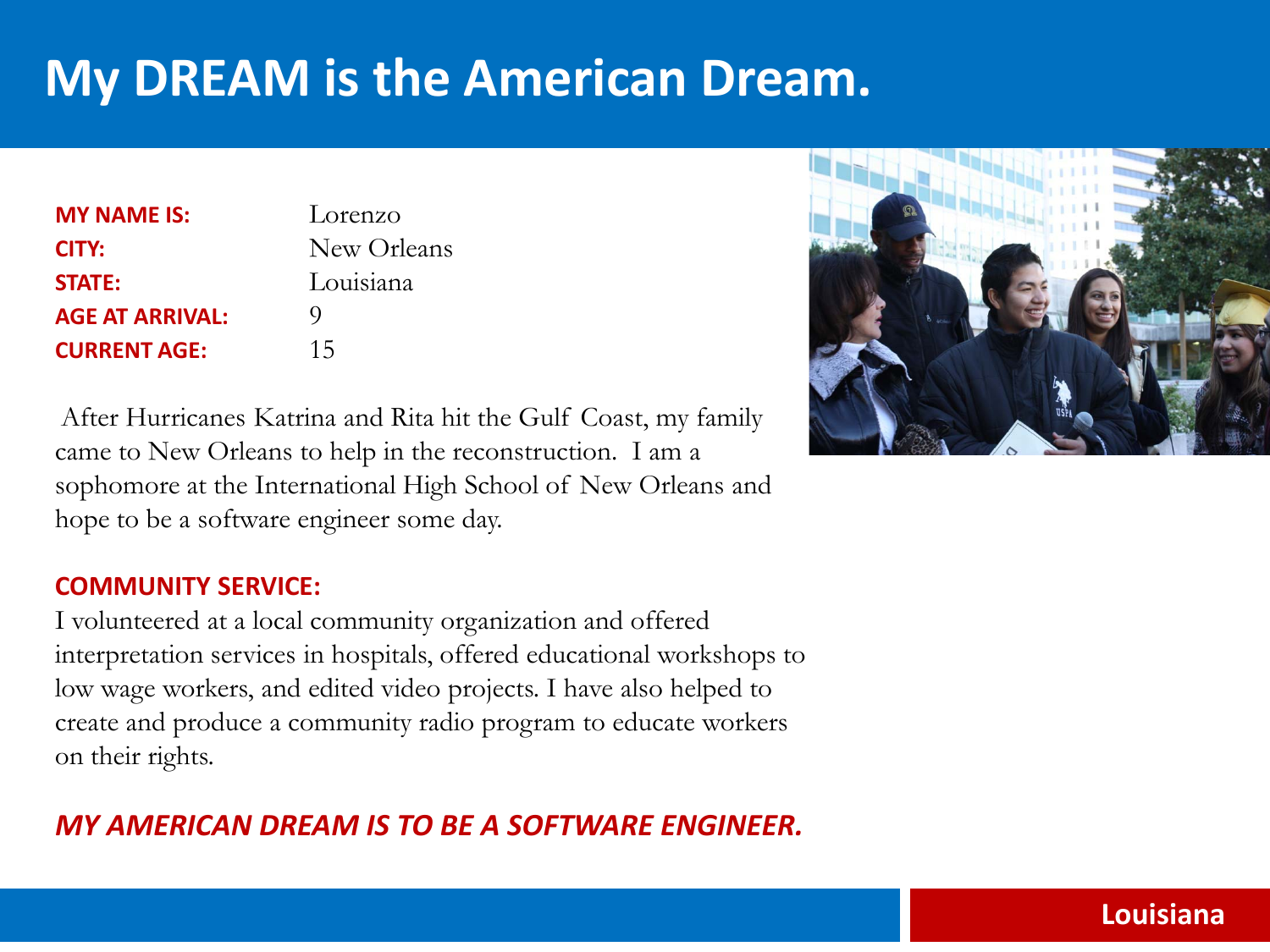| <b>MY NAME IS:</b>     | Yves         |
|------------------------|--------------|
| CITY:                  | College Park |
| <b>STATE:</b>          | Maryland     |
| <b>AGE AT ARRIVAL:</b> | 14 months    |
| <b>CURRENT AGE:</b>    | 17           |

### **COMMUNITY SERVICE:**

I am 17 years old, and I graduated from Paint Branch High School in Burtonsville, MD this past June. By the grace of God, I did well in my studies my whole life, and I graduated in the top 5% of my class. I got into University of Maryland College Park and other colleges.

### **ACHIEVEMENTS:**

I'm currently studying at the University of Maryland and plan to go to medical school

## *MY AMERICAN DREAM IS TO BE A DOCTOR.*



## **Maryland**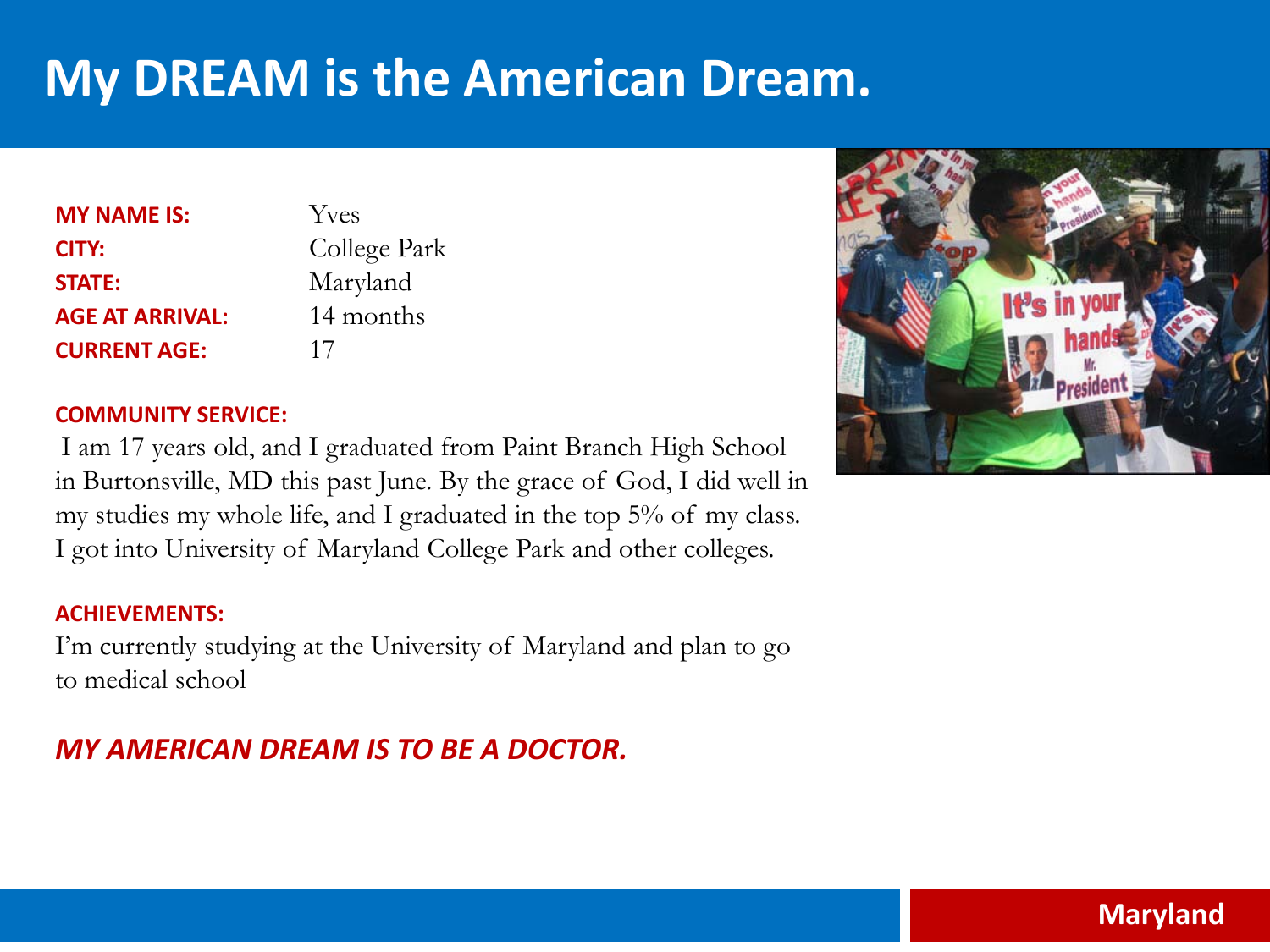| <b>MY NAME IS:</b>     | Deivid        |
|------------------------|---------------|
| CITY:                  | <b>Boston</b> |
| <b>STATE:</b>          | Massachusetts |
| <b>AGE AT ARRIVAL:</b> | O)            |
| <b>CURRENT AGE:</b>    | 21            |

### **COMMUNITY SERVICE:**

I am an active member of the Student Immigrant Movement to give back to my community and provide students with a myriad of opportunities.

### **ACHIEVEMENTS:**

I am currently a Physics Major at the University of Massachusetts Dartmouth.

## *MY AMERICAN DREAM IS TO BE A PHYSICS PROFESSOR.*



## **Massachusetts**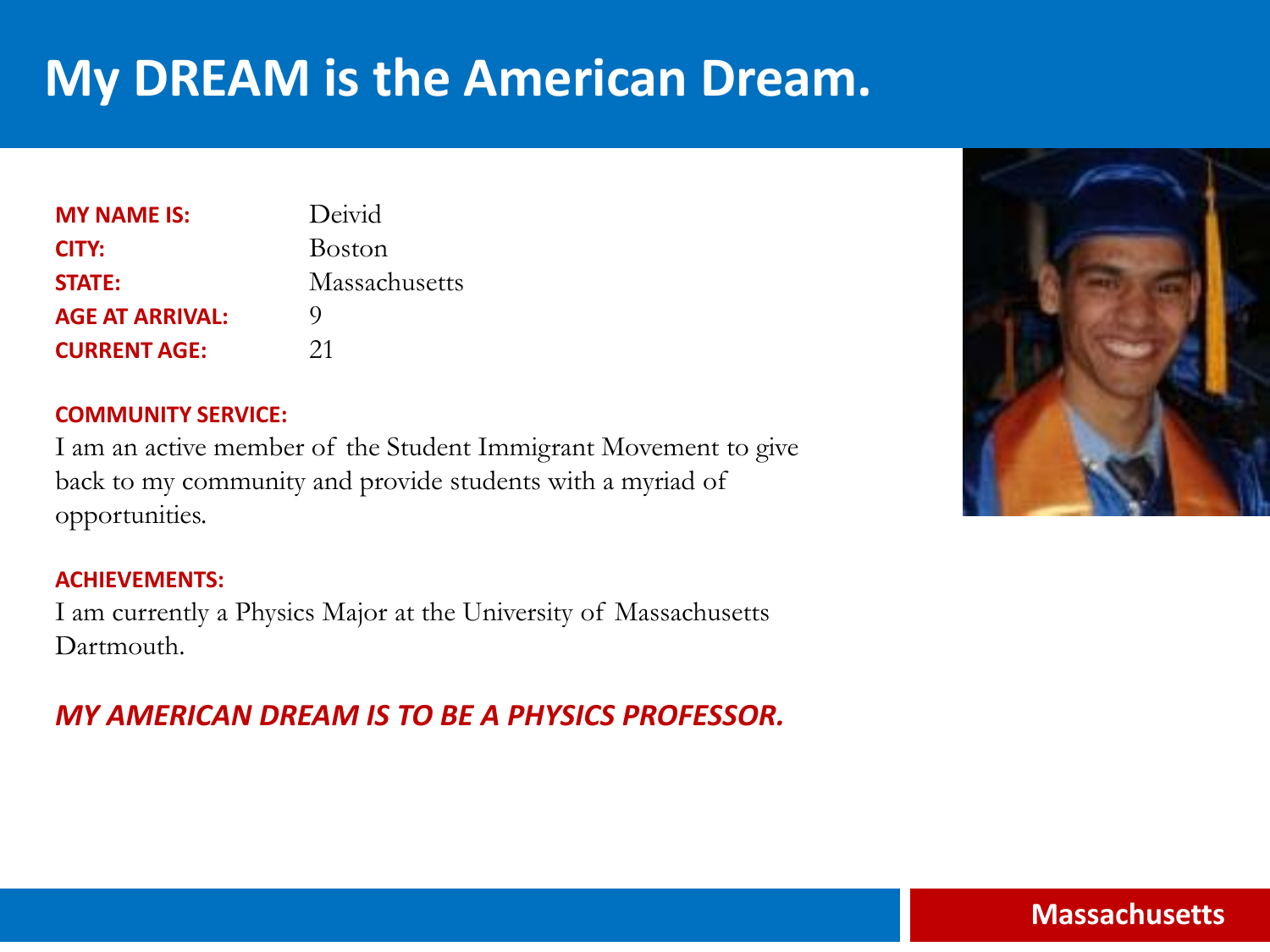| <b>MY NAME IS:</b>     | Dayanna  |
|------------------------|----------|
| CITY:                  | Detroit  |
| <b>STATE:</b>          | Michigan |
| <b>AGE AT ARRIVAL:</b> | Q        |
| <b>CURRENT AGE:</b>    | 20       |

### **COMMUNITY SERVICE:**

I volunteered as a Bible Studies leader and DREAM Act leader

### **ACHIEVEMENTS:**

I was on the Honor Roll through my four-year high school career, played varsity soccer, participated in Moot Court and played the flute in the high school concert band. I am in my second year at Henry Ford Community College, pursuing an education degree.

## *MY AMERICAN DREAM IS TO BECOME A TEACHER SO THAT I CAN GIVE BACK TO THE COMMUNITY THAT HAS GIVEN SO MUCH TO ME.*



## **Michigan**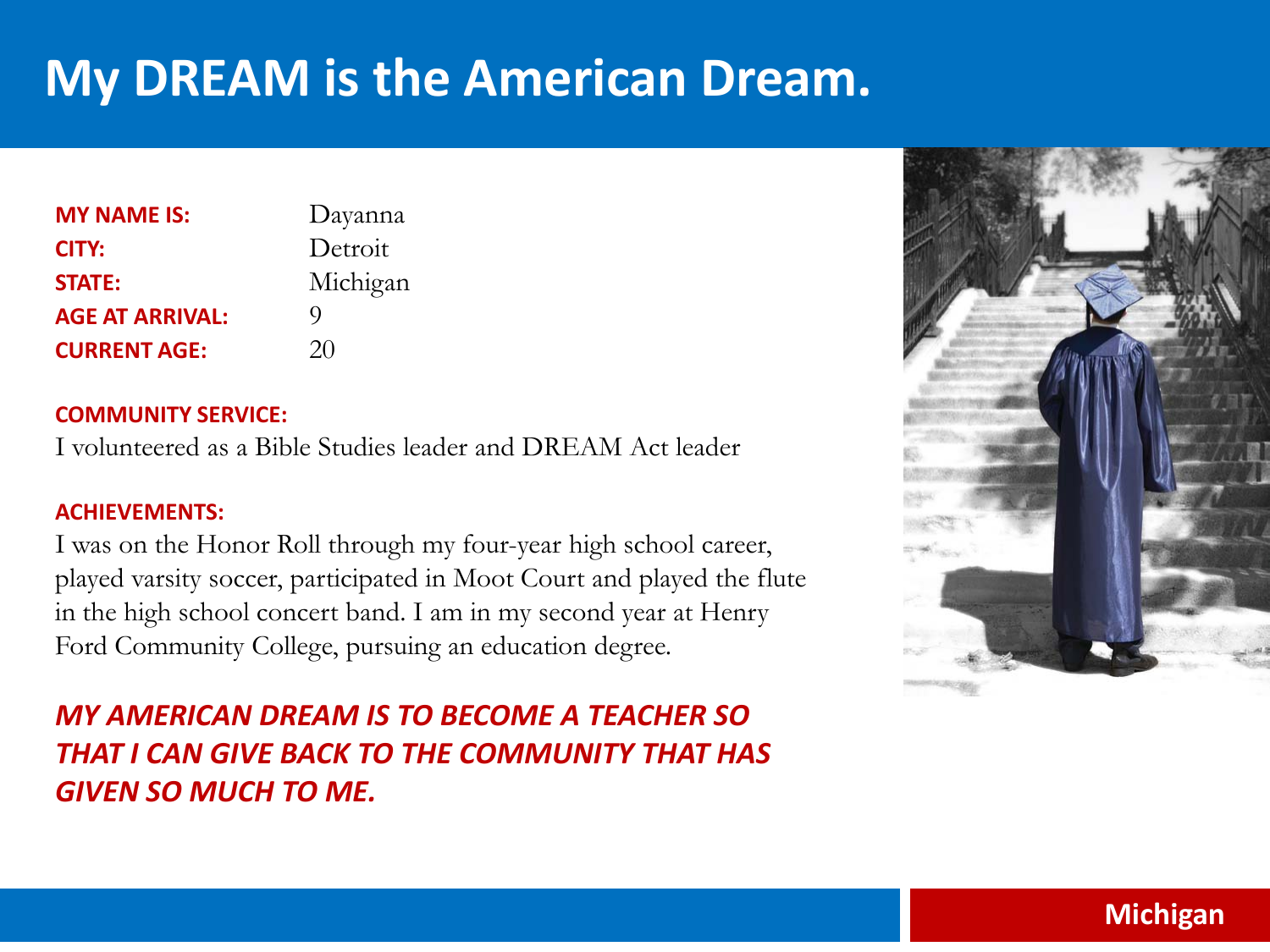| <b>MY NAME IS:</b>     | Maritza    |
|------------------------|------------|
| CITY:                  | Saint Paul |
| <b>STATE:</b>          | Minnesota  |
| <b>AGE AT ARRIVAL:</b> |            |

I have been cleaning bathrooms and offices with my mother most of my life. One of my goals is to stop cleaning bathrooms and do what I love for the rest of my life — art. Art has always been a way for me to express myself, it allows me to escape the burdens of my world, but most importantly, it brings me peace. I love to create something out of nothing, only using my imagination and my ideas. By attending college I will be able to achieve my goal of using my artistic skill as a foundation for my career instead of cleaning bathrooms. It will also assist me in being able to get my mom out of her janitorial job because I will have more opportunities to help my family get ahead.



## *MY AMERICAN DREAM IS TO BECOME AN ARTIST.*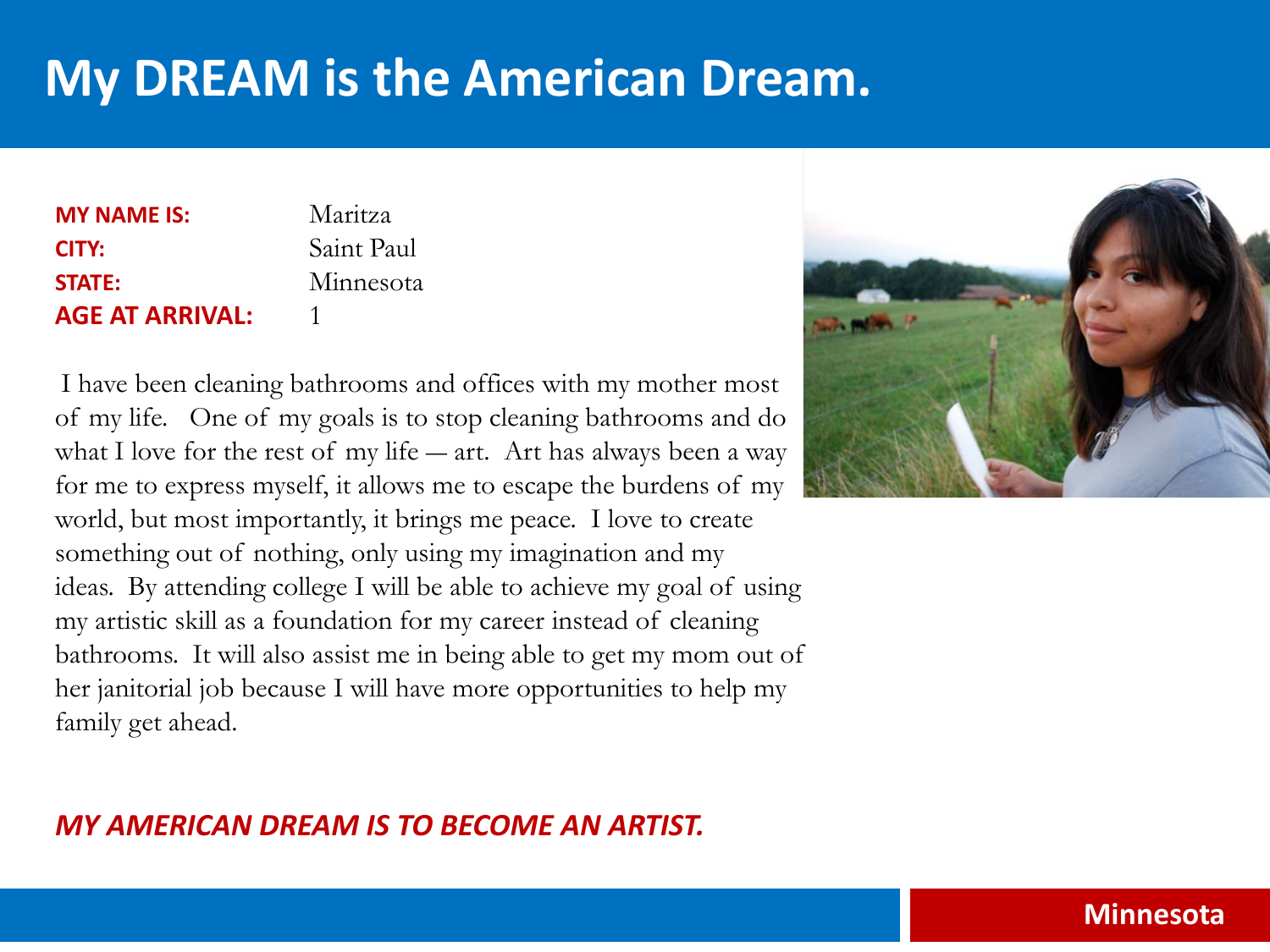| <b>MY NAME IS:</b> | DREAMer     |
|--------------------|-------------|
| CITY:              | Jackson     |
| <b>STATE:</b>      | Mississippi |

### **GROWING UP AS AMERICANS:**

According to the Migration Policy Institute (MPI), there are up to 10,000 DREAMers living in Mississippi. These are children and young people who have grown up in your community, attended Mississippi schools, and love Mississippi as their own home. These are youth who given a chance could become Mississippi's future doctors, teachers, and engineers. They are the future of Mississippi and the country as a whole.

## *THEIR AMERICAN DREAM DEPENDS ON YOU.*



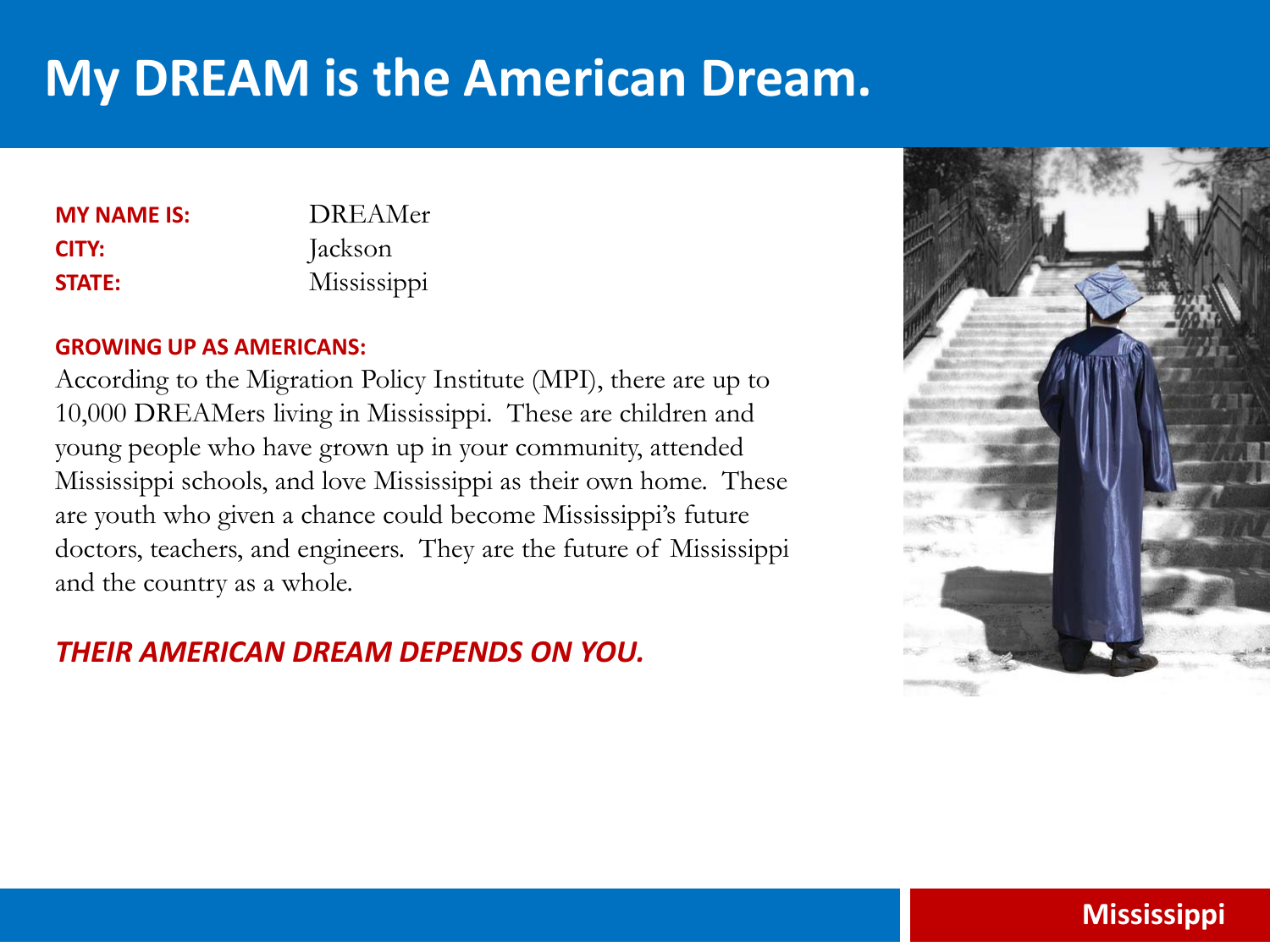| <b>MY NAME IS:</b>     | Ricardo  |
|------------------------|----------|
| CITY:                  | Belton   |
| <b>STATE:</b>          | Missouri |
| <b>AGE AT ARRIVAL:</b> | 6 months |
| <b>CURRENT AGE:</b>    | 20       |

### **COMMUNITY SERVICE:**

I have been a tireless community advocate for the DREAM Act, even risking my own deportation because this is my home, this is my country.

### **ACHIEVEMENTS:**

I recently graduated from community college, and am currently a junior at the University of Kansas, pursuing a Bachelor's Degree in Psychology.

## *MY AMERICAN DREAM IS TO BECOME A PSYCHOLOGIST .*



## **Missouri**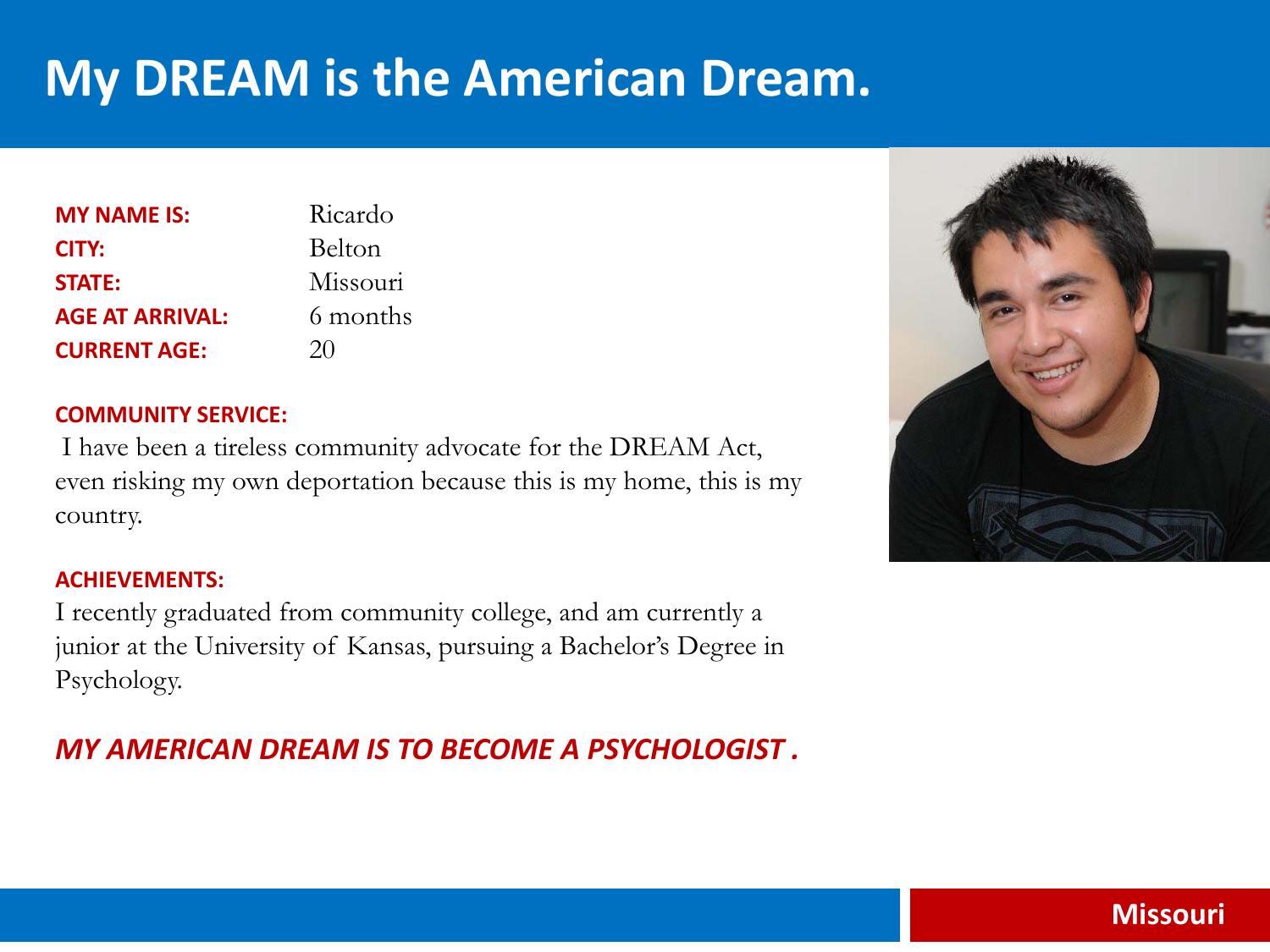| <b>MY NAME IS:</b>     | Carlos   |
|------------------------|----------|
| CITY:                  | Missoula |
| <b>STATE:</b>          | Montana  |
| <b>AGE AT ARRIVAL:</b> | 6        |
| <b>CURRENT AGE:</b>    | 28       |

### **COMMUNITY SERVICE:**

I volunteer for Big Brothers and Sisters, the local food bank, and the animal shelter.

**ACHIEVEMENTS:** I am a senior at the University of Montana, majoring in international business and marketing. I received Associate of Arts and Associate of Science degrees. I did entrepreneurship work in high school, receiving a full two-year college scholarship from a private business group. Two of my inventions in the field of baby products have been picked up through my employment with a product development company.

## *MY AMERICAN DREAM IS REACH MY FULL POTENTIAL AND SERVE THOSE AROUND ME.*



## **Montana**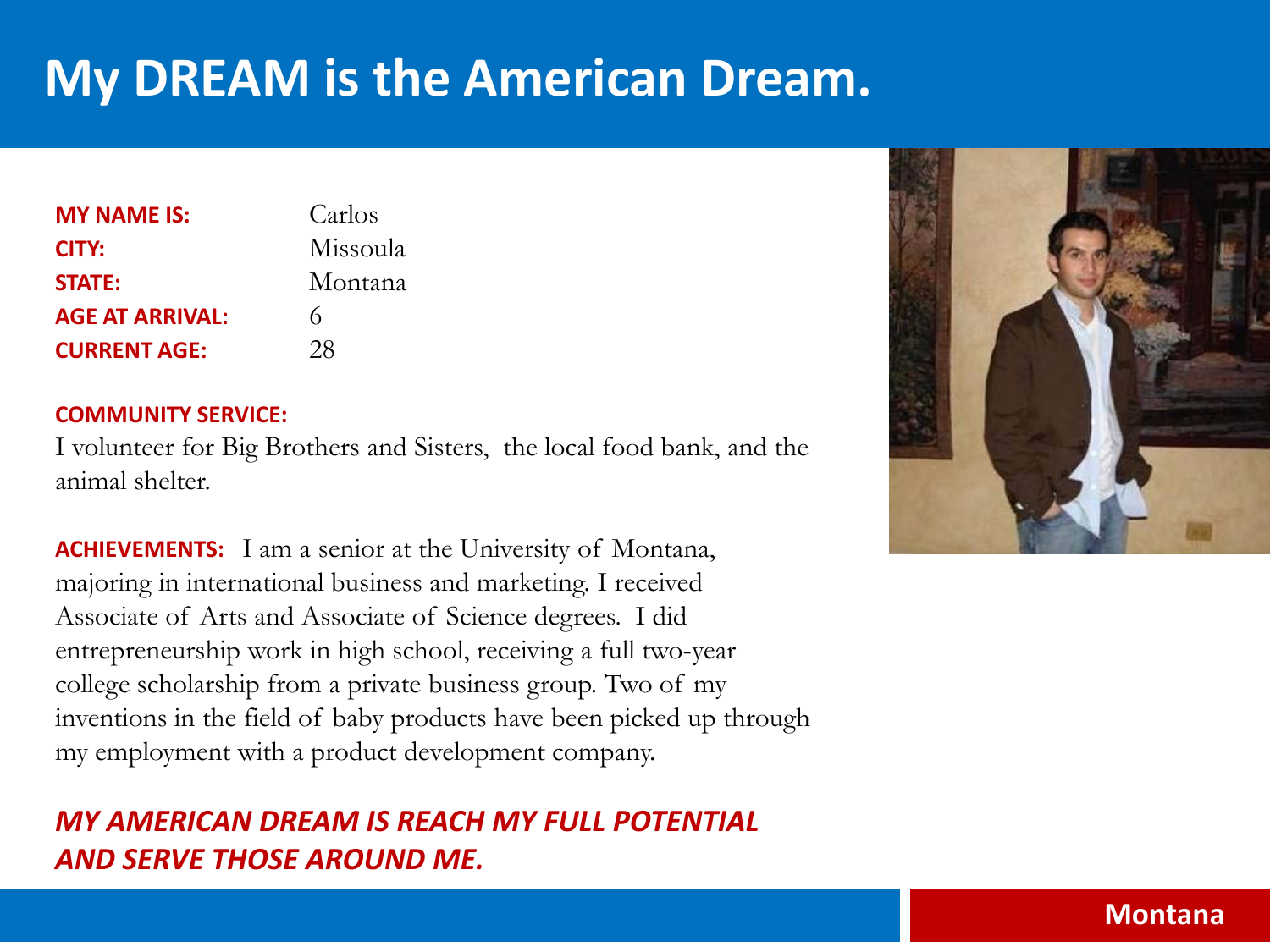| <b>MY NAME IS:</b> | Daniel Dominguez |
|--------------------|------------------|
| CITY:              | O'Neill          |
| <b>STATE:</b>      | Nebraska         |

### **GROWING UP AS AMERICANS:**

Daniel is a senior at O'Neill Public Schools. He was the 103 lbs. Class B state champion in wrestling in 2010 and also participates in Track and Football. Dan believes undocumented students should have an opportunity to live the American Dream. He walked from O'Neill to Lincoln to help raise awareness about the plight of undocumented students and the solution the federal DREAM Act offers.

According to the Migration Policy Institute (MPI), there are up to 20,000 DREAMers living in Nebraska. These are children and young people who have grown up in your community, attended Nebraska schools, and love Nebraska as their own home.

## *THEIR AMERICAN DREAM DEPENDS ON YOU.*



## **Nebraska**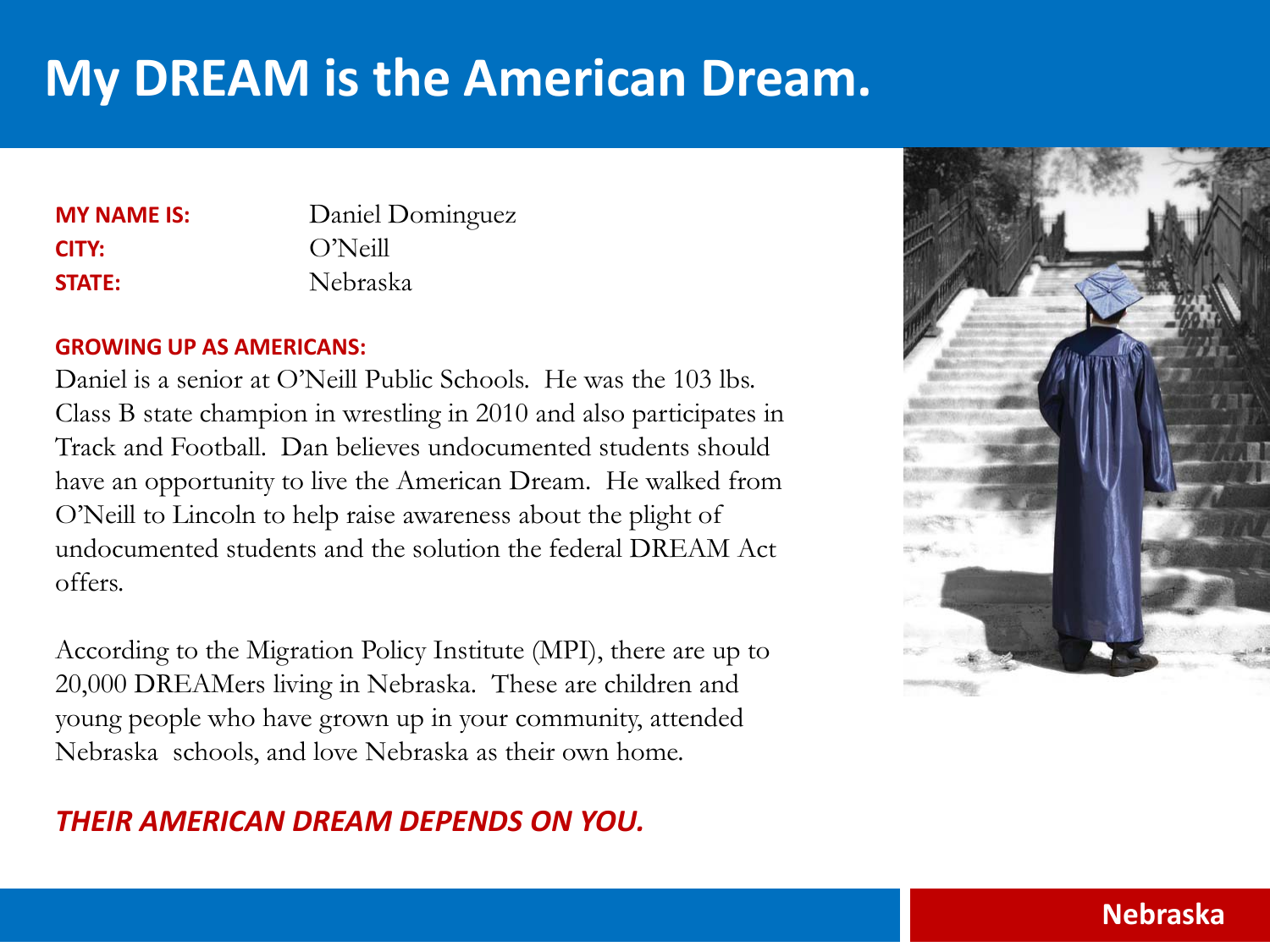| <b>MY NAME IS:</b>     | Veronica    |
|------------------------|-------------|
| CITY:                  | Carson City |
| <b>STATE:</b>          | Nevada      |
| <b>AGE AT ARRIVAL:</b> | 3 months    |
| <b>CURRENT AGE:</b>    | 17          |



### **COMMUNITY SERVICE:**

I was a volunteer with Senator Reid's 2010 reelection campaign, and I tutor kids in Spanish.

### **ACHIEVEMENTS:**

For at least 2 months every year from  $7<sup>th</sup>$  through  $10<sup>th</sup>$  grade, I was Student of the Month and I was Student of the Year in 10<sup>th</sup> grade. I'm currently a senior at Douglas High School with a 4.0 GPA.

## *MY AMERICAN DREAM IS TO BE AN ORTHODONIST.*

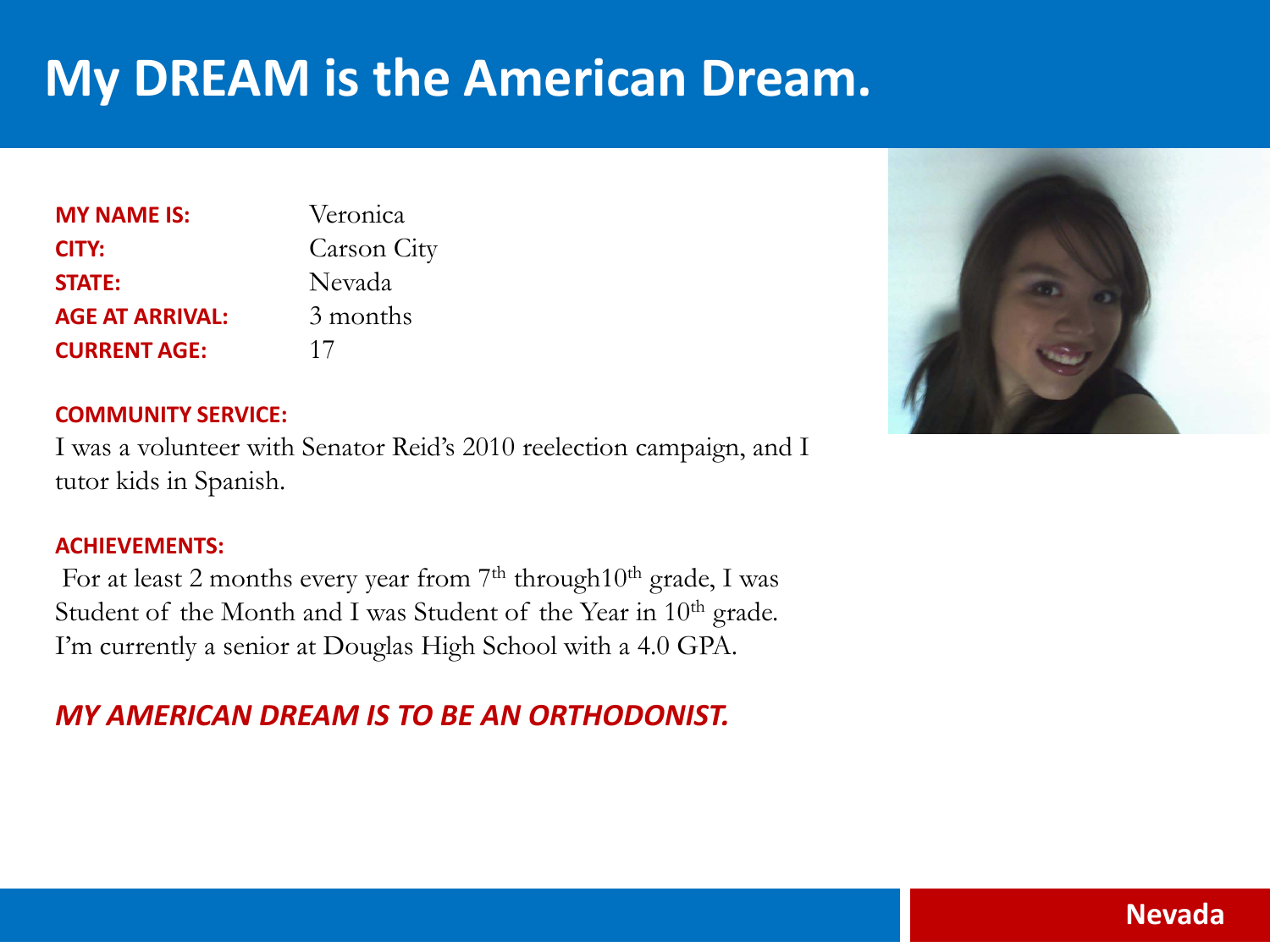| <b>MY NAME IS:</b>     | Anna          |
|------------------------|---------------|
| CITY:                  | Concord       |
| <b>STATE:</b>          | New Hampshire |
| <b>AGE AT ARRIVAL:</b> | 12            |
| <b>CURRENT AGE:</b>    | 25            |

### **COMMUNITY SERVICE:**

I have made a positive impact on my community, including joining the Key Club, Future Business Leaders of America, Soup Kitchens, Walking for Hunger, and becoming a leader in the Warmth From the Mildyard project to collect coats for the needy.

### **ACHIEVEMENTS:**

I'm working towards a Master's Degree from Harvard University

## *MY AMERICAN DREAM IS TO LIVE FREE.*



## **New Hampshire**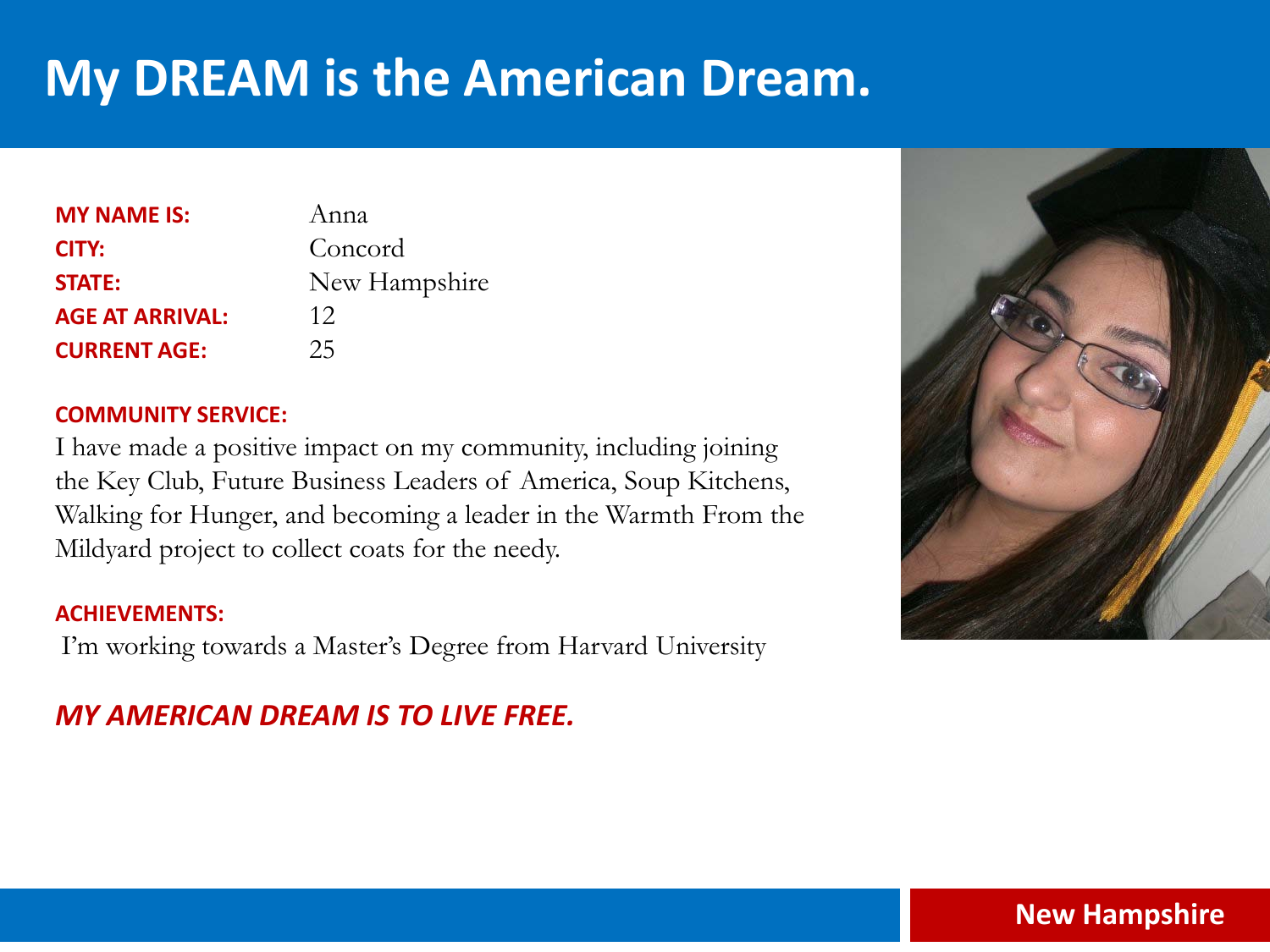| <b>MY NAME IS:</b>     | Brenda     |
|------------------------|------------|
| CITY:                  | Riverdale  |
| <b>STATE:</b>          | New Jersey |
| <b>AGE AT ARRIVAL:</b> | 6          |
| <b>CURRENT AGE:</b>    | 23         |

### **COMMUNITY SERVICE:**

I was award Silver and Gold Awards in the Girl Scouts, involved in community service project, received top grades, worked part time, went to church and was captain of my cross country and track team in high school.

### **ACHIEVEMENTS:**

I graduated from high school in the top 10% of my class and obtained an annual scholarship to a Catholic University. I graduated with a 4.91 GPA with highest honors, with a major in Elementary Education and Spanish and an Endorsement in Special Education.

## *MY AMERICAN DREAM IS TO BE A TEACHER.*



### **New Jersey**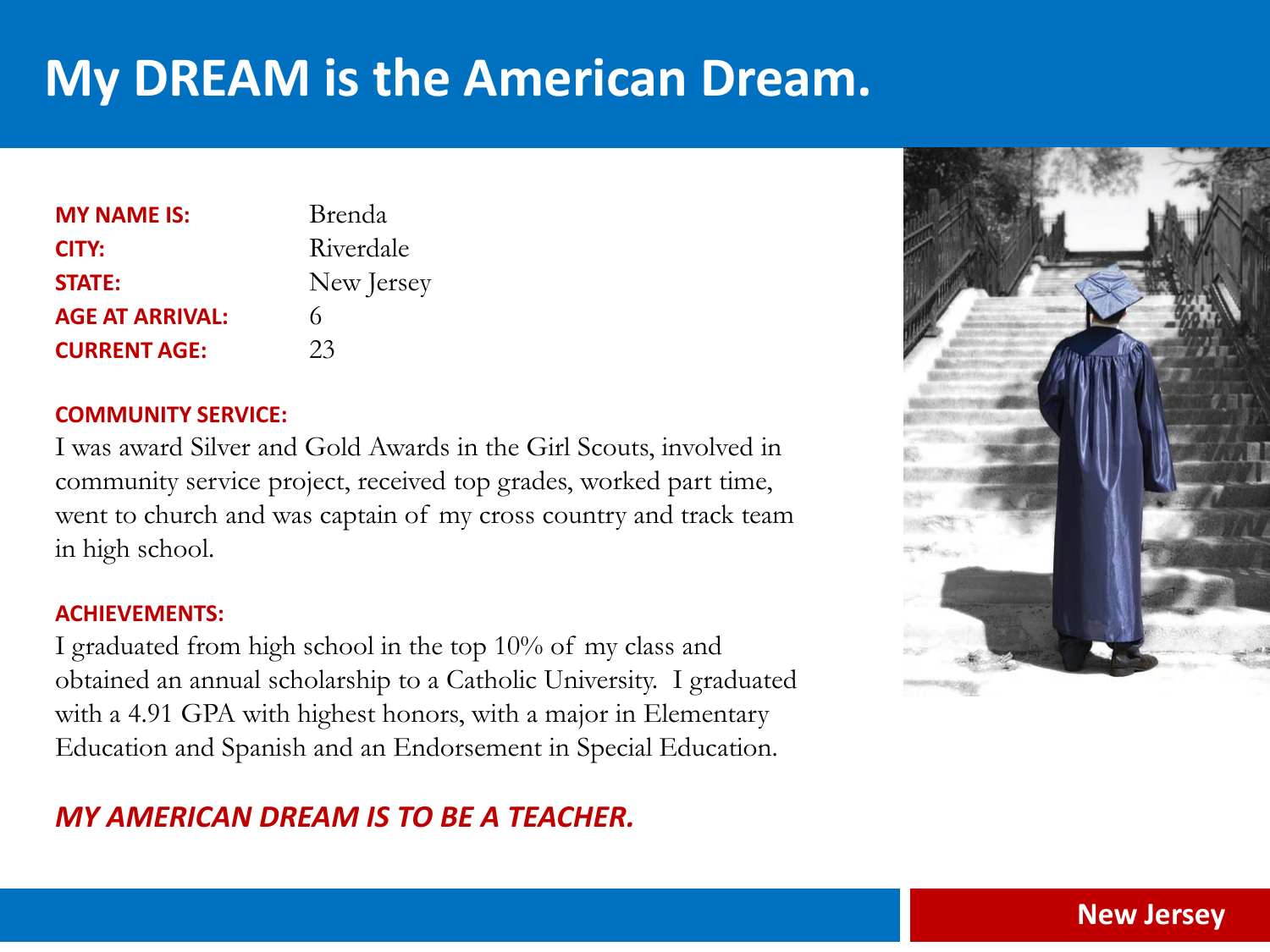| <b>MY NAME IS:</b>     | Alberto       |
|------------------------|---------------|
| CITY:                  | Española      |
| <b>STATE:</b>          | New Mexico    |
| <b>AGE AT ARRIVAL:</b> | $\mathcal{P}$ |
| <b>CURRENT AGE:</b>    | 18            |

I am a student at Northern New Mexico college where I am majoring in psychology.

*MY AMERICAN DREAM IS TO BECOME A HIGH SCHOOL COUSELOR.*



## **New Mexico**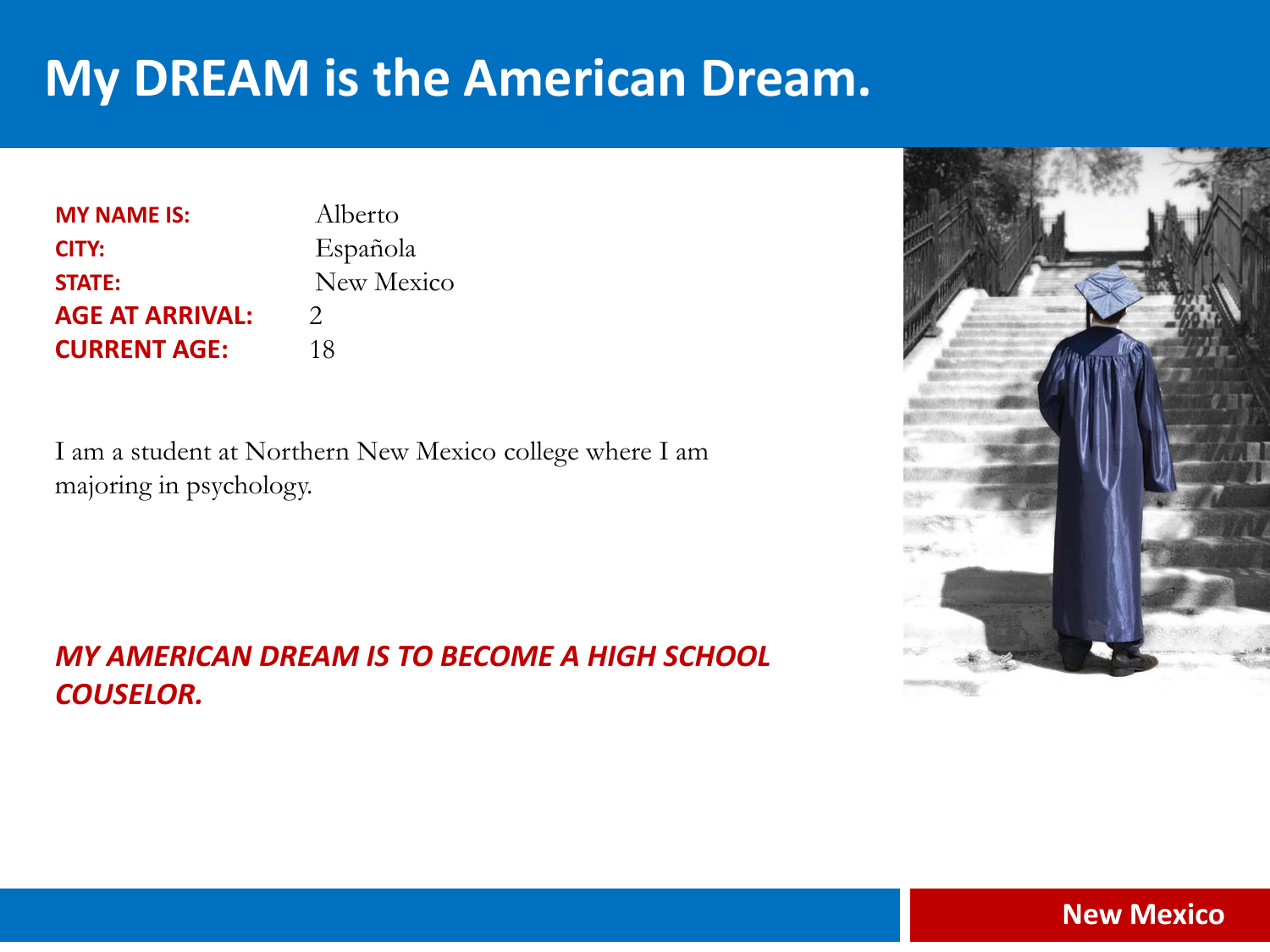| <b>MY NAME IS:</b>     | Cesar    |
|------------------------|----------|
| CITY:                  | Brooklyn |
| <b>STATE:</b>          | New York |
| <b>AGE AT ARRIVAL:</b> | 5        |
| <b>CURRENT AGE:</b>    | 27       |

**COMMUNITY SERVICE:** I have had prestigious internships in DA offices and in the judiciary. I speak Spanish, French, Italian, and am currently perfecting my Russian and Cantonese. I am captain of my soccer team.

**ACHIEVEMENTS:** I am a high school graduate, college graduate, and now a third year law student at the City University of New York School of Law. I hold a 3.8 GPA. I am the founder and president of the Prosecutor Law Student Association. I have received scholarships, including the Puerto Rican Bar Association Merit Award.

## *MY AMERICAN DREAM IS TO BECOME A J.A.G. OFFICER AND DEFEND THE COUNTRY I LOVE.*



**New York**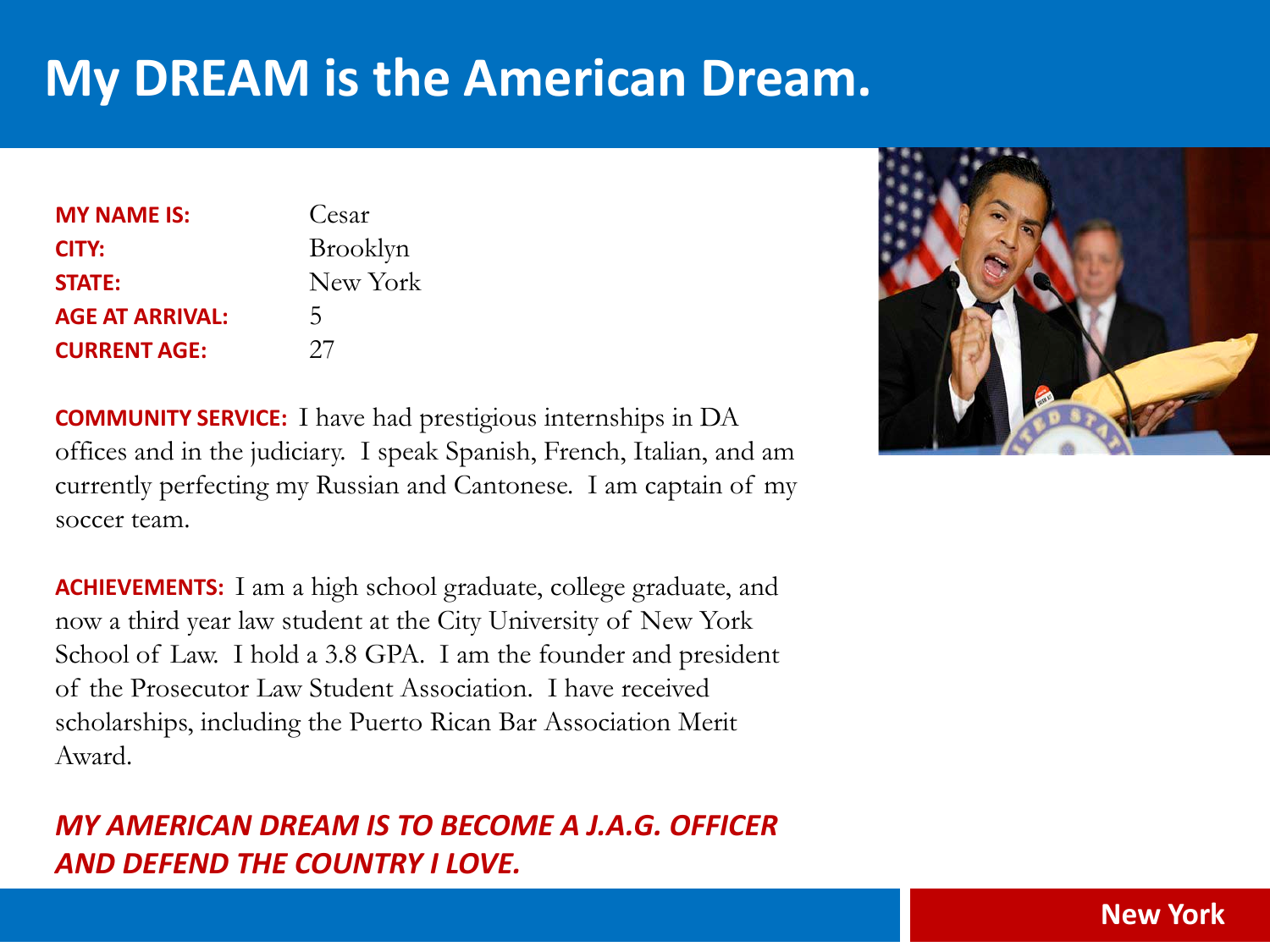| <b>MY NAME IS:</b>     | Loida          |
|------------------------|----------------|
| CITY:                  | Stanford       |
| <b>STATE:</b>          | North Carolina |
| <b>AGE AT ARRIVAL:</b> | 13             |
| <b>CURRENT AGE:</b>    | 22             |



### **COMMUNITY SERVICE:**

I graduated from East Forsyth High School and participated in the National Honor Society, Advanced Placement courses, track team, color guard. I am a youth leader

**ACHIEVEMENTS:** I arrived in North Carolina in 2001 knowing little English. I quickly adjusted and in 2005 graduated with honors from East Forsyth High School in Kernersville. I plan to earn a Bachelor's Degree in sociology and pursue a career in assisting the underserved.

*MY AMERICAN DREAM IS TO EARN A BACHELOR'S DEGREE IN SOCIOLOGY AND PURSUE A CAREER IN ASSISTING THE UNDERSERVED .* 

## **North Carolina**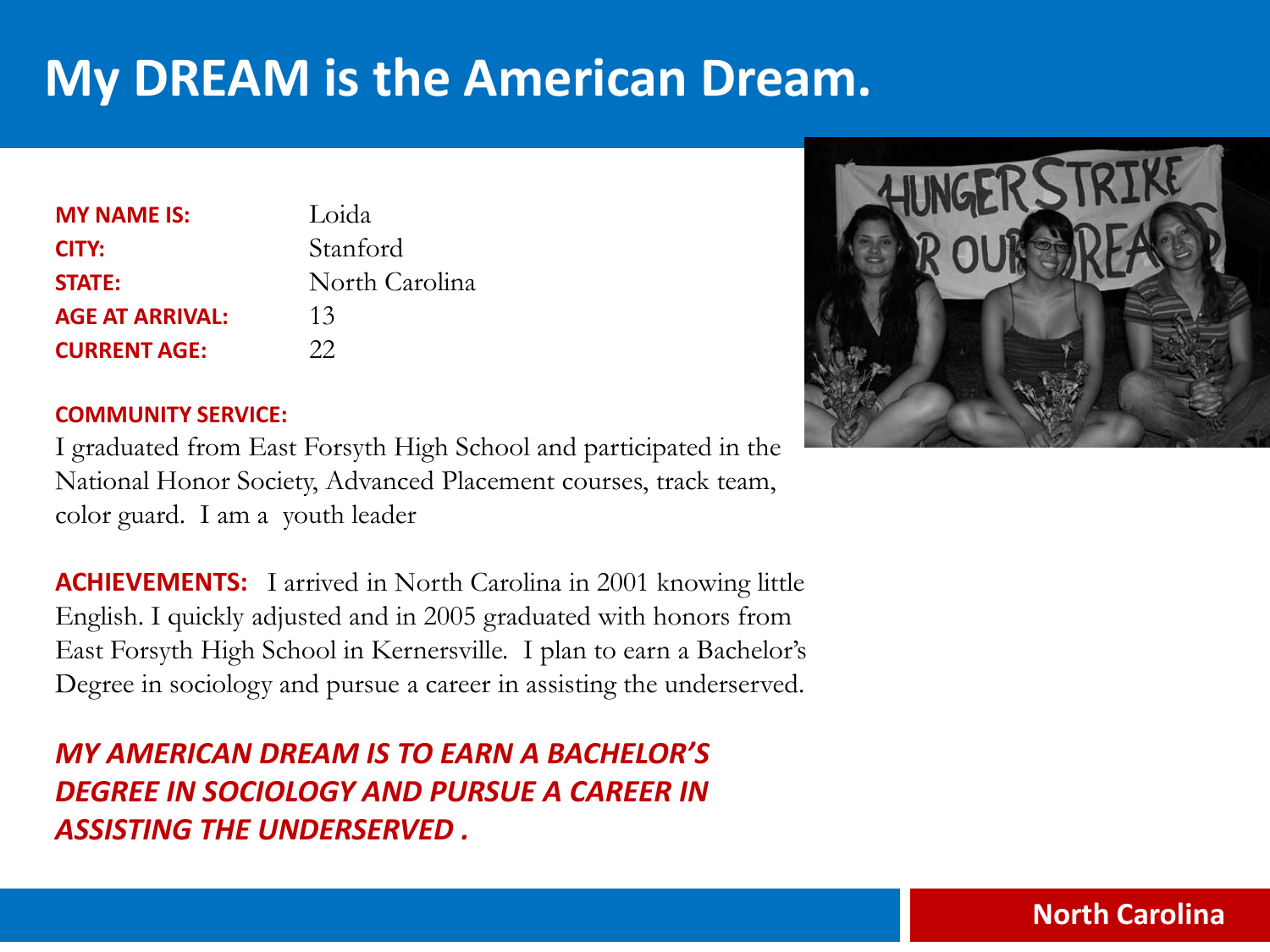| <b>MY NAME IS:</b> | DREAMer         |
|--------------------|-----------------|
| CITY:              | <b>Bismarck</b> |
| <b>STATE:</b>      | North Dakota    |

### **GROWING UP AS AMERICANS:**

According to the Migration Policy Institute (MPI), there are up to 1,000 DREAMers living in North Dakota. These are children and young people who have grown up in your community, attended North Dakota schools, and love North Dakota as their own home. These are youth who given a chance could become North Dakota's future doctors, teachers, and engineers. They are the future of North Dakota and the country as a whole.

## *THEIR AMERICAN DREAM DEPENDS ON YOU.*



## **North Dakota**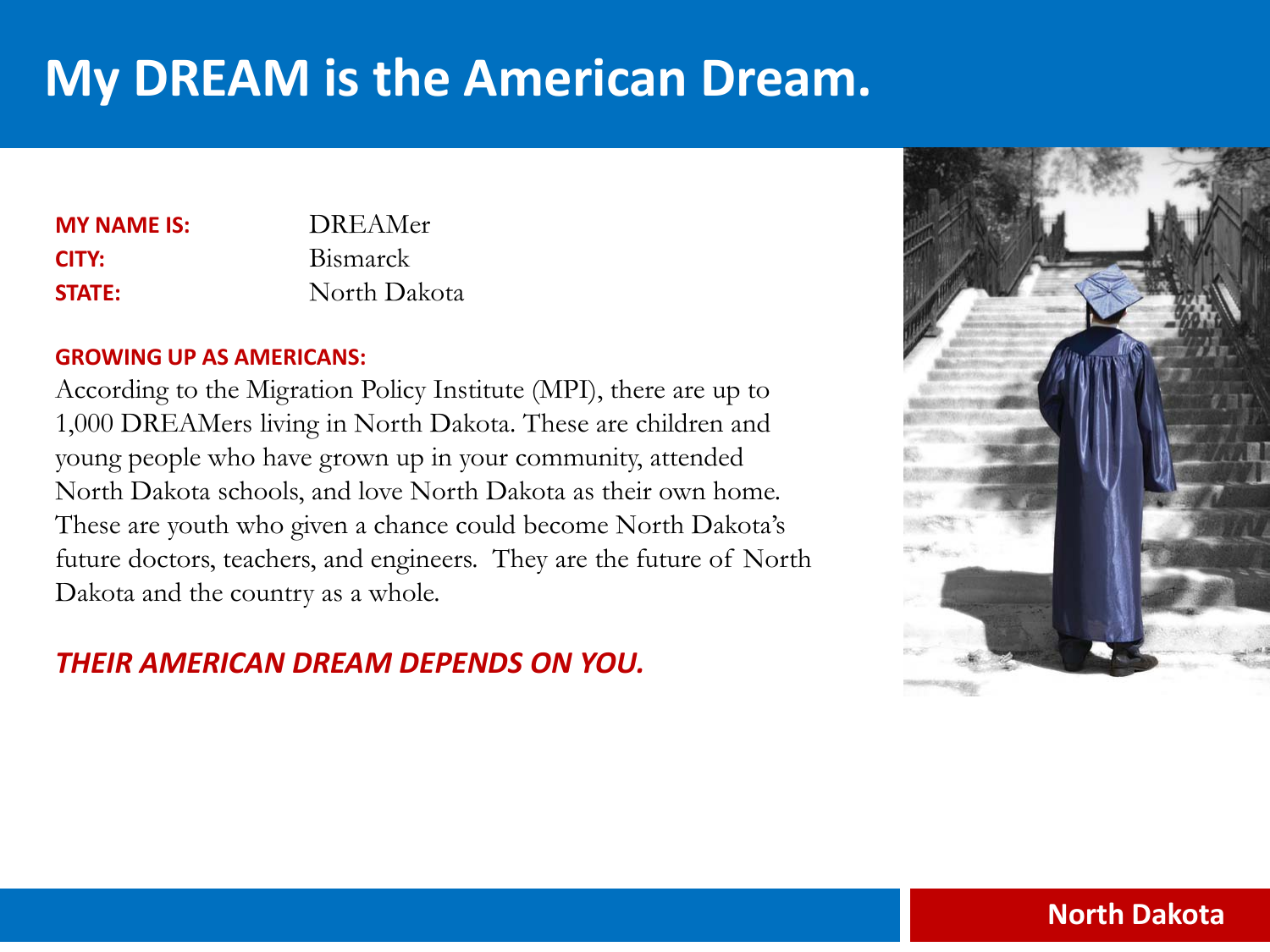| <b>MY NAME IS:</b>     | Bernard       |
|------------------------|---------------|
| CITY:                  | Cincinnati    |
| <b>STATE:</b>          | Ohio          |
| <b>AGE AT ARRIVAL:</b> | $\mathcal{Z}$ |
| <b>CURRENT AGE:</b>    | 18            |



### **COMMUNITY SERVICE:**

I have become a symbol of the plight of thousands of undocumented students across the state and nation. Hundreds of students have been leading vigils and rallies in my name since my arrest.

### **ACHIEVEMENTS:**

I graduated near the top of my high school class and was a standout athlete and the soccer team's star.

## *MY AMERICAN DREAM IS TO BE A PASTOR.*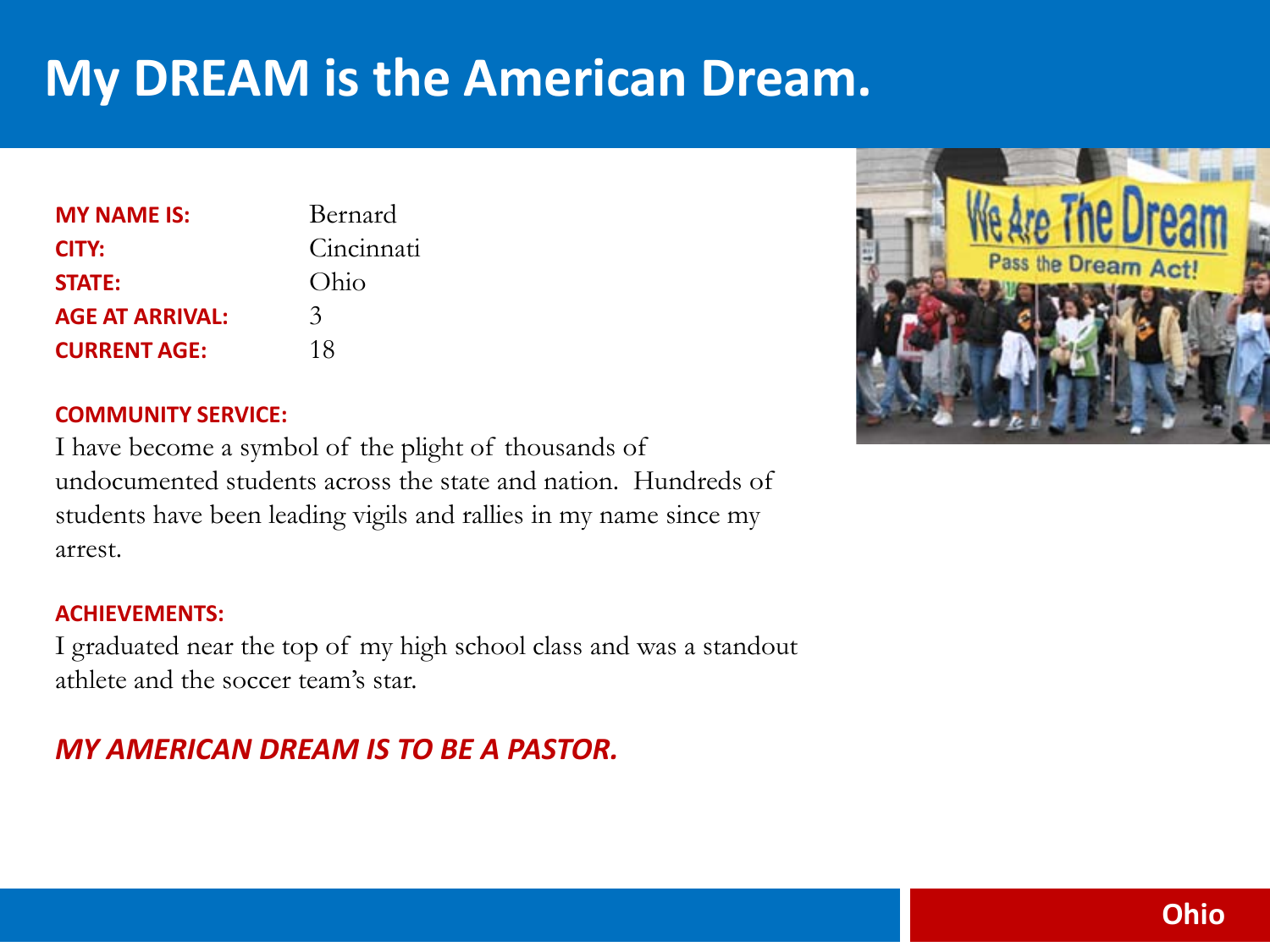| <b>MY NAME IS:</b>     | Michelle |
|------------------------|----------|
| <b>STATE:</b>          | Oklahoma |
| <b>AGE AT ARRIVAL:</b> | 5        |
| <b>CURRENT AGE:</b>    | 24       |

### **COMMUNITY SERVICE:**

Ever since the attacks of September 11, I have wanted to serve my country by becoming a Marine. After graduating from high school, I tried to enlist but was turned away because I am undocumented. Serving my country is the greatest community service I could offer.

### **ACHIEVEMENTS:**

In high school, I ran track and was president of the dance club. I was the first person in my family to graduate from high school. I am currently attending community college.

## *MY AMERICAN DREAM IS BECOME A MARINE AND SERVE MY COUNTRY. THEN I WANT TO BECOME A NURSE.*



## **Oklahoma**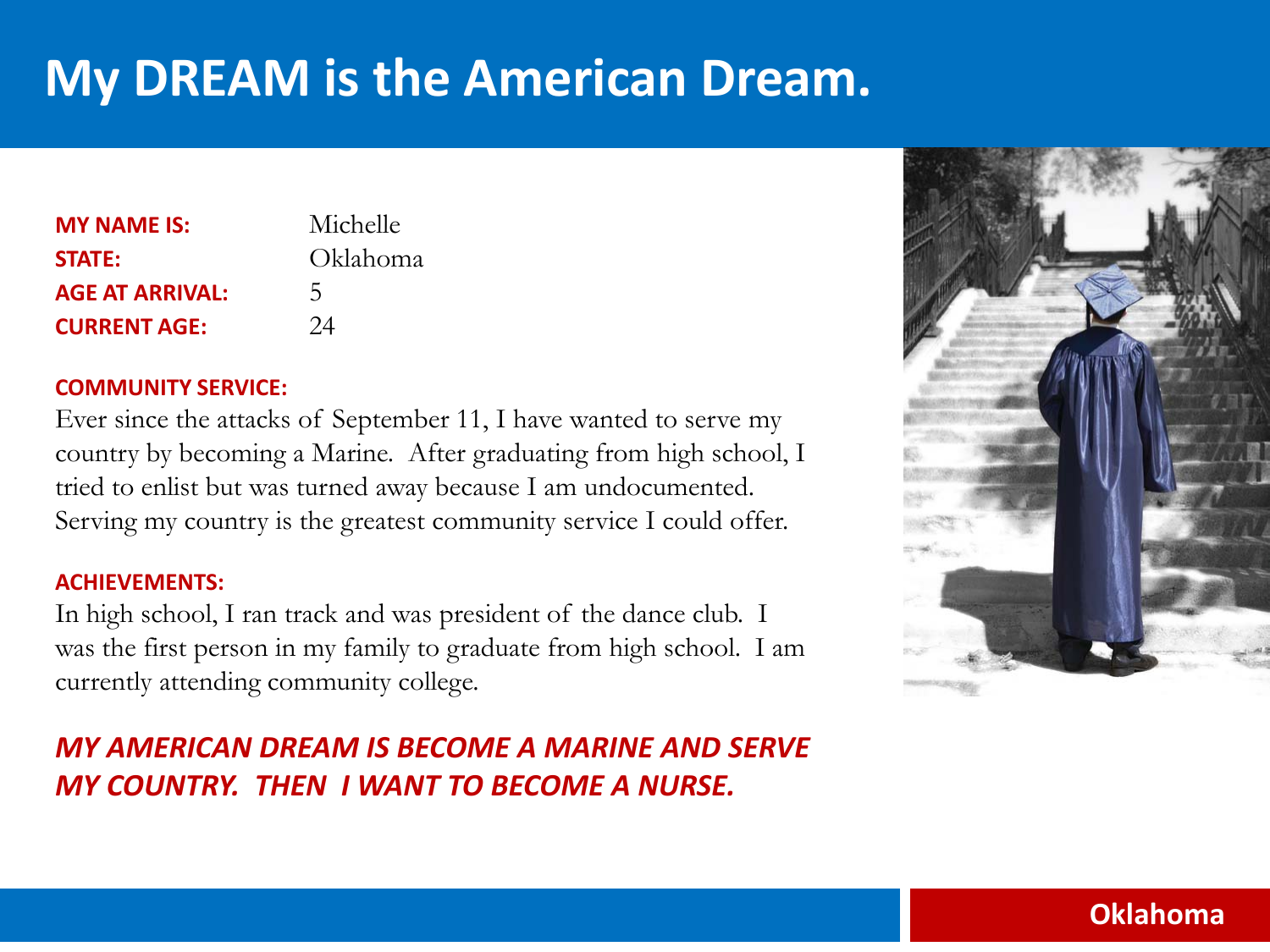| <b>MY NAME IS:</b>     | Hector    |
|------------------------|-----------|
| CITY:                  | Milwaukie |
| <b>STATE:</b>          | Oregon    |
| <b>AGE AT ARRIVAL:</b> | 6 weeks   |
| <b>CURRENT AGE:</b>    | 21        |

### **COMMUNITY SERVICE:**

I was Student Body President of Rex Putnam High School in Milwaukie, Oregon. I was a Little League coach and also gave over 600 hours of community service.

### **ACHIEVEMENTS:**

I attended two years at Clackamas Community College with plans to transfer to Portland State University this fall to study business and marketing.

## *MY AMERICAN DREAM WAS CRUSHED THE DAY I WAS DEPORTED TO A COUNTRY I'VE NEVER KNOWN.*



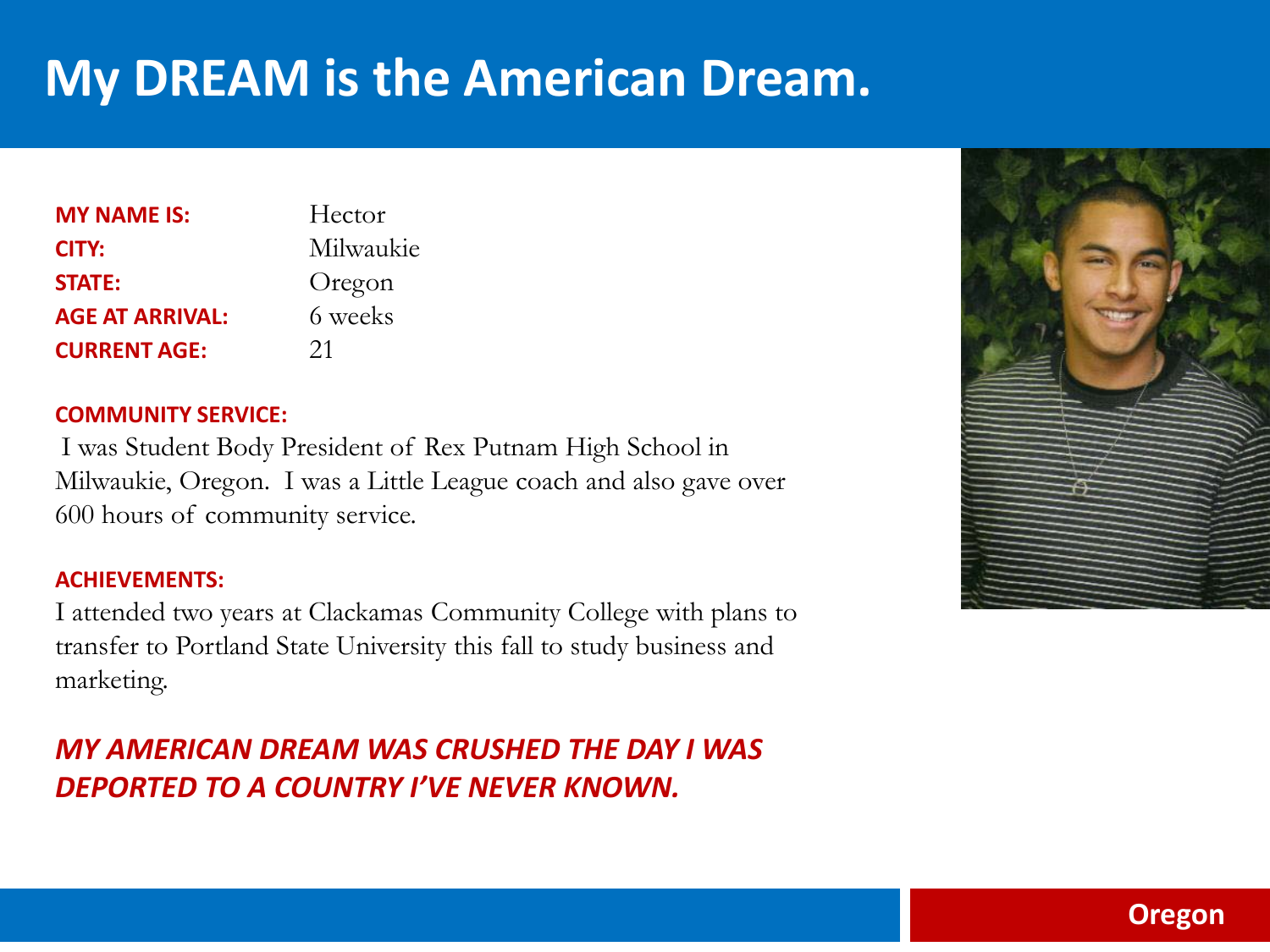| <b>MY NAME IS:</b>     | Jose          |
|------------------------|---------------|
| CITY:                  | Allentown     |
| <b>STATE:</b>          | Pennsylvania  |
| <b>AGE AT ARRIVAL:</b> | $\mathcal{D}$ |
| <b>CURRENT AGE:</b>    | 24            |

### **COMMUNITY SERVICE:**

In high school, I enrolled in the school's Air Force Junior Reserve Office Training Corp., where I excelled as a cadet. I was deeply involved in community activities, from replacing the worn flags at our veterans' cemetery to presenting the Colors at our community events.

### **ACHIEVEMENTS:**

In JROTC I held leadership positions and served as the Regulation Drill Team Commander, where I led my team to first and second place at regional competitions.

## *MY AMERICAN DREAM IS TO JOIN THE U.S. AIR FORCE AND SERVE MY COUNTRY.*



## **Pennsylvania**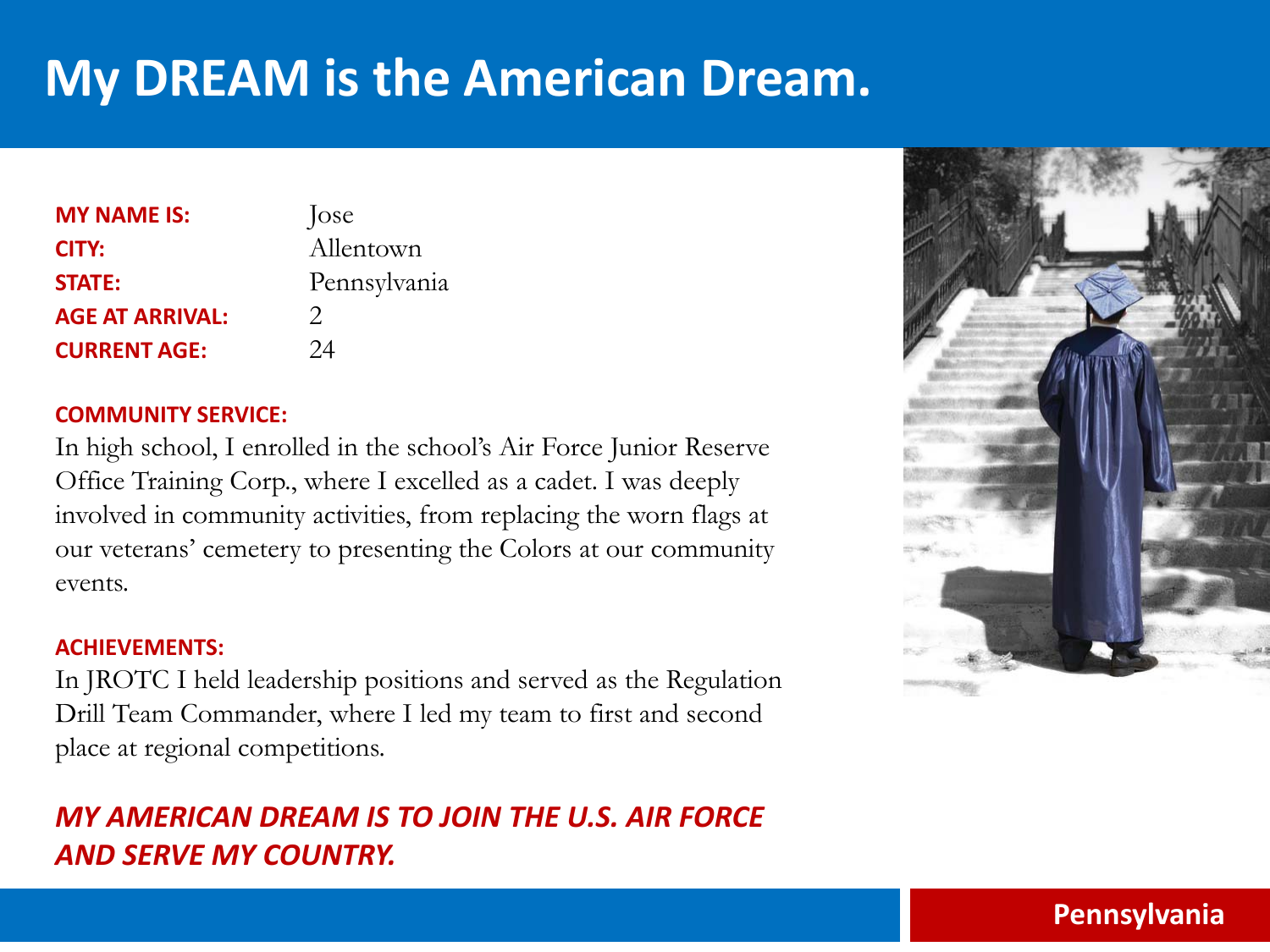| <b>MY NAME IS:</b>     | Tam          |
|------------------------|--------------|
| CITY:                  | Providence   |
| <b>STATE:</b>          | Rhode Island |
| <b>AGE AT ARRIVAL:</b> | 6            |
| <b>CURRENT AGE:</b>    | R.I.P 2010   |

Tam was born in Germany after her parents were forced to flee Vietnam. She immigrated to the U.S. and grew up in Garden Grove, California. She graduated from Santiago High School, attended Santa Ana College, and transferred to UCLA, where she earned a bachelor's degree in American Literature and Culture. In 2007, Tam testified before a House subcommittee on immigration and advocated on behalf of the proposed DREAM Act. As a doctoral student in the American Civilization program at Brown University, she helped found the Brown Immigrants' Rights Coalition. Tam was an aspiring filmmaker, and produced several short films, including the acclaimed documentary, "Lost and Found."

Tam Tran was tragically killed in a car accident along with her friend and fellow DREAMer, Cynthia Felix.



## **Rhode Island**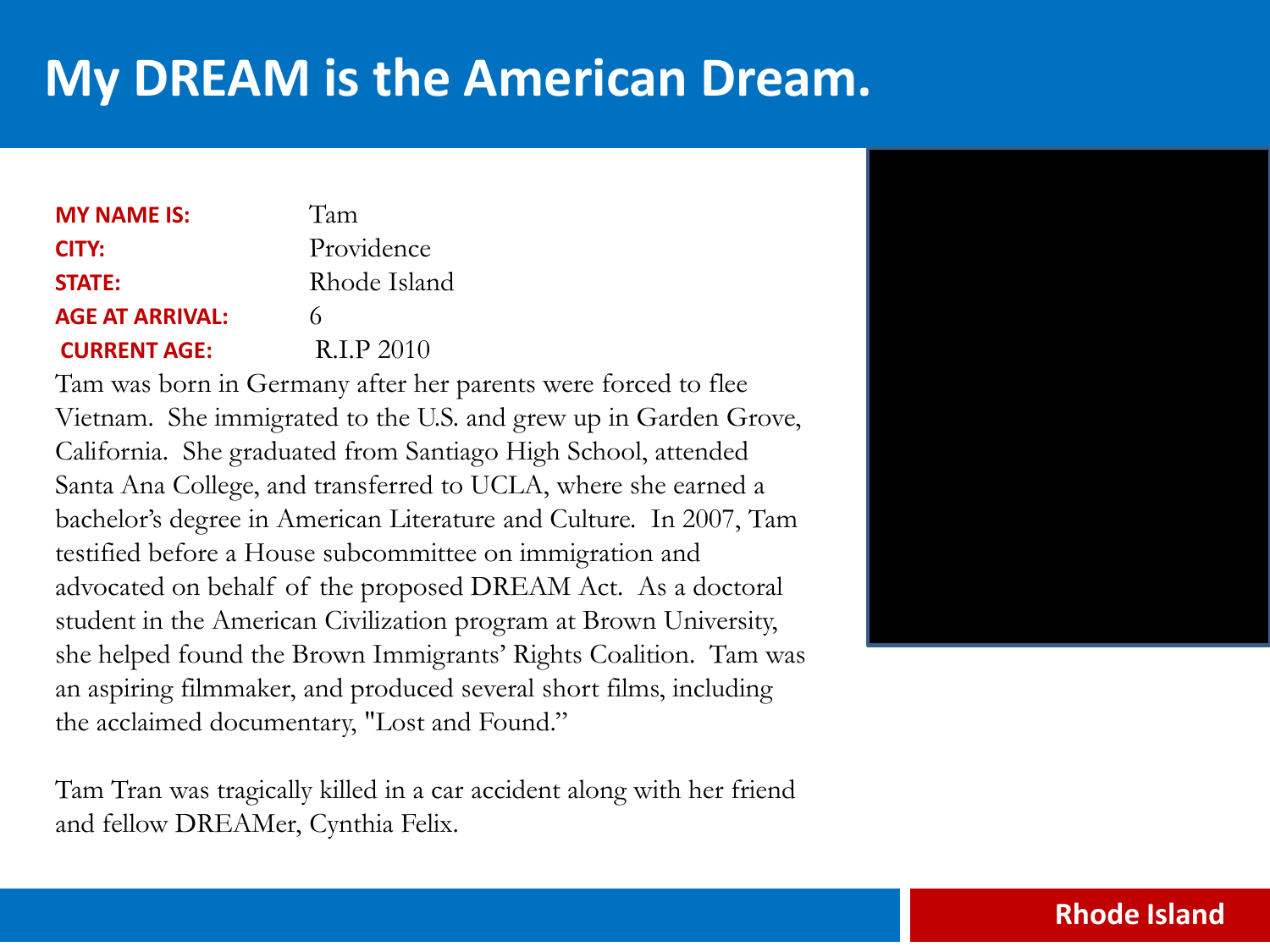**MY NAME IS:** Dayana **CITY:** City **STATE:** South Carolina **CURRENT AGE:** 21

### **ACHIEVEMENTS:**

I graduated in the top 5 percent of my high school class in 2007 and completed nursing prerequisites at Horry-Georgetown Technical College.

## *MY AMERICAN DREAM IS TO BE A NURSE.*



## **South Carolina**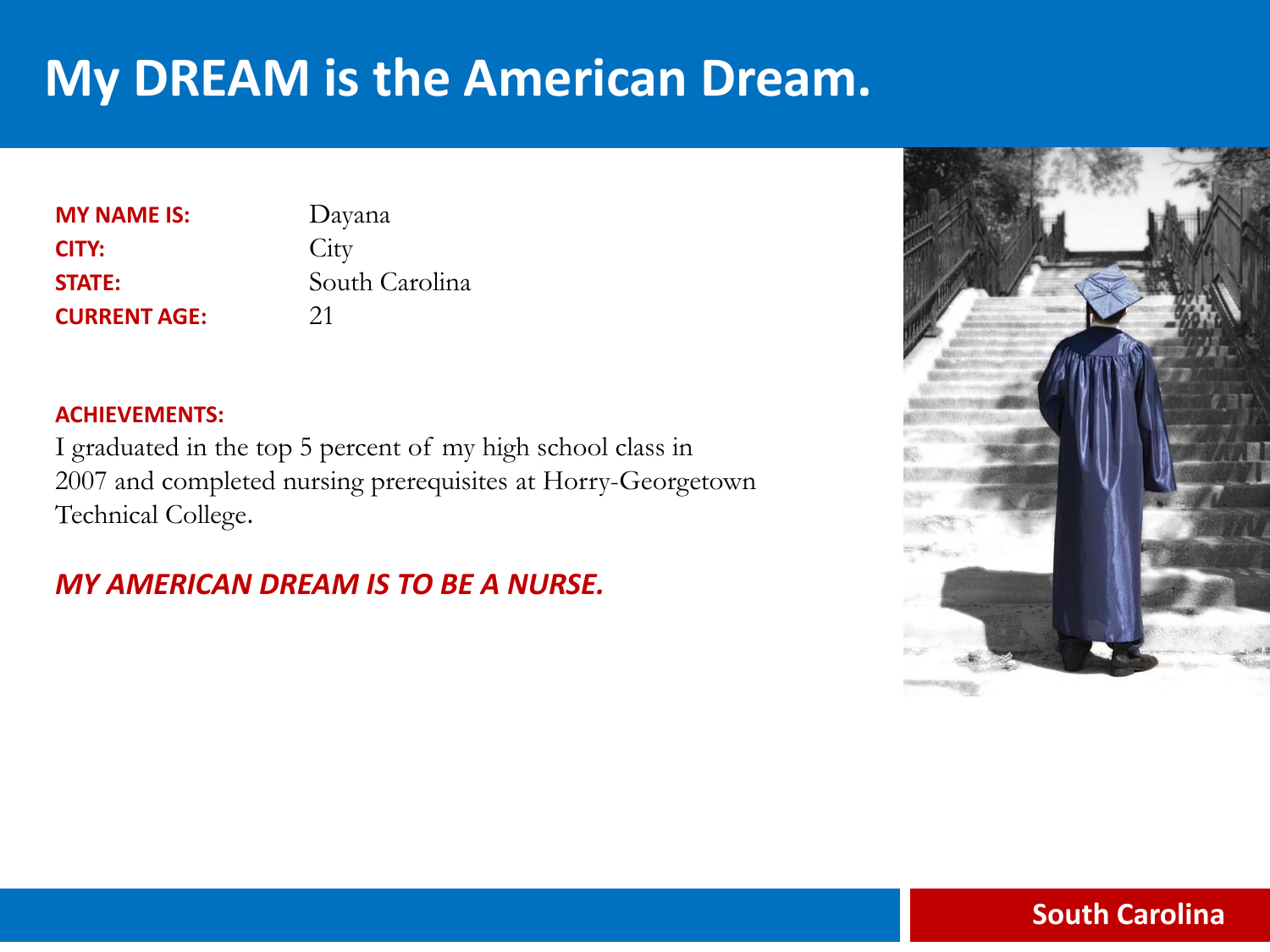| <b>MY NAME IS:</b> | <b>DREAMer</b> |
|--------------------|----------------|
| CITY:              | Pierre         |
| <b>STATE:</b>      | South Dakota   |

### **GROWING UP AS AMERICANS:**

According to the Migration Policy Institute (MPI), there are up to 1,000 DREAMers living in South Dakota. These are children and young people who have grown up in your community, attended South Dakota schools, and love South Dakota as their own home. These are youth who given a chance could become South Dakota's future doctors, teachers, and engineers. They are the future of South Dakota and the country as a whole.

## *THEIR AMERICAN DREAM DEPENDS ON YOU.*



## **South Dakota**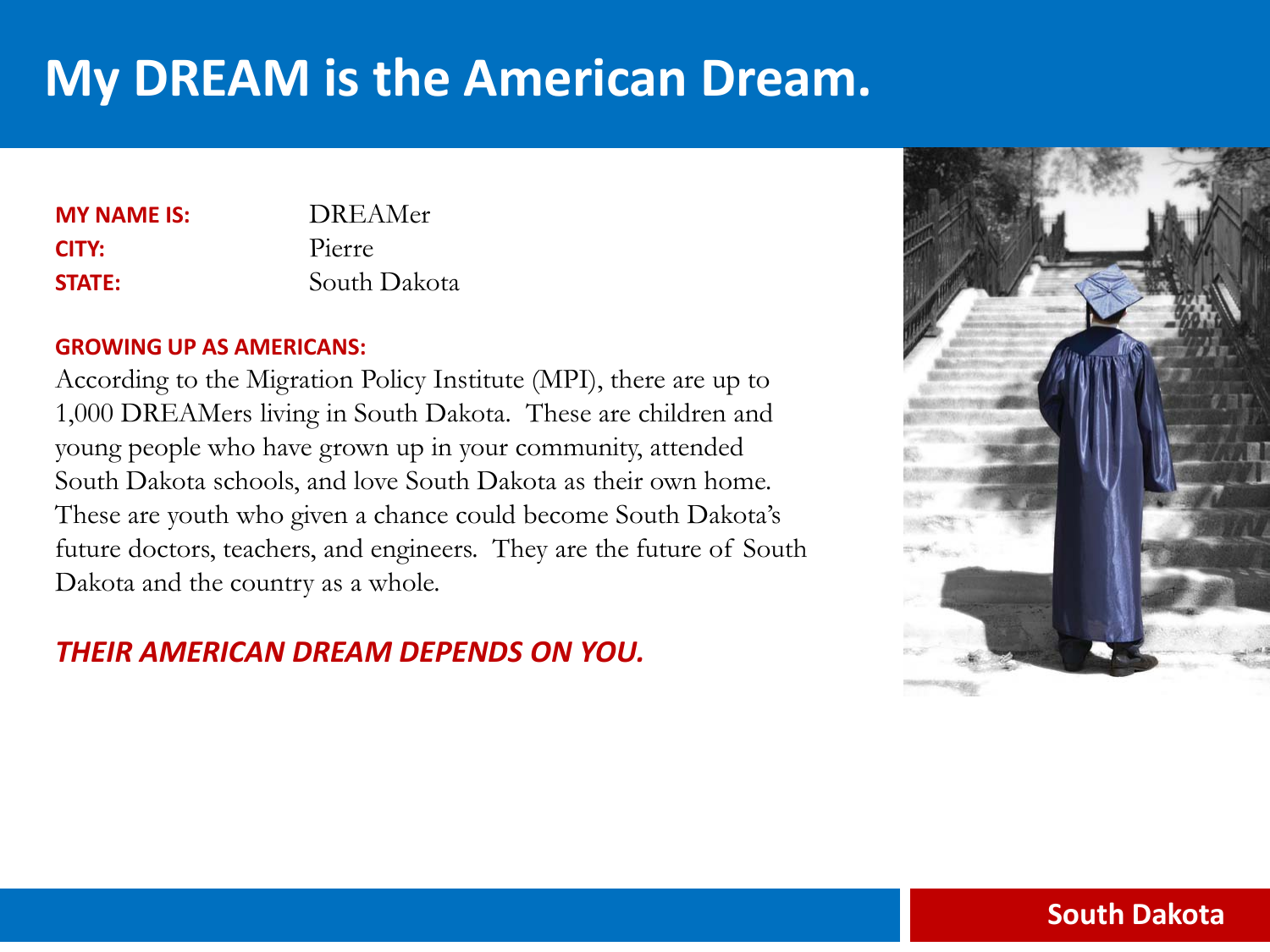| <b>MY NAME IS:</b>     | Abril         |
|------------------------|---------------|
| CITY:                  | Chattanooga   |
| <b>STATE:</b>          | Tennessee     |
| <b>AGE AT ARRIVAL:</b> | $\mathcal{Z}$ |
| <b>CURRENT AGE:</b>    | 18            |

### **COMMUNITY SERVICE:**

I want to serve my country in the military.

### **ACHIEVEMENTS:**

I was an "A" student in high school, played soccer and was a member of the Junior ROTC.

## *MY AMERICAN DREAM IS TO SERVE IN THE MILITARY AND STUDY CRIMINAL JUSTICE IN COLLEGE.*



### **Tennessee**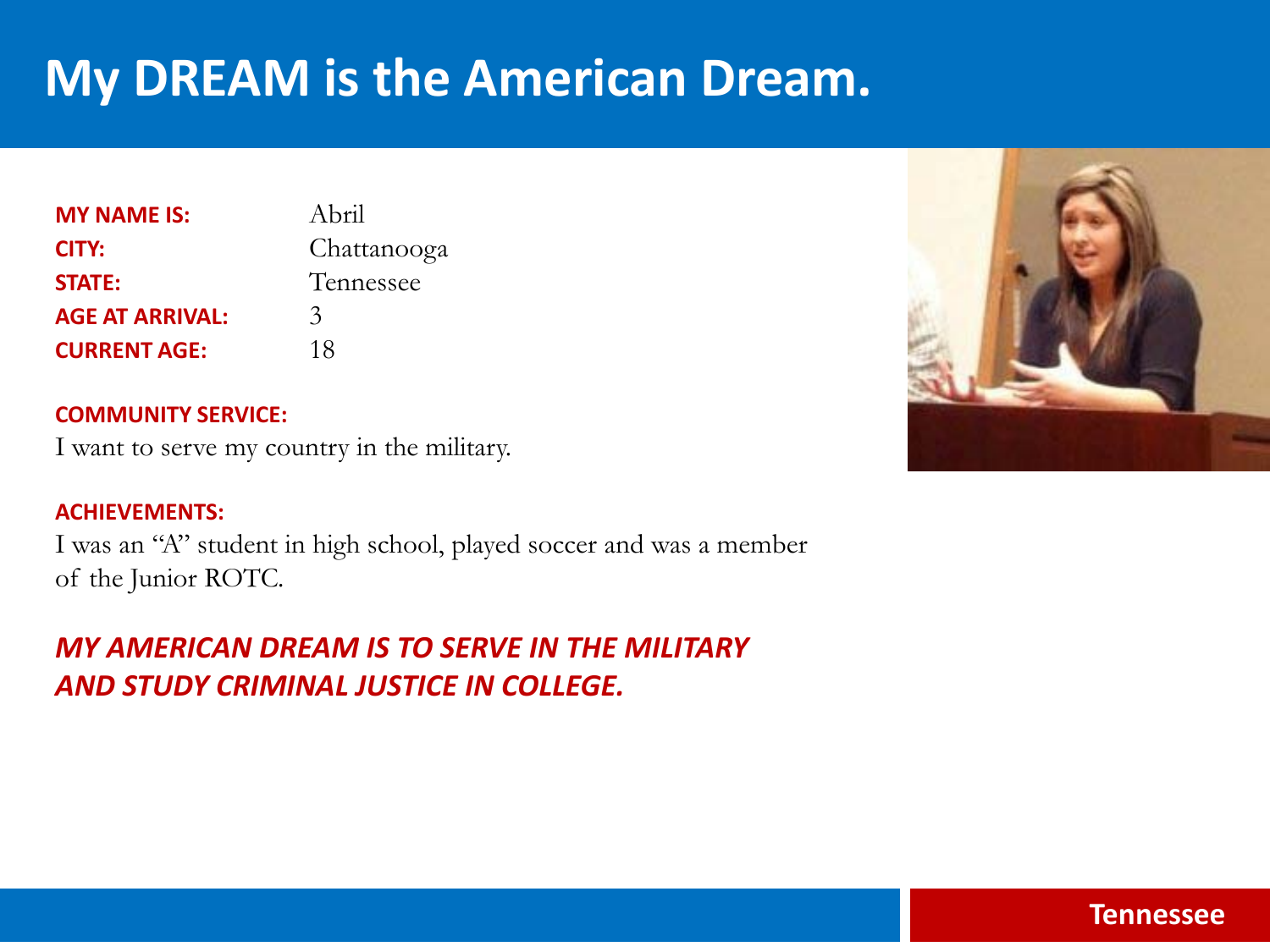| <b>MY NAME IS:</b>     | Karla  |
|------------------------|--------|
| CITY:                  | Austin |
| <b>STATE:</b>          | Texas  |
| <b>AGE AT ARRIVAL:</b> | 12     |
| <b>CURRENT AGE:</b>    | 24     |

### **COMMUNITY SERVICE:**

I have been an active member of the University Leadership Initiative, striving for equal opportunity for all students.

### **ACHIEVEMENTS:**

This past May, I graduated from the University of Texas at Austin with a Doctor of Pharmacy degree with special honors. The topic of my honors thesis was neuropharmacology, and some of my research was accepted for publication in a national peer-reviewed pharmacy journal.

## *MY AMERICAN DREAM IS BE A PHARMACIST WORKING IN NEONATOLOGY.*

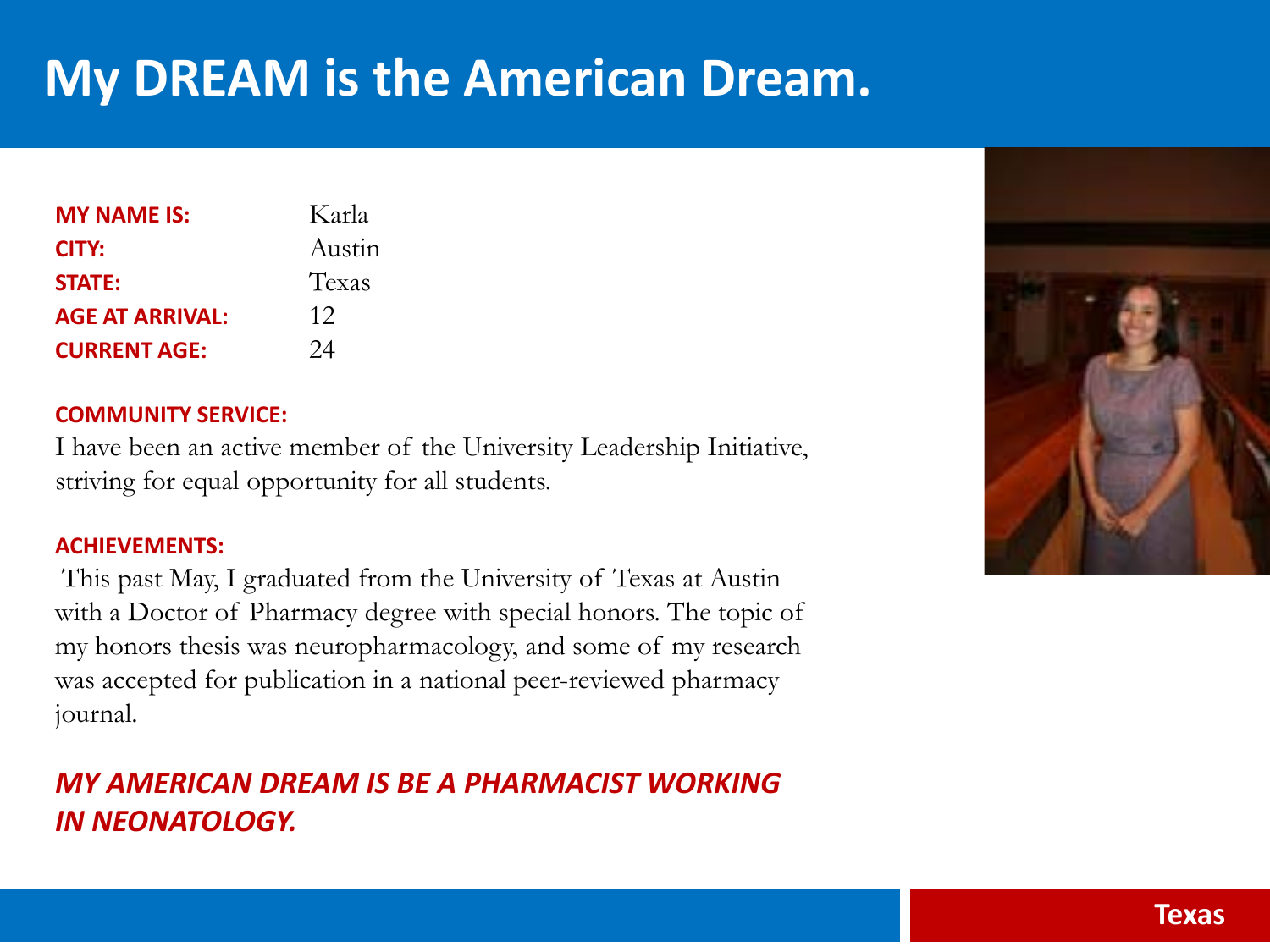| <b>MY NAME IS:</b>     | Mariella   |
|------------------------|------------|
| CITY:                  | Middlebury |
| <b>STATE:</b>          | Vermont    |
| <b>AGE AT ARRIVAL:</b> | 5          |
| <b>CURRENT AGE:</b>    | 22         |

### **COMMUNITY SERVICE:**

I am Co-President of both Alianza Latino Organization and Active Minds, an organization that strives to reduce the stigma associated with mental illnesses.

### **ACHIEVEMENTS:**

I am currently pursuing a BA in Psychology with minors in Portuguese and Spanish at Middlebury College. I have been a college scholar for seven semesters. I have interned at Dateline NBC, Empowered Youth, and Urban Education where I taught at a bilingual school in the Bronx.

## *MY AMERICAN DREAM IS TO BECOME A MARRIAGE AND FAMILY THERAPIST.*



## **Vermont**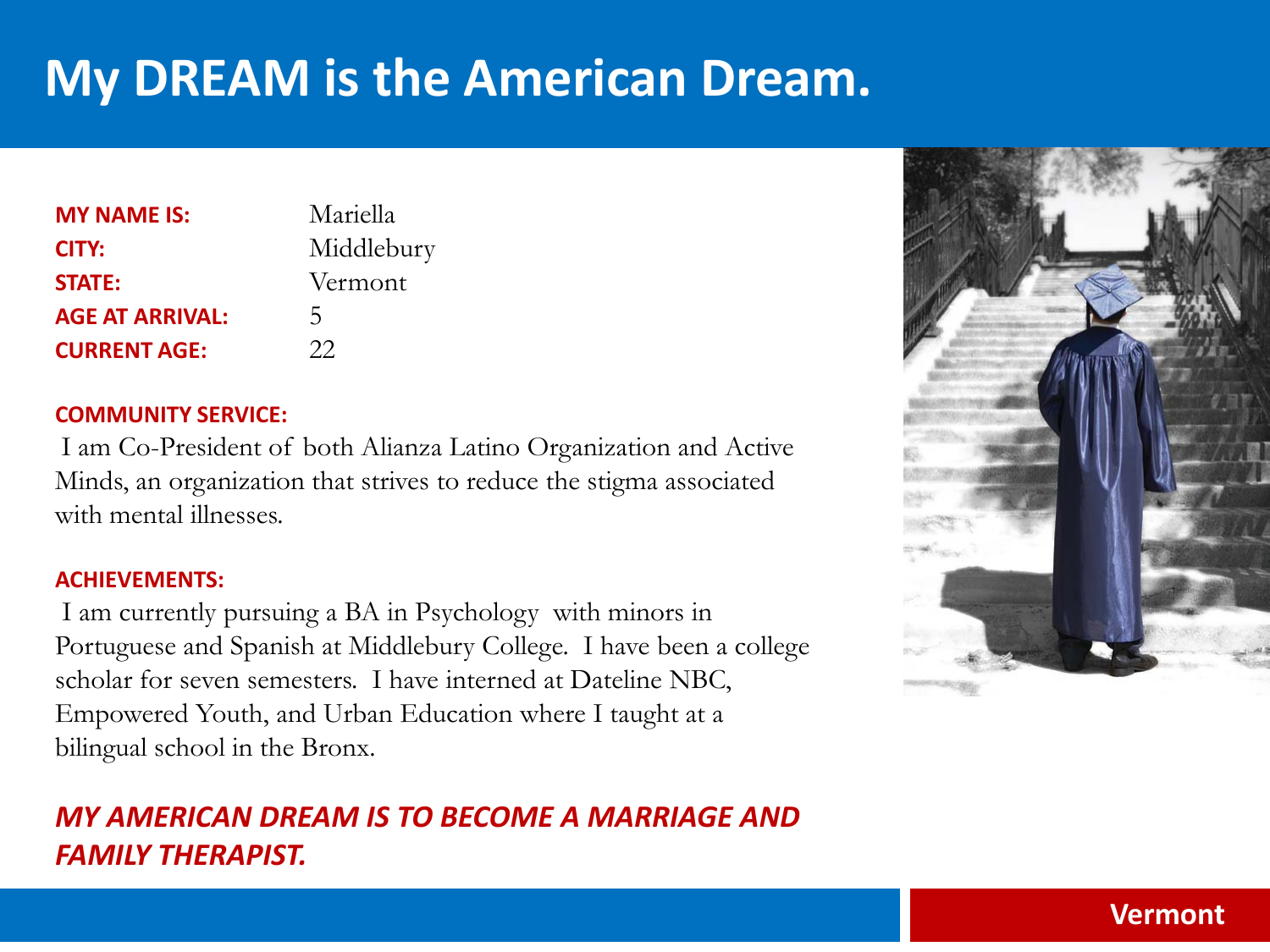| <b>MY NAME IS:</b>     | Isabel       |
|------------------------|--------------|
| CITY:                  | Harrisonburg |
| <b>STATE:</b>          | Virginia     |
| <b>AGE AT ARRIVAL:</b> | 6            |
| <b>CURRENT AGE:</b>    | 25           |

### **COMMUNITY SERVICE:**

I have the desire, as well as the ability and skills, to give back to my home in Harrisonburg. I have advocated tirelessly for opportunities for youth like myself in my community.

### **ACHIEVEMENTS:**

After high school, I went on to college and graduated with honors in three and a half years, receiving a Bachelor's Degree in Social Work.

## *MY AMERICAN DREAM IS TO BECOME A SOCIAL WORKER.*



## **Virginia**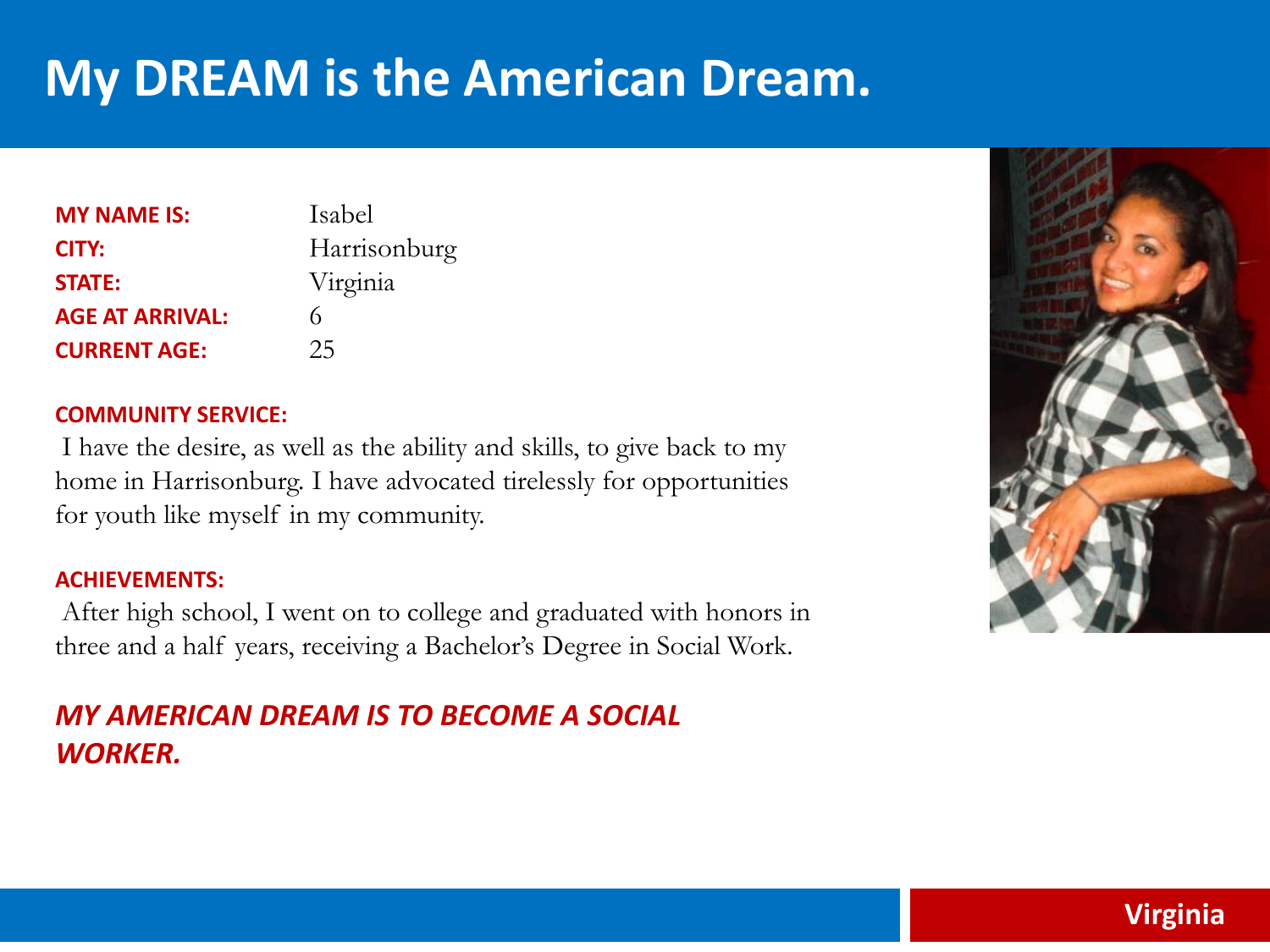| <b>MY NAME IS:</b>     | Alonso     |
|------------------------|------------|
| CITY:                  | Seattle    |
| <b>STATE:</b>          | Washington |
| <b>AGE AT ARRIVAL:</b> | 14         |
| <b>CURRENT AGE:</b>    | 23         |

**ACHIEVEMENTS:** As a Business major in college, I was Chief Marketing Officer for a school project that formed a nightlife event planning company; was volunteer team chair of the Global Social Entrepreneurship Competition 2009; served as Vice President of External Relations of the Undergraduate Entrepreneurship Club; and was a member of the Hispanic Business Student Association. I also started DRY Mobile Wash, a mobile eco-friendly auto detailing service featuring waterless car wash formula. In high school, I played on the soccer team as a right wing and defensive midfielder, and I graduated with honors. I received a degree in Marketing from the Michael G. Foster School of Business at the University of Washington

## *MY AMERICAN DREAM IS TO BE A MARKETING GURU.*



### **Washington**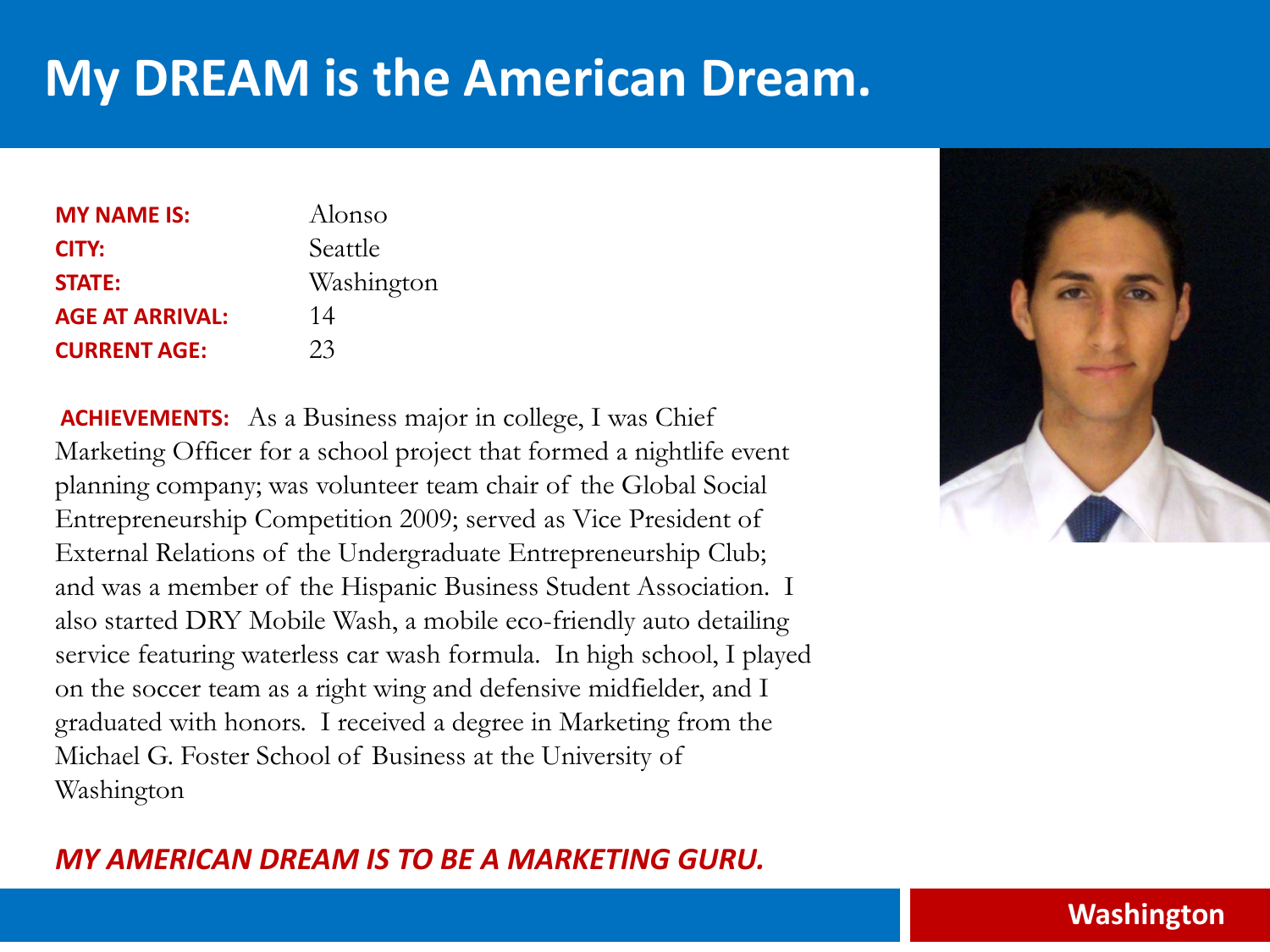| <b>MY NAME IS:</b> | <b>DREAMer</b> |
|--------------------|----------------|
| CITY:              | Charleston     |
| <b>STATE:</b>      | West Virginia  |

### **GROWING UP AS AMERICANS:**

According to the Migration Policy Institute (MPI), there are up to 1,000 DREAMers living in West Virginia. These are children and young people who have grown up in your community, attended West Virginia schools, and love West Virginia as their own home. These are youth who given a chance could become West Virginia's future doctors, teachers, and engineers. They are the future of West Virginia and the country as a whole.

## *THEIR AMERICAN DREAM DEPENDS ON YOU.*



## **West Virginia**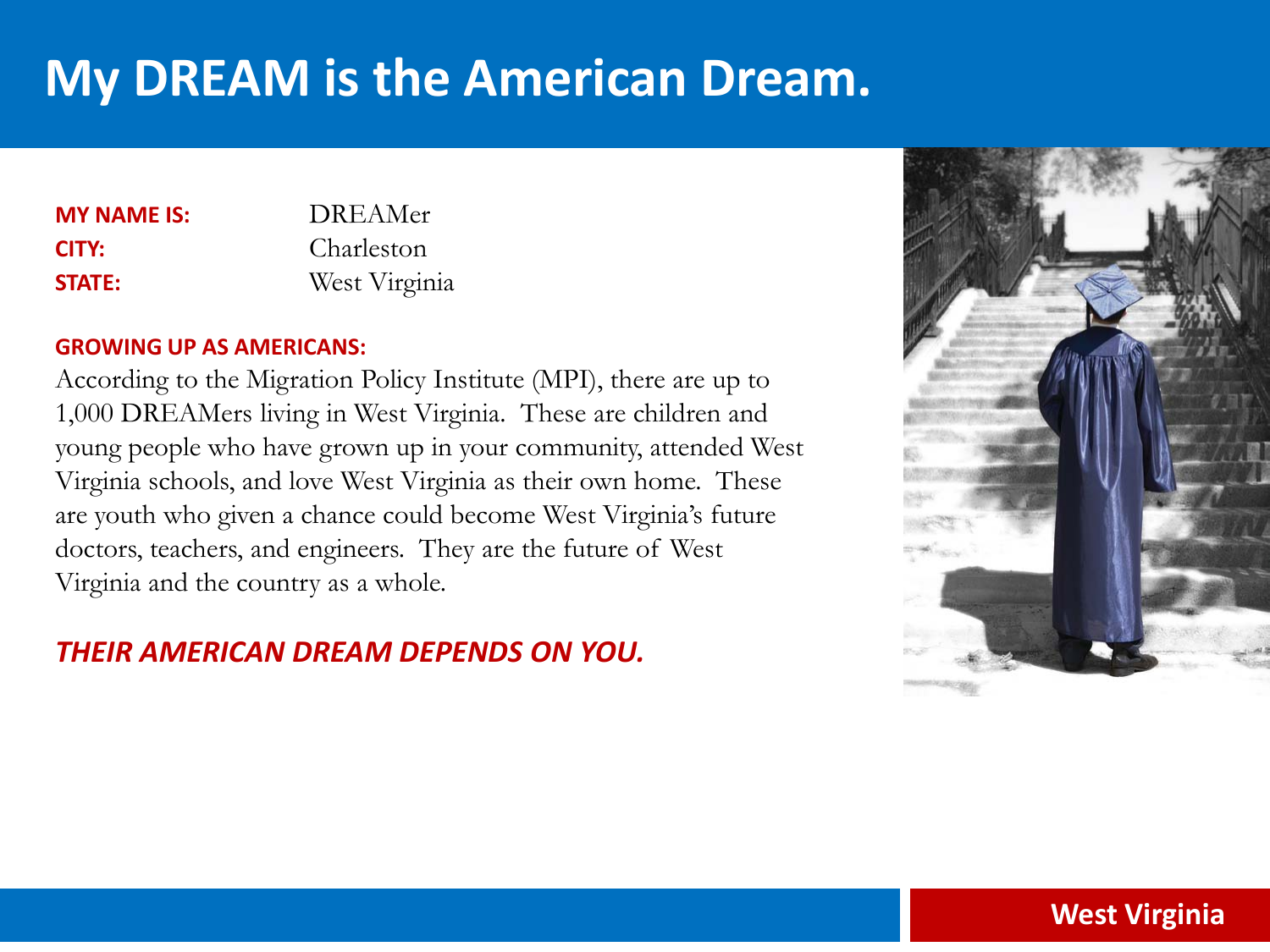| <b>MY NAME IS:</b>     | Maricela      |
|------------------------|---------------|
| CITY:                  | Milwaukee     |
| <b>STATE:</b>          | Wisconsin     |
| <b>AGE AT ARRIVAL:</b> | $\mathcal{Z}$ |
| <b>CURRENT AGE:</b>    | 20            |

### **COMMUNITY SERVICE:**

In high school, I took honors classes, was captain of the crosscountry team, and put in more than 150 hours of community service.

### **ACHIEVEMENTS:**

I graduated from high school in the top 5% of my class, and am now pursuing a Bachelor's degree in Political Science and English Literature.

## *MY AMERICAN DREAM IS TO BECOME A LAWYER.*



## **Wisconsin**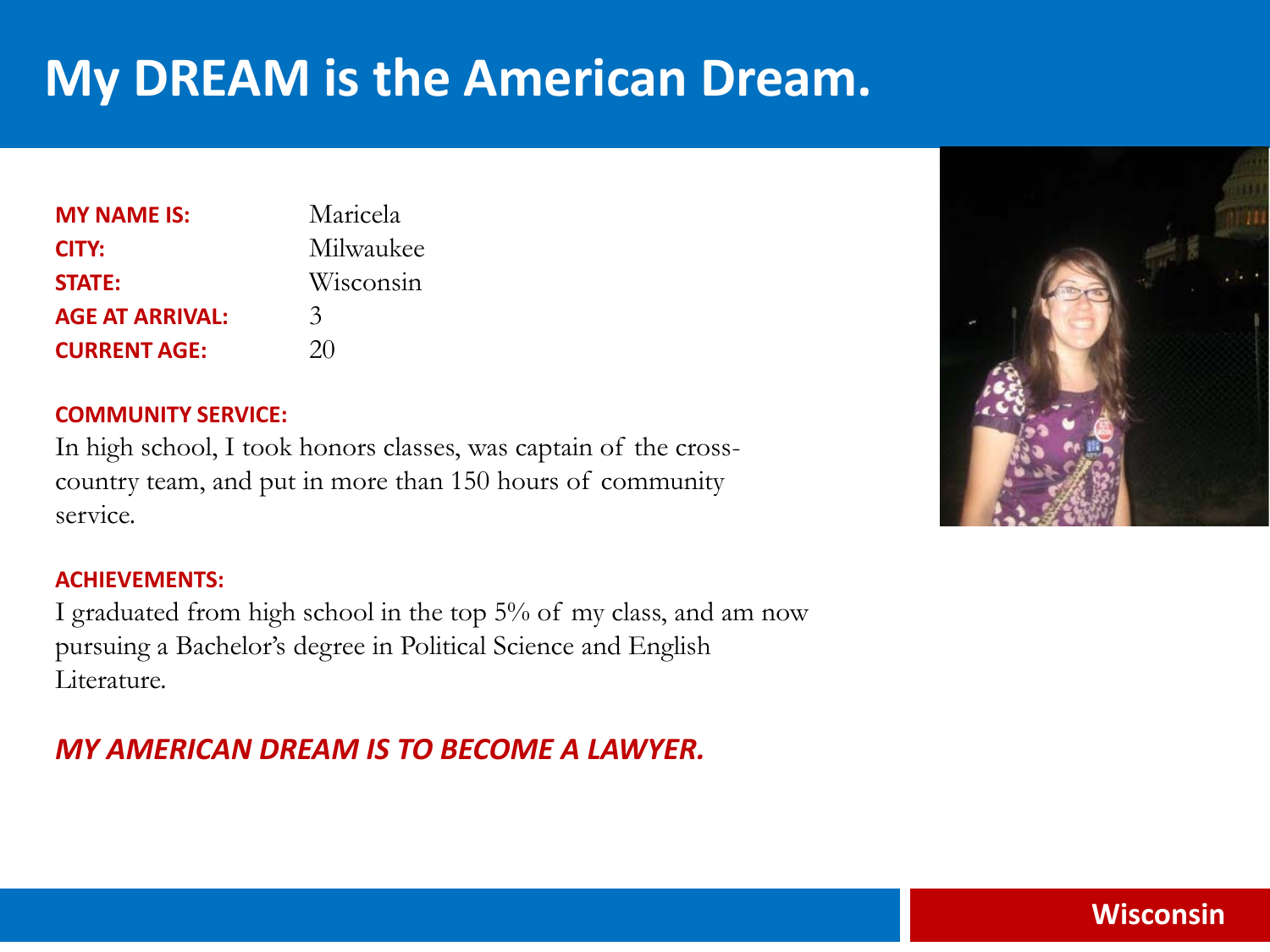| <b>DREAMer</b> |
|----------------|
| Cheyenne       |
| Wyoming        |
|                |

### **GROWING UP AS AMERICANS:**

According to the Migration Policy Institute (MPI), there are up to 1,000 DREAMers living in Wyoming. These are children and young people who have grown up in your community, attended Wyoming schools, and love Wyoming as their own home. These are youth who given a chance could become Wyoming's future doctors, teachers, and engineers. They are the future of Wyoming and the country as a whole.

## *THEIR AMERICAN DREAM DEPENDS ON YOUR VOTE.*

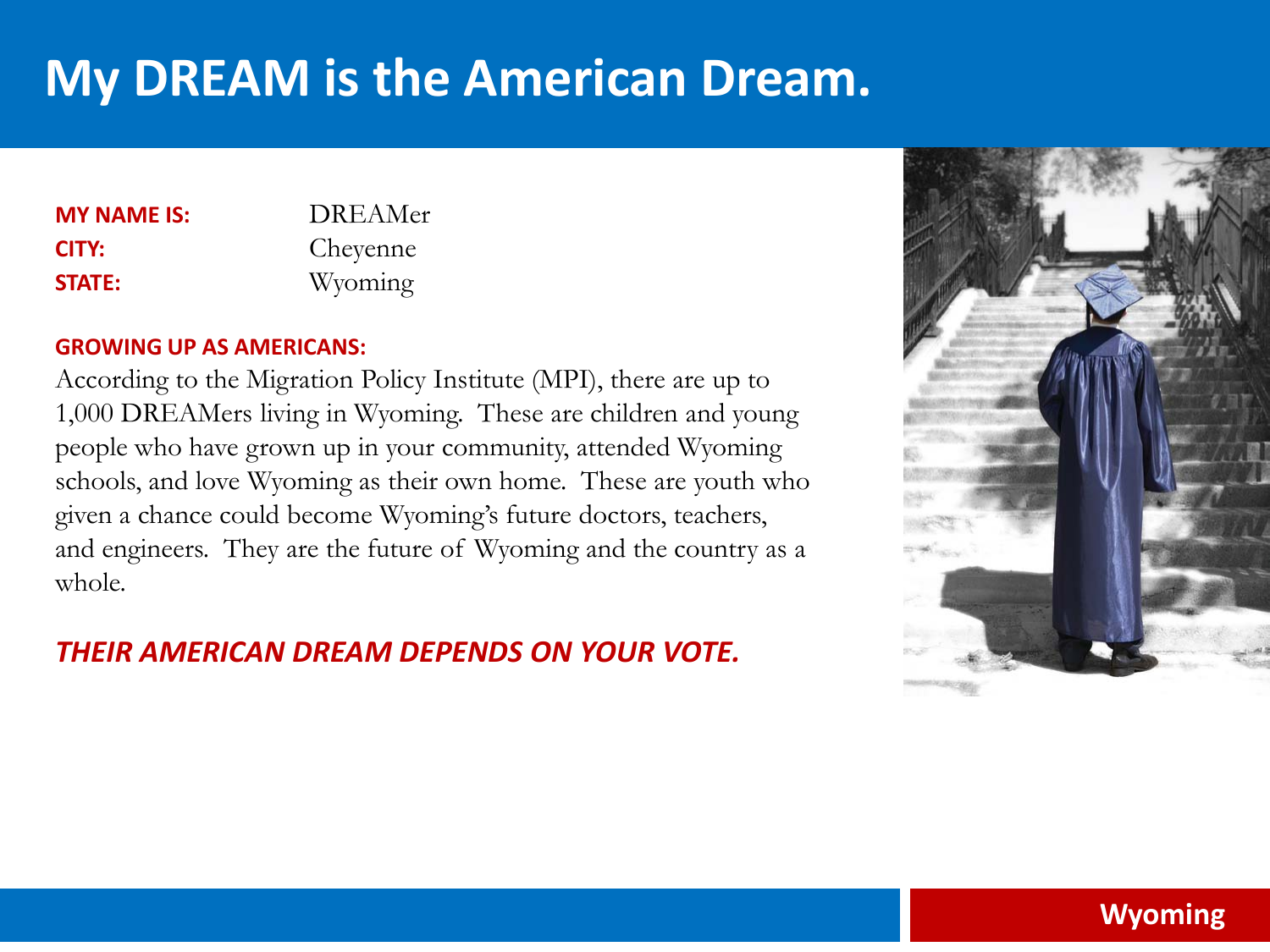| <b>MY NAME IS:</b>     | Liliana               |
|------------------------|-----------------------|
| CITY:                  | <b>Salt Lake City</b> |
| <b>STATE:</b>          | Utah                  |
| <b>AGE AT ARRIVAL:</b> | 6                     |
| <b>CURRENT AGE:</b>    | 21                    |

### **COMMUNITY SERVICE:**

I'm in college in Utah, volunteer at a Free Clinic and local health fairs, and mentor high school students.

**ACHIEVEMENTS:** In high school, I was in Girls State, the American Legion Auxiliary program, was a member of the National Honor Society and Math Honor Society, and received academic athlete awards for maintaining high academic scores while playing soccer, track and cross-country. I was a member of the French Club and the high school band. I'm working towards two bachelor's degrees in behavioral health and philosophy at the University of Utah

## *MY AMERICAN DREAM IS TO BECOME A LAWYER.*

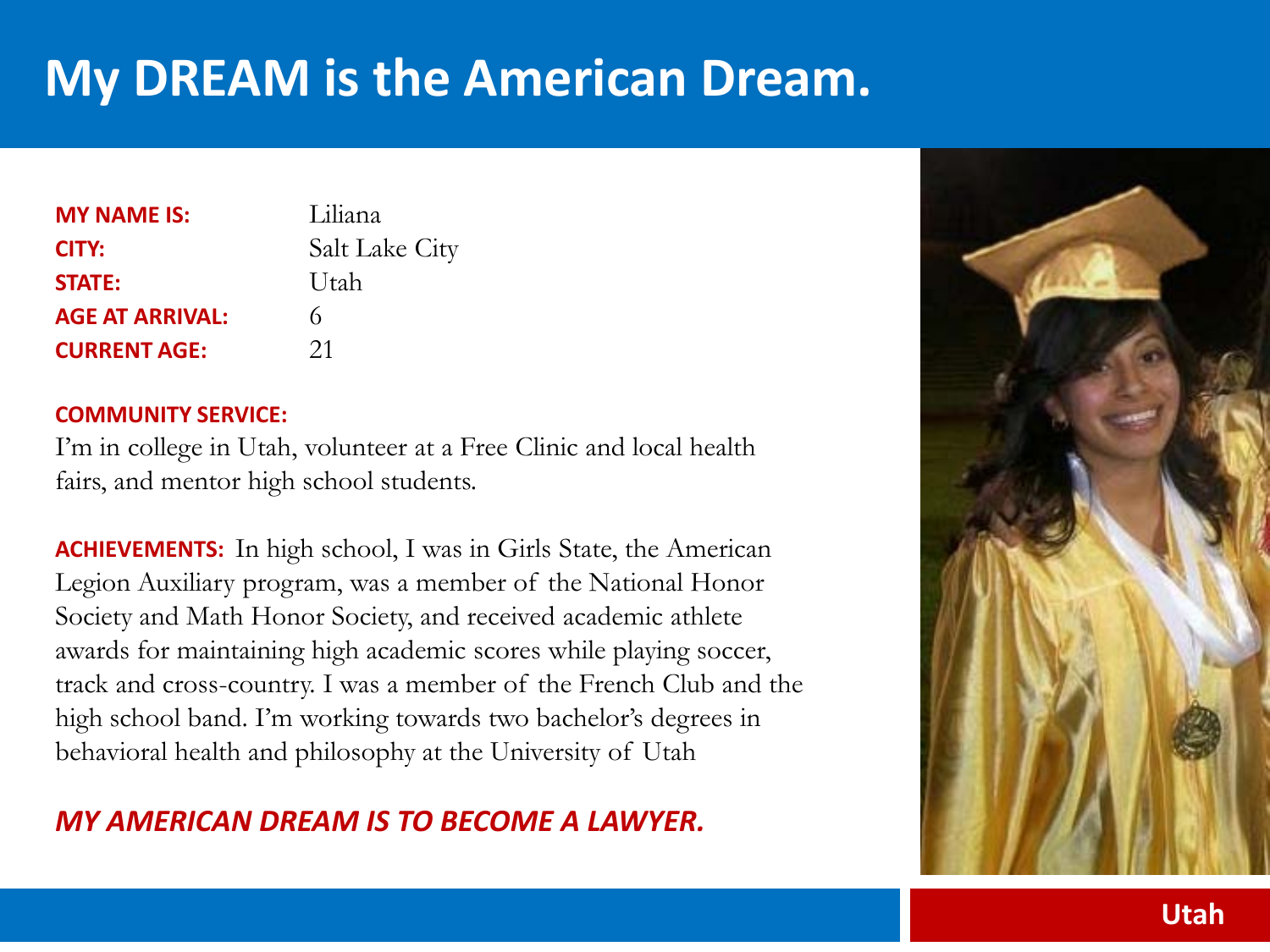# PASS THE DREAM ACT!!!

- **The DREAM Act is** a narrowly-tailored piece of legislation which would provide one-time relief to undocumented youth who were brought to the US as children.
- **The DREAM Act is** supported by educators, faith, labor, business, and civil rights leaders, advocates for children, and state and local officials from both parties.
- **The DREAM Act would** reduce the deficit by \$2.2 billion over 10 years, according to the CBO. Not only is voting for the DREAM Act the right thing to do, but it adds money to the tax rolls.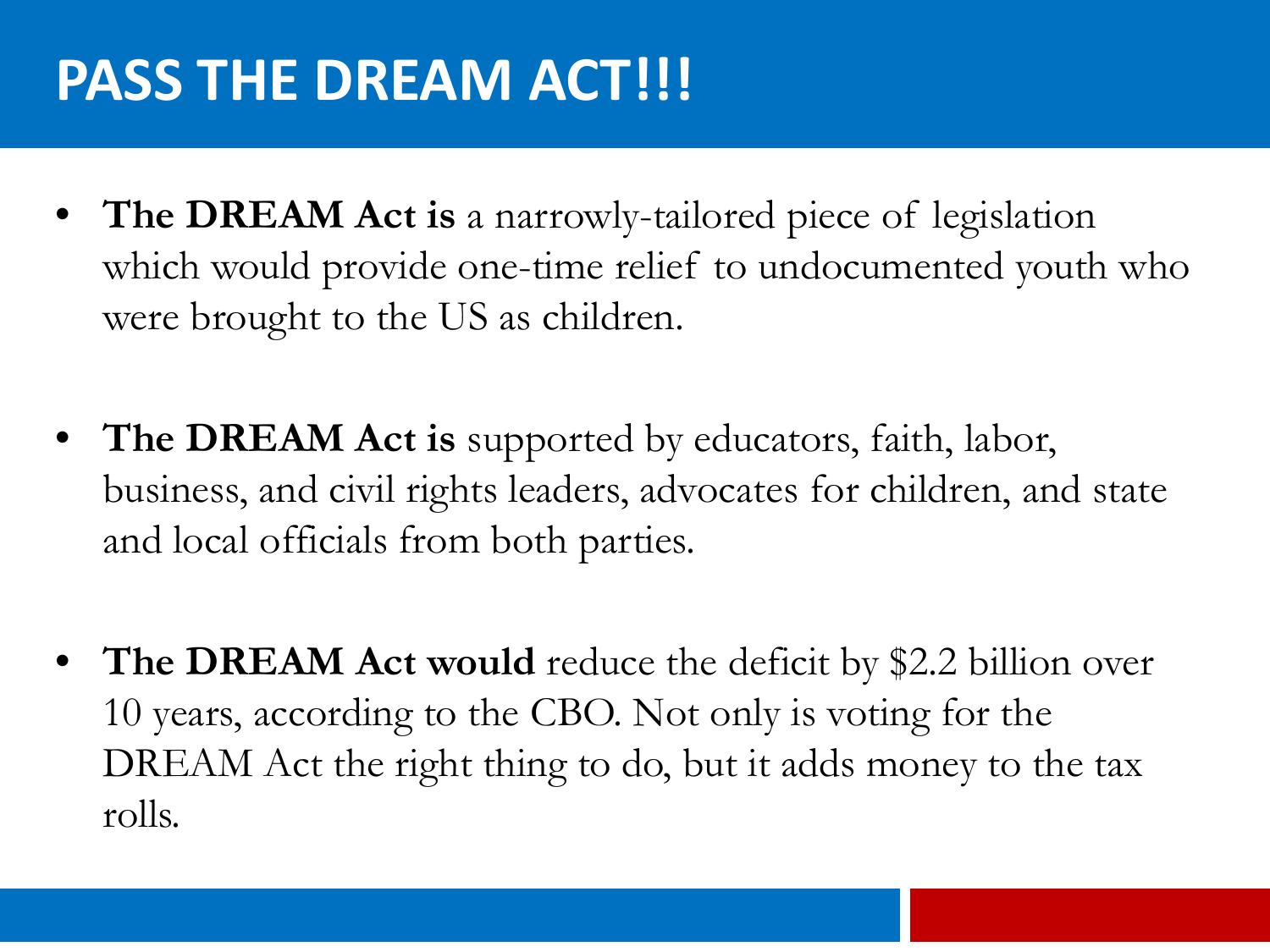#### **NATIONAL ORGANIZATIONS**

#### ACLU

African American Ministers in Action (AAMIA) American Federation of Labor and Congress of Industrial Organizations (AFL-CIO) American Association of Community Colleges American Association of State Colleges and Universities (AASCU) American Association of University Women (AAUW) American Council on Education American Federation of Teachers American Humane Association American Jewish Committee Americans for Democratic Action, Inc. America's Voice Amnesty International USA Anti-Defamation League Asian American Justice Center Asian Pacific American Labor Alliance, AFL-CIO Association of Public and Land-grant Universities (A-P-L-U) B'nai B'rith International Boat People SOS Catholic Legal Immigration Network, Inc. (CLINIC) Center for law and Social Policy Children's Defense Fund Christians for Comprehensive Immigration Reform CCIR) Church World Service Coalition on Human Needs Council for Opportunity in Education Disciples Justice Action Network (Disciples of Christ) Episcopal Church Equal Justice Society Family Violence Prevention Fund Family Voices, Inc First Focus Campaign for Children First Star Foster Care Alumni of America Hebrew Immigrant Aid Society Hispanic Association of Colleges and Universities Hispanic Coalition for Comprehensive Immigration Reform Hmong National Development, Inc. Immigrant Legal Resource Center Interfaith Worker Justice Irish Apostolate USA Japanese American Citizens League Labor Council for Latin American Advancement LatinoJustice PRLDEF Lawyers' Committee for Civil Rights Under Law

Leadership Conference on Civil and Human Rights (LCCR) Legal Momentum Lutheran Immigrant and Refugee Service Marianist Social Justice Collaborative Mexican American Legal Defense and Education Fund (MALDEF) Moms Rising Multicultural Education, Training & Advocacy (MEA) NAACP Legal Defense and Educational Fund, Inc. National Advocacy Center of the Sisters of the Good Shepherd National Association for Billingual Education (NABE) National Association for College Admission Counseling National Association for the Education and Advancement of Cambodian, Laotian and Vietnamese Americans (NAFEA) NAFSA: Association of International Educators National Association for the Education of Homeless Children and Youth National Association for Multicultural Education National Association of Working Women National Association of Social Workers National Coalition for Asian Pacific American Community Development National Coalition Against Domestic Violence (NCADV) National Collaboration for Youth National Council of Jewish Women National Council of La Raza (NCLR) National Day Laborers Organizing Network National Domestic Violence Hotline National Education Association National Employment Law Project National Foster Care Coalition National Hispanic Christian Leadership Conference National Immigration Forum National Immigration Law Center (NILC) National Korean American Service & Education Consortium (NAKASEC) National Latina Institute for Reproductive Health National PTA National WIC Association National Women's Law Center Nationalities Service Center NETWORK, A National Catholic Social Justice Lobby People for the American Way (PFAW) PICO National Network Progressive Jewish Alliance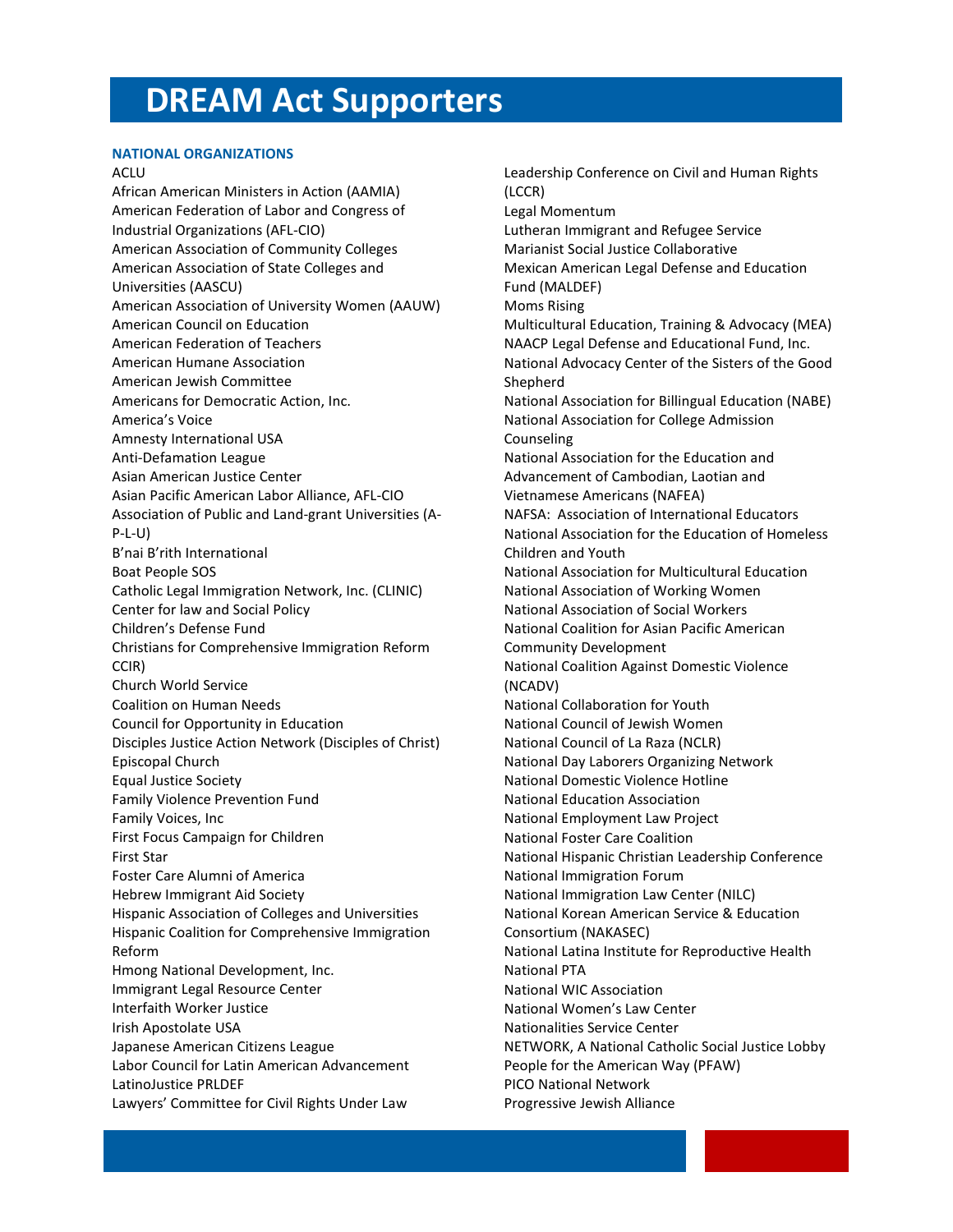Public Affairs Alliance of Iranians Americans Public Education Network Sargent Shriver National Center on Law and Policy School Social Work Association of American (SSWAA) Service Employees International Union (SEIU) Southeast Asia Resource Action Center (SEARAC) Teachers of English to Speakers of Other Languages (TESOL) The College Board The Hispanic Association of Evangelicals The National Advocacy Center of the Sisters of the Good Shepherd The United Church of Christ, Justice and Witness Ministries Union for Reform Judaism Unitarian Universalist Association of Congregations United Church of Christ, Justice and Witness Ministries

#### **STATE ORGANIZATIONS**

### ARIZONA

Colleges:

- Arizona State University
- Pima Community College

**Organizations** 

- AZ LULAC Youth
- CADENA
- Kino Border Initiative

#### ARKANSAS

Colleges:

- Arkansas State University System
- University of Arkansas, Little Rock

Organizations:

- Arkansas Advocates for Children and Families
- Arkansas Justice for Our Neighbors
- Catholic Diocese of Little Rock

### CALIFORNIA

State/Local Officials:

- Abel Maldonado, Lieutenant Governor of California
- Antonio Ramón Villaraigosa, Mayor of Los Angeles, California

Colleges:

- California State University
- California State University, Fresno
- San Francisco State University
- Stanford University
- University of California
- University of California, Los Angeles

United Food and Commercial Workers International Union (UFCW) United Methodist Church, General Board of Church and Society United States Conference of Catholic Bishops United States Students Association United We Dream Network Voices for American's Children Voices for Utah's Children Western Association of College Admission Counseling Wider Church Ministries Wider Opportunities for Women WIN – the Welcoming Immigrants Network Young People for Action YWCA USA

#### Organizations:

- ACLU of Southern California
- Asian American Christians of Southern California for Social Justice
- Asian Law Alliance
- Asian Law Caucus
- Aubain & Guevara ALC
- Catholic Healthcare West
- California Immigrant Policy Center
- California National Organization for Women
- California Rural Legal Assistance Foundation, Inc.
- Center for the Pacific Asian Family
- Central American Resource Center of Los Angeles CARECEN-LA
- Coalition for Humane Immigrant Rights of Los Angeles
- Compton United Soccer Club/Soccer for Social Change
- Dominican Sisters of San Rafael
- East Bay Community Law Center
- Greater Valley Immigration, Citizenship & Education Services
- International Institute of the Bay Area
- Khemer Humanitarian Organization
- Korean Resource Center, Los Angeles, CA
- LA Community Legal Center and Educational
- Latino Civil Rights Committee
- Lawyers' Committee for Civil Rights of the San Francisco Bay Area
- Methodist Federation for Social Action, California-pacific Chapter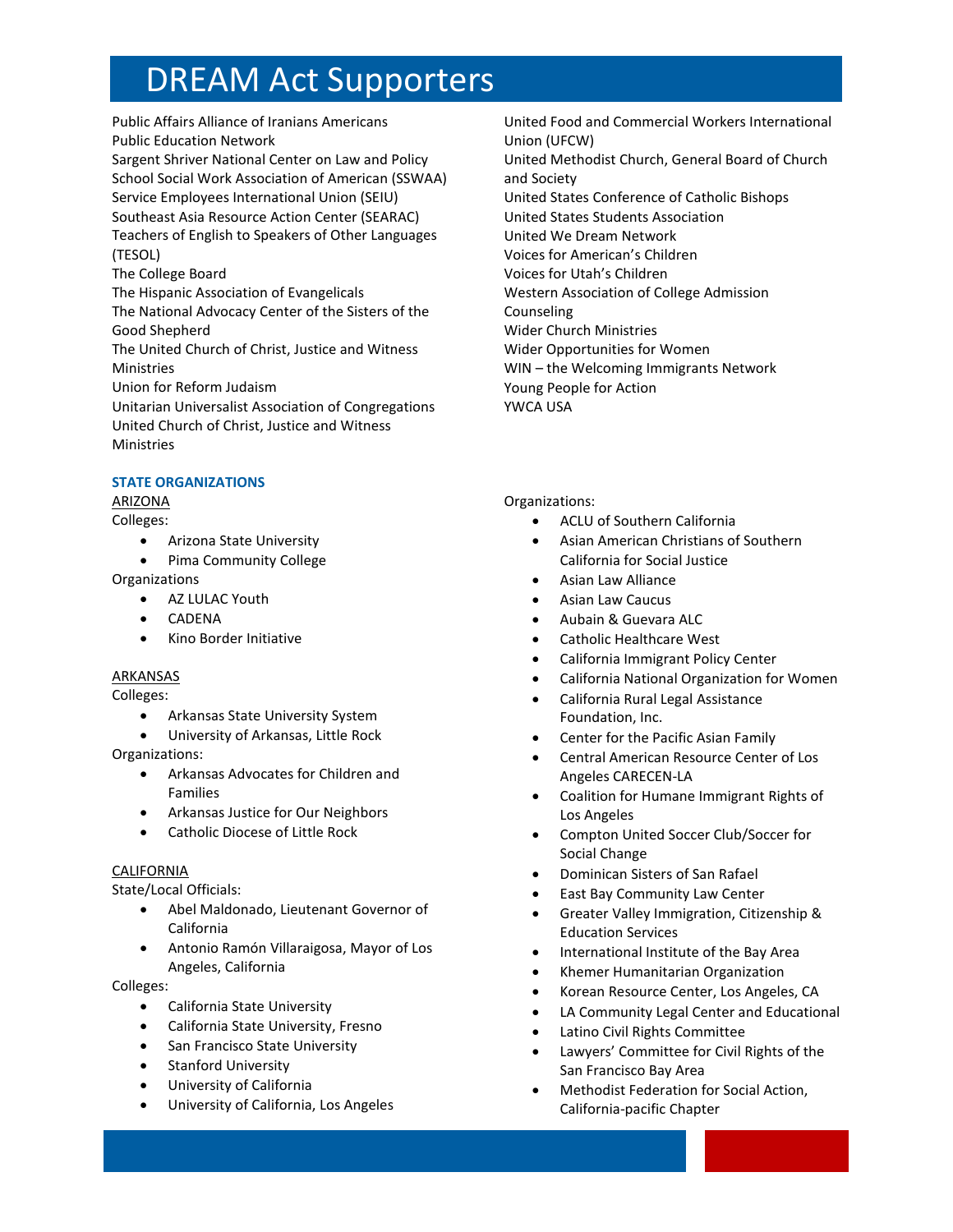- National Council of Jewish Women, CA
- Opening Doors, Inc.
- Public Counsel
- Services, Immigrant Rights & Education Network, San Jose
- Sisters of St. Joseph of Orange
- Venice Family Clinic

Resolutions:

- Board of Education of the City of Los Angeles
- City Council of the City of Santa Ana

#### COLORADO

State/Local Official:

• Joe Miklosi, Colorado State Representative **Organizations** 

- Colorado Children's Campaign
- Colorado Organization for Latin Opportunity
- Kellogg Fellows Leadership Alliance
- Metro Organizations for People

#### **CONNECTICUT**

College:

• Yale University

Organizations:

- Connecticut Association for Human Services (CAHS)
- Connecticut Legal Services, Inc.
- National Council of Jewish Women, Connecticut

#### DISTRICT OF COLUMBIA

Colleges:

- George Washington University
- Georgetown University

Organizations:

- Community Organizations in Action
- Law Offices of Richard S. Brownberg
- Mensah & Dzubow, PLLC
- Sojourners

#### FLORIDA

State/Local Officials:

• John Marks, Mayor of Tallahassee, Florida

• Juan Zapata, Florida State Representative

College:

• Florida State University

**Organizations** 

- Florida Immigrant Advocacy Center
- Hispanic Coalition
- Pax Christi Northeast Florida

### GEORGIA

CLILA – Coalition of Latino Leaders Redlands Christian Migrant Association Marin Women's Commission The Edwards Law Firm, P.C.

#### ILLINOIS

Colleges:

- DePaul University
- Dominican University
- Harper College
- Illinois University
- Loyola University
- Northeastern Illinois University
- Roosevelt University
- Triton College

Organizations:

- Diocese of Joliet
- Illinois Maternal and Child Health Coalition
- Korean American Resource & Cultural Center (KRCC)
- Project Irene
- Provincial Council of Clerics of St. Viator (Viatorians)
- SEIU Local 1

### INDIANA

Colleges:

- Indiana University
- Indiana University, South Bend
- Indiana Wesleyan University
- Purdue University
- Purdue University, North Central
- St. Mary's College, Notre Dame
- Valparaiso University

Organizations:

- Christian Church (Disciples of Christ), Refugee and Immigration Ministries
- Central Indiana Jobs with Justice
- Indiana Latino Democratic Caucus
- La Casa, Indiana University-Bloomington
- La Plaza, Inc.
- Latino Youth Collective
- Law Office of Hong-min Jun, P.C.

#### IOWA

Child and Family Policy Center Sisters of St. Francis of Dubuque Sisters Charity of the Blessed Virgin Mary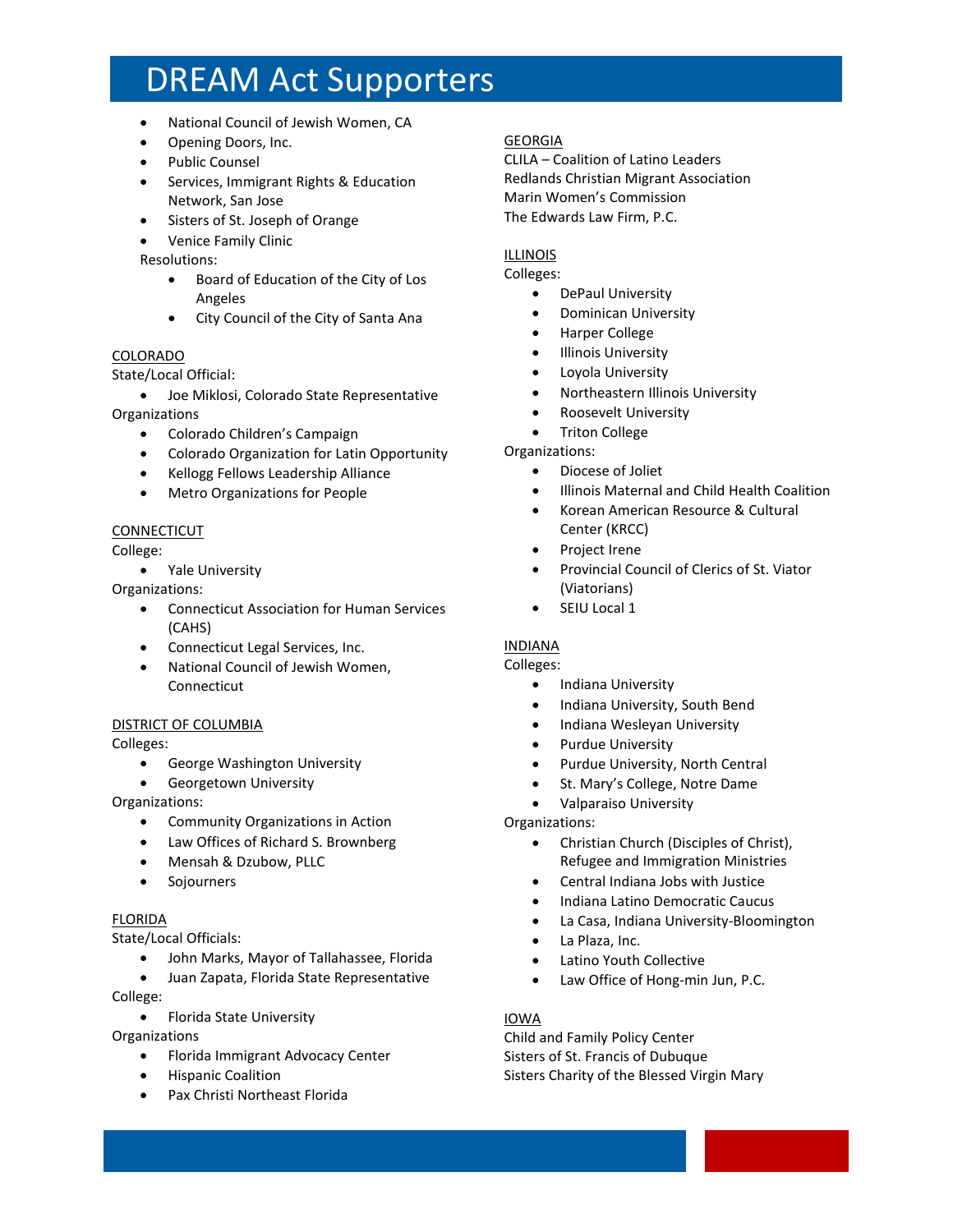#### KANSAS

Colleges:

- Rockhurst College
- University of Kansas

Organizations:

- Catholic Agency for Migration for Refugee Services
- Justice and Peace Center
- Sisters of Charity of Leavenworth

#### KENTUCKY

Kentucky Coalition for Immigrant and Refugee Rights Sisters of Charity of Nazareth Western Province Sisters of Charity of Nazareth Congregational Leadership

#### LOUISIANA

College:

• Loyola University New Orleans Organizations:

- Agenda for Children
- Louisiana Association for Bilingual Education

#### MAINE

State/Local Officials:

- Larry Gilbert, Lewiston, Maine Mayor
- Diane Russell, Maine State Representative Organizations:
	- Immigrant Legal Advocacy Project
	- Maine Children's Alliance

#### MARYLAND

Columban Center for Advocacy and Outreach Latin American Youth Center Institute of the Sisters of Mercy of the Americas Maryland DREAM Youth Committee Pax Christi Metro DC Xaverian Brothers

#### MASSACHUSETTS

State/Local Official:

• Denise Provost, Massachusetts State Representative

Colleges:

- Amherst College
- Boston College
- Boston University
- Bunker Hill Community College
- Harvard University
- Massachusetts Institute of Technology (MIT)
- Northeastern University
- Salem State College
- Tufts University
- University of Massachusetts, Amherst (UMass)
- University of Massachusetts, Boston (UMass Boston)

Organizations:

- Catholic Social
- Henry Lee Willis Community Center, Inc.
- Massachusetts Citizens for Children

#### Resolution:

• City of Cambridge

#### MICHIGAN

College:

• Wayne State University

Organizations:

- Catholic Caucus of Southeast Michigan
- Dominica Sisters of Grand Rapids
- Michigan's Children
- Office of Social Justice, Christian Reformed Church

### **MINNESOTA**

Colleges:

- Riverland Community College
- University of Minnesota

Organizations:

- Catholic Charities of the Diocese of St. Cloud
- Hmong America Partnership
- Jewish Community Action of St. Paul, MN
- Interfaith Coalition on Immigration
- Immigration Task Force of the MN UCC Conference
- Sisters of St. Joseph of Carondeiet, St. Paul Province

### MISSISSIPPI

Family Recourse Center of Northeast Mississippi El Pueblo – Immigration Legal Services Mississippi Center for Justice

### **MISSOURI**

**InterServ** Latin America/Caribbean Committee of Loretto Community Sisters of St. Joseph of Carondelet, St. Louis Province

### MONTANA

College: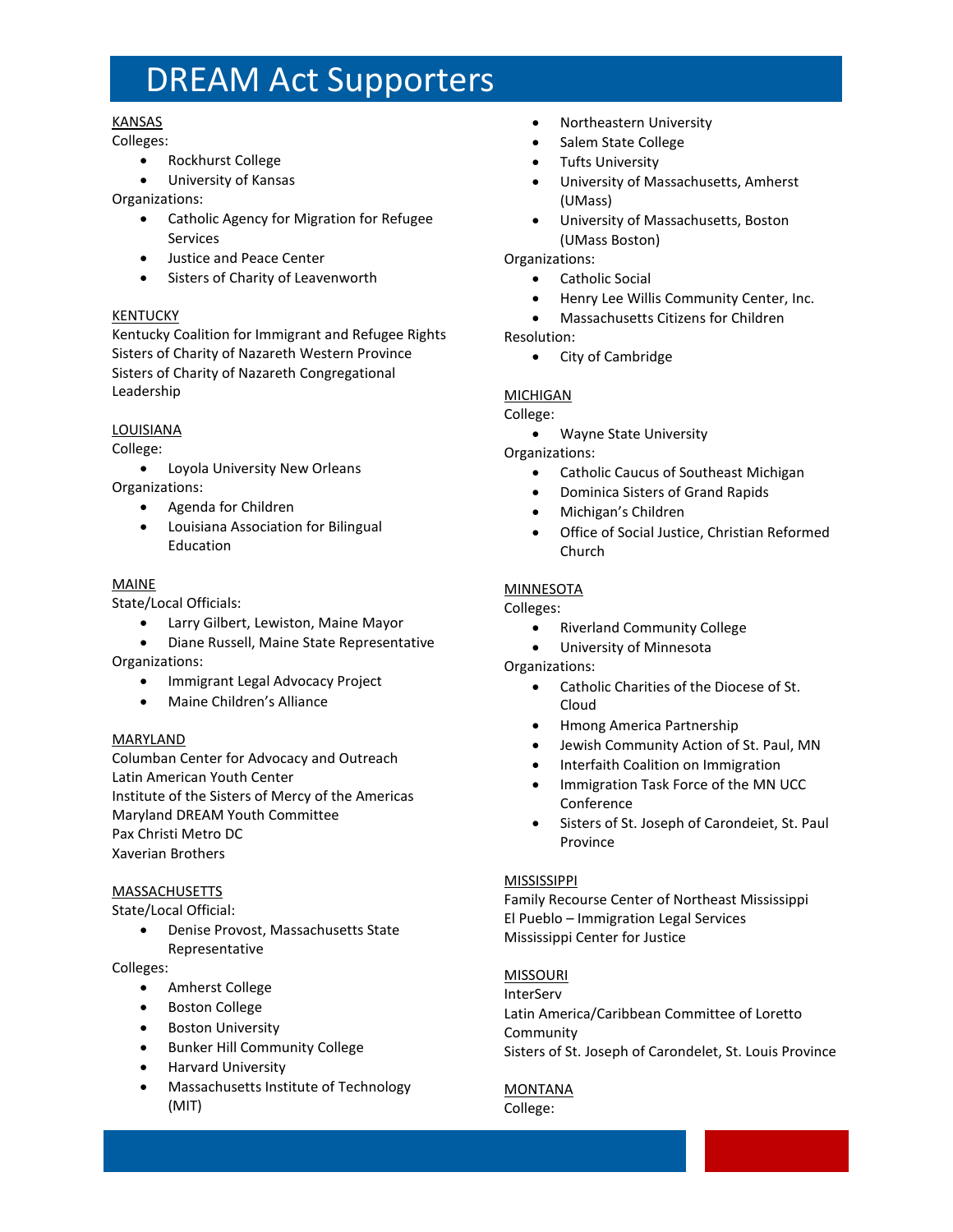• University of Montana

#### Organization:

• Montana Human Rights Network

#### NEBRASKA

Center for Survivors Parent-Child Center, Lexington, NE Sisters of Mercy West Midwest Justice Team

#### NEVADA

Catholic Charities of Northern Nevada Safe Nest

NEW HAMPSHIRE Children's Alliance of New Hampshire

#### NEW JERSEY

Colleges:

- Bergen Community College
- Burlington County College
- Camden County College
- Cumberland County College
- Essex County College
- Hudson County Community College
- Mercer County Community College
- Middlesex County College
- Passaic County Community College
- Sussex County Community College
- Union County College

Organizations:

- Association for Children of New Jersey
- New Jersey Association on Correction
- RESULTS Central NJ Domestic Chapter
- Statewide Parent Advocacy Network

#### NEW MEXICO

College:

- University of New Mexico Organization:
	- New Mexico Voices for Children

#### NEW YORK

State/Local Official:

• Michael Bloomberg, Mayor of New York City, New York

Colleges:

- Columbia University
- Cornell University
- Farmingdale State College
- Fordham University
- New York University
- State University of New York
- Stony Brook University
- Syracuse University
- The City University of New York
- University of Buffalo
	- University of Rochester

#### Organizations:

- Arab American Family Support Center
- Catholic Charities of the Dioceses of Albany
- Drum Major Institute for Public Policy
- Empire Justice Center
- New York Asian Women's Center
- NY Conference Board of Church and Society (United Methodist Church)
- Schuyler Center for Analysis and Advocacy
- Sisters of St. Joseph of Carondelet, Albany NY Province
- Sisters of St. Joseph of Rochester, Inc.
- The Interfaith Alliance of Rochester (TIAR)
- Thorpe Family Residence, Inc.
- Women of Reform Judaism
- Women's City Club of NY
- UJA Federation New York
- YWVA Genesee
- YWCAs of the Northeast Region

#### NORTH CAROLINA

#### College:

• Duke University

#### Organizations:

- Action for Children North Carolina
- FaithAction International House
- Latin American Coalition
- North Carolina Coalition Against Domestic Violence
- The North Carolina Society of Hispanic Professionals
- The Tomorrow Fund for Hispanic Students

#### OHIO

#### College:

- Owens Community College
- Organizations:
	- Voices for Ohio's Children
	- Congregation of St. Joseph
	- Latino Migrant Coalition of Clark County

#### OKLAHOMA

College:

• College of Laq

#### Organizations: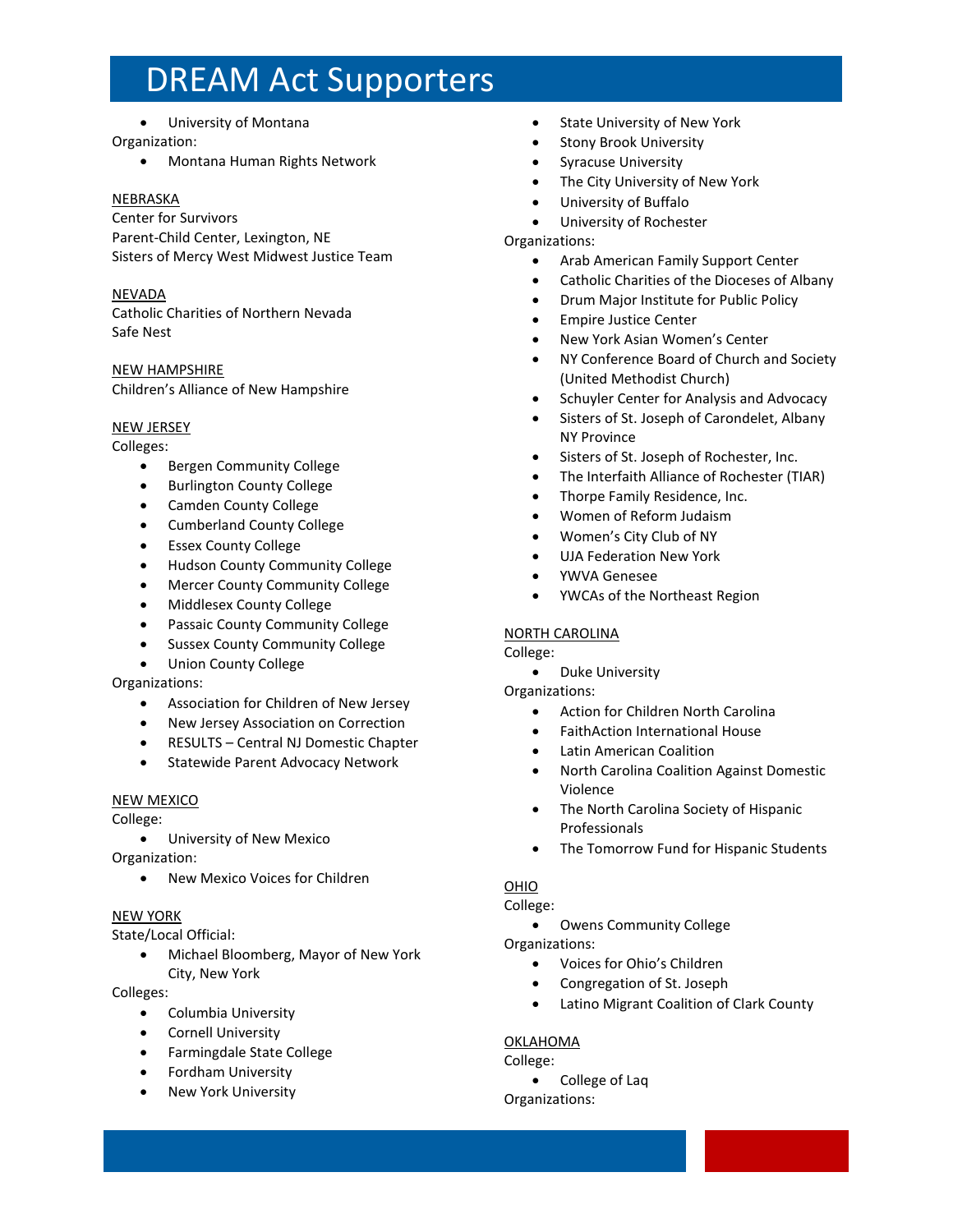- Immigration Rights Project, University of Tulsa LULAC Oklahoma City Council #19002
- YWCA Tulsa

#### OREGON

Colleges:

- Lane Community College
- Mt. Hood Community College
- Oregon State Board of Higher Education
- Oregon University System
- Portland State University
- Southern Oregon University

Organization:

• Immigrant Family Advocacy

#### PENNSYLVANIA

Colleges:

- Butler County Community College
- Montgomery County Community College
- Pennsylvania State System of Higher Education (PASSHE)
- Swarthmore College
- Temple University
- University of Pennsylvania

#### Organizations:

- Asian American United
- CATA
- COLAM of the UMC
- Community Youth Organizing Campaign
- Council of Spanish Speaking Organizations of the Lehigh Valley
- HIAS and the Council Migration Service
- Institute for Cultural partnerships
- JUNTOS
- Korean American Association of Greater Philadelphia
- Michael A. Nutter, Mayor of Philadelphia, Pennsylvania
- Mission Santa Maria, Madre de Dios
- National Council of Jewish Women, Pennsylvania State Public Affairs
- Nationalities Service Center
- New Vision Asian Youth Service
- Pastoral Care for Migrants and Refugees
- Pennsylvania Coalition Against Rape
- Pennsylvania Council of Churches
- Pennsylvania Immigration and Citizenship Coalition (PICC)
- Pennsylvania Immigration Resource Center
- Philadelphia Chinatown Development Corporation
- PRIME Ecumenical Commitment to Refugees
- Public Citizens for Children and Youth
- Sisters of St. Joseph Baden
- St. Paul's UMC
- Vicar for Hispanic Catholics Archdiocese of Philadelphia

#### Resolutions:

- City of Philadelphia
- University of Pennsylvania

#### RHODE ISLAND

Brown University KID'S COUNT

#### SOUTH CAROLINA

South Carolina Appleseed Center Legal Justice Center

South Carolina Coalition Against Domestic Violence and Sexual Assault

The South Carolina Victim Assistance Network

#### TEXAS

State/Local Official:

- Jessica Farrar, Texas State Representative
- Sylvia Garcia, Harris County, Texas Commissioner

Colleges:

- McLennan Community College
- St. Mary's University

Organizations:

- American Gateways
- BARCA, Inc.
- Center for Public Policy Priorities
- Catholic Charities of the Archdiocese of Galveston-Houston
- Dominican Sisters of Houston
- Hispanic American Association of East Texas
- Human Rights Initiative of North Texas, Inc.
- La Fe Policy Research and Education Center
- La Union del Pueblo Entero (LUPE)
- Senior Community Outreach Services Inc.
- Southwest Workers Union
- Standing for Truth Foundation

### UTAH

College:

• University of Utah

Organizations:

- Law Office of Francisco J. Roman, PLLC
- Luz Robles, Utah State Senator
- Perretta Law Office
	-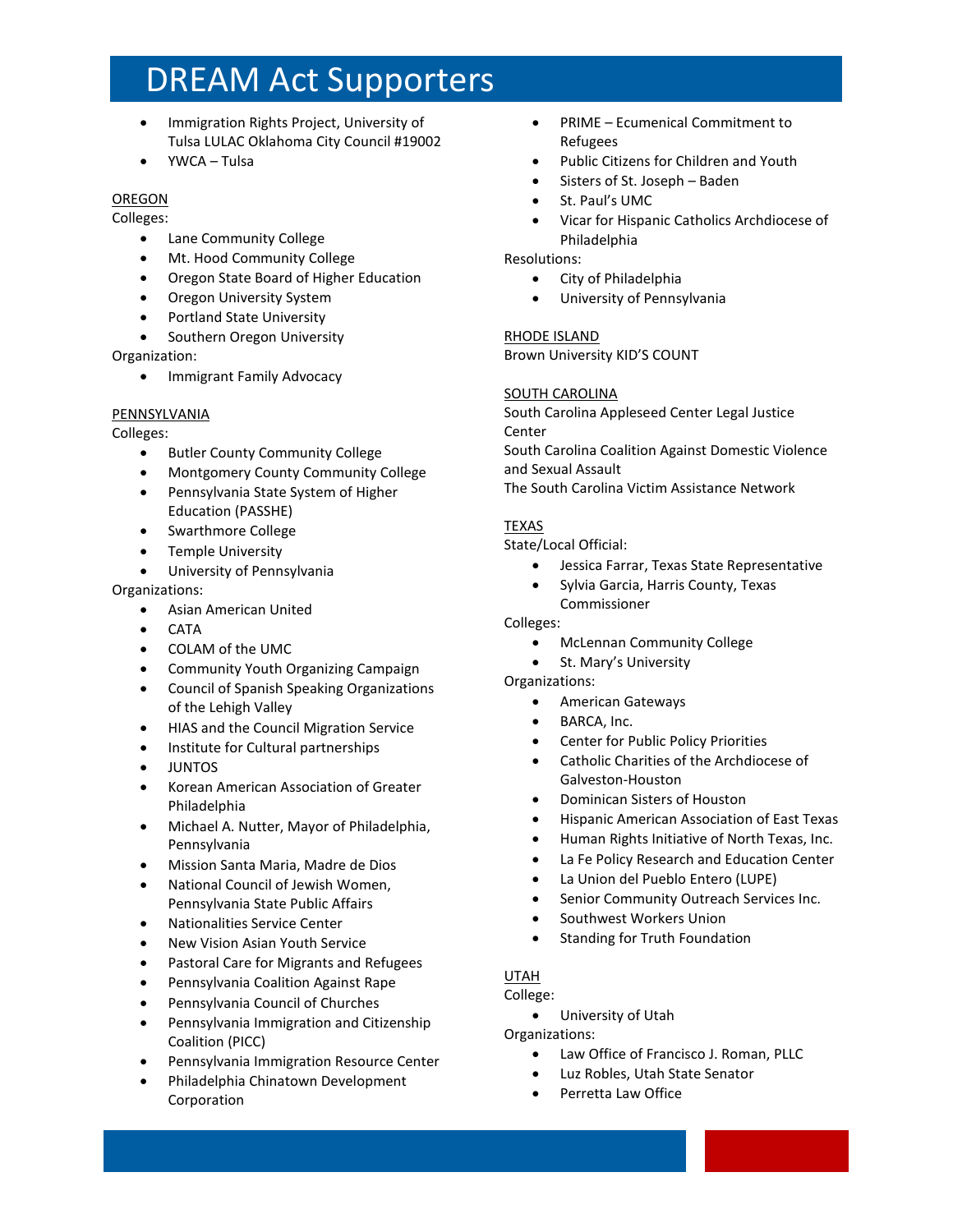- Salt Lake Community Action Program
- Utah Health and Human Rights Project
- Voices of Utah's Children
- YWCA of Salt Lake City

#### VERMONT

Voices for Vermont's Children

#### VIRGINIA

Colleges:

- Eastern Mennonite University
- Northern Virginia Community College (NOVA)

Organizations:

• Voices for Virginia's Children

Resolution:

• City of Harrisonburg

#### **WASHINGTON**

Colleges:

- Eastern Washington University
- University of Washington
- Washington State University
- Yakima Valley Community College

#### Organizations:

- Law Office of Pamela E. Englett
- Lutheran Public Policy Office of Washington State
- Northwest Federation of Community **Organizations**
- Northwest Immigrant Rights Project
- YWCA Clark County

### WISCONSIN

School/Colleges:

### **STATE AND LOCAL ELECTED OFFICIALS**

The National Conference of State Legislators The U.S. Conference of Mayors Michael Bloomberg, Mayor of New York City, New York Jessica Farrar, Texas State Representative Sylvia Garcia, Harris County, Texas Commissioner Larry Gilbert, Lewiston, Maine Mayor Mike Huckabee, former Governor of Arkansas Abel Maldonado, Lieutenant Governor of California

#### **U.S. GOVERNMENT OFFICIALS**

President Barack Obama Vice President Joe Biden Secretary of State Hillary Clinton

- Green Bay Area Public Schools
- Northeast Wisconsin Technical College
- University of Wisconsin System

### Organizations:

- St. Norbert Abbey Justice and Peace Committee
- School Sisters of Notre Dame Global Justice & Peace Commission, Milwaukee Province

### **BUSINESSES**

### Microsoft

Candace K. Beinecke Chair, Hughes Hubbard & Reed LLP Kevin Burke Chairman, President, and CEO, Con Edison Russell L. Carson, Co-Founder and General Partner Welsh, Carson, Anderson & Stowe Robert B. Catell, Chairman US National Grid Kenneth I. Chenault, Chairman and CEO American Express Company James Dimon. Chairman, President, and CEO JPMorgan Chase & Co. Jeff Kindler. CEO and Chairman Pfizer Rochelle B. Lazarus, Chairman Ogilvy & Mather Worldwide Martin Lipton, Senior Partner Wachtell, Lipton, Rosen & Katz Terry J. Lundgren, Chairman, President, and CEO Macy's, Inc. John J. Mack, Chairman and CEO Morgan Stanley K. Rupert Murdoch, Chairman and CEO News Corporation Richard Parsons, Chairman Citigroup Wilbur L. Ross, Jr., Chairman and CEO WL Ross & Co. LLC

John Marks, Mayor of Tallahassee, Florida Joe Miklosi, Colorado State Representative Michael A. Nutter, Mayor of Philadelphia, Pennsylvania Denise Provost, Massachusetts State Representative Luz Robles, Utah State Senator Diane Russell, Maine State Representative Antonio Ramón Villaraigosa, Mayor of Los Angeles, California Juan Zapata, Florida State Representative

Arne Duncan, U.S. Secretary of Education Robert Gates, U.S. Secretary of Defense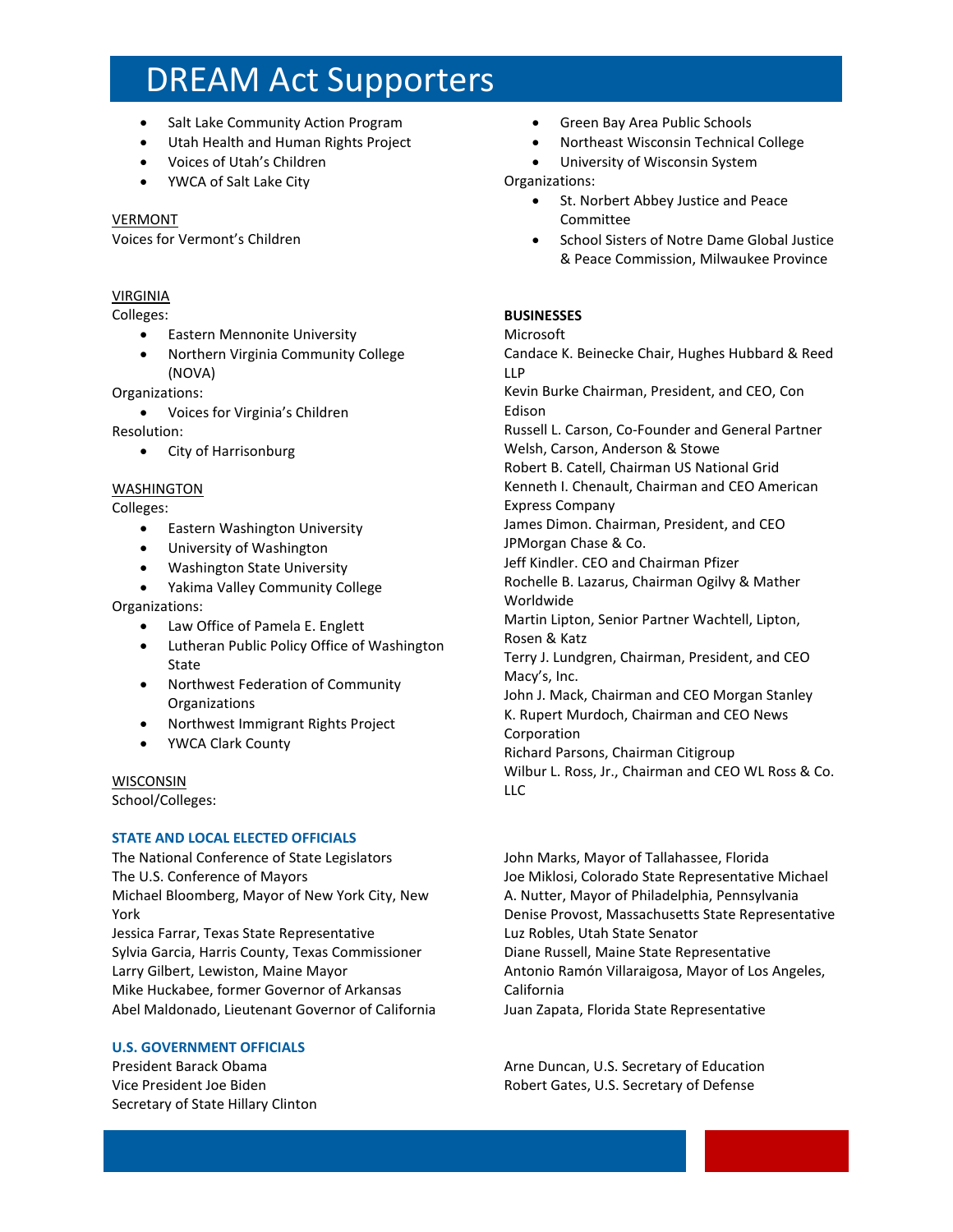Janet Napolitano, U.S. Secretary of Homeland Security

#### **U.S. MILITARY**

Louis Caldera, Former Director of the White House David Chu, Bush Administration Undersecretary of Defense for Personnel and Readiness Ashwin Madia, Interim Chairman, Votevets.org General Colin Powell, Former Bush Administration Secretary of State and Chairman of the Joint Chiefs of Staff Alfred Rascon, Director of the Selective Service System

#### **CONGRESSIONAL CAUCUSES**

Congressional Asian Pacific American Caucus Congressional Hispanic Caucus

#### **FAITH BASED COMMUNITIES**

American Jewish Committee Anti-Defamation League B'nai B'rith International Catholic Diocese of Arkansas, Little Rock Christians for Comprehensive Immigration Reform Church World Service Episcopal Church Evangelical Lutheran Church in America Hebrew Immigrant Aid Society Jewish Council for Public Affairs Jewish Labor Committee

#### **UNIONS**

AFL-CIO SEIU

#### **COLLEGES AND UNIVERSITIES**

Amherst University Arkansas State University Arizona State University Boston College Boston University Butler County Community College California State University, Fresno Columbia University Cornell University City University of New York Eastern Mennonite University Eastern Washington University Farmingdale State College Fordham University Georgetown University Florida State University Harvard University

Hilda Solis, U.S. Secretary of Labor Gary Locke, U.S. Secretary of Commerce

John Shalikashvili, Former Chairman of the Joint Chiefs of Staff Military Office and Secretary of the Army Margaret Stock, Lt. Colonel in the U.S. Army Reserve (Ret.) and former professor at the U.S. Military Academy at West Point Major General Alfred Valenzuela (Ret.)

Congressional Progressive Caucus

Jewish Reconstructionist Federation Jewish Social Policy Action Network National Association of Jewish Chaplains National Council of Jewish Women U.S. Catholic Conference of Bishops Union for Reform Judaism United Methodist Church Women of Reform Judaism Workmen's Circle/Arbeter Ring

American Federation of Teachers

Illinois University Indiana University Indiana University Southbend Indiana Wesleyan University DePaul University Loyola University Loyola University New Orleans Montgomery County Community College Pennsylvania State System of Higher Education (PASSHE) New Jersey Council of County Colleges Northern Virginia Community College Northeastern University University of Northeastern Illinois University Roosevelt University StoneyBrook University Syracuse University